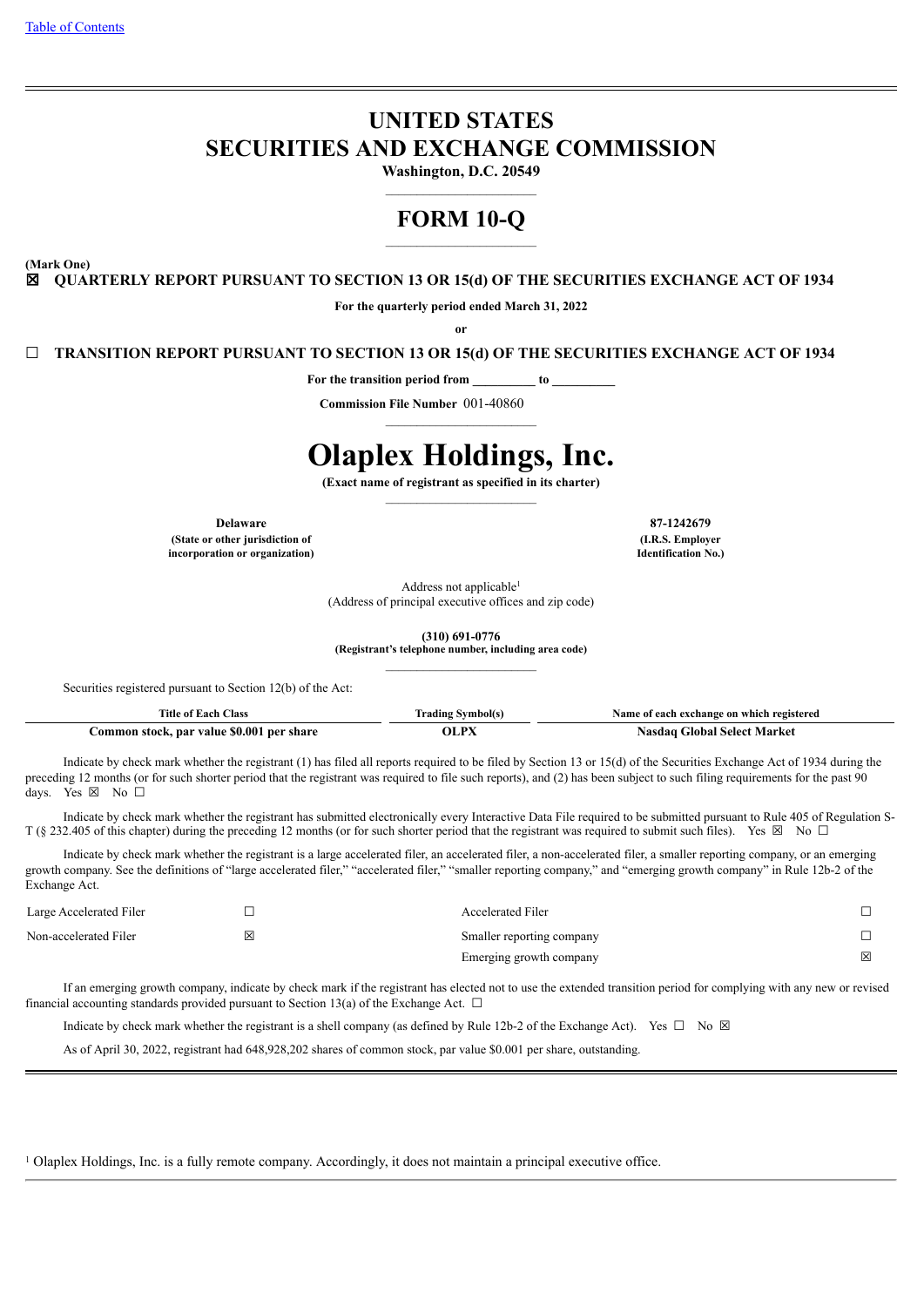#### **Quarterly Report on Form 10-Q For the Quarterly Period Ended March 31, 2022**

# **TABLE OF CONTENTS**

|                   |                                                                                                         | Page |
|-------------------|---------------------------------------------------------------------------------------------------------|------|
| Part I.           | <b>FINANCIAL INFORMATION</b>                                                                            |      |
|                   | Condensed Consolidated Balance Sheets - March 31, 2022 and December 31, 2021                            | 6    |
|                   | Condensed Consolidated Statements of Operations and Comprehensive Income - Three Months Ended March 31, |      |
|                   | 2022 and 2021                                                                                           |      |
|                   | Condensed Consolidated Statements of Changes in Members' Equity                                         | 8    |
|                   | Condensed Consolidated Statements of Cash Flows – Three Months Ended March 31, 2022 and 2021            | 9    |
|                   | <u> Notes to Condensed Consolidated Financial Statements – March 31, 2022</u>                           | 10   |
| Item 2.           | <u>Management's Discussion and Analysis of Financial Condition and Results of Operations</u>            | 21   |
| Item 3.           | Quantitative and Qualitative Disclosures about Market Risk                                              | 34   |
| Item 4.           | <b>Controls and Procedures</b>                                                                          | 35   |
| Part II.          | <b>OTHER INFORMATION</b>                                                                                |      |
| Item 1.           | <b>Legal Proceedings</b>                                                                                | 36   |
| Item 1A.          | <b>Risk Factors</b>                                                                                     | 36   |
| Item 2.           | <b>Unregistered Sales of Equity Securities and Use of Proceeds</b>                                      | 36   |
| Item 3.           | <b>Defaults Upon Senior Securities</b>                                                                  | 36   |
| Item 4.           | <b>Mine Safety Disclosures</b>                                                                          | 36   |
| Item 5.           | <b>Other Information</b>                                                                                | 36   |
| Item 6.           | <b>Exhibits</b>                                                                                         | 37   |
| <b>Signatures</b> |                                                                                                         | 38   |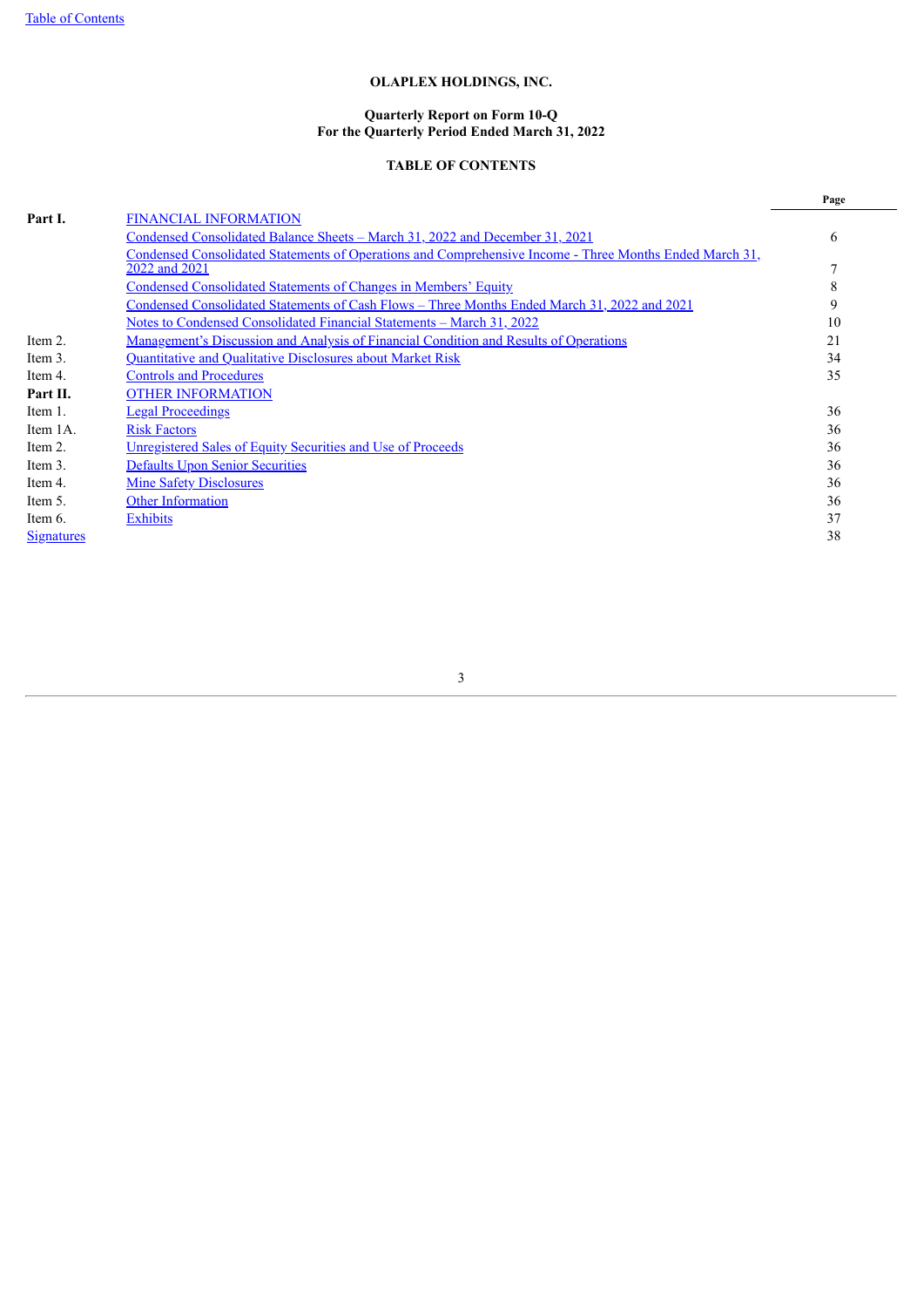#### SPECIAL NOTE REGARDING FORWARD-LOOKING STATEMENTS

This Quarterly Report on Form 10-Q, including the section "Management's Discussion and Analysis of Financial Condition and Results of Operations," contains certain forward-looking statements and information relating to us that are based on the beliefs of our management as well as assumptions made by, and information currently available to, us. These statements include, but are not limited to, statements about our strategies, plans, objectives, expectations, intentions, expenditures and assumptions and other statements contained in or incorporated by reference in this Quarterly Report on Form 10-Q that are not historical facts. When used in this document, words such as "may," "will," "could," "should," "intend," "potential," "continue," "anticipate," "believe," "estimate," "expect," "plan," "target," "predict," "project," "seek" and similar expressions as they relate to us are intended to identify forward-looking statements. These statements reflect our current views with respect to future events, are not guarantees of future performance and involve risks and uncertainties that are difficult to predict. Further, certain forward-looking statements are based upon assumptions as to future events that may not prove to be accurate.

Examples of forward-looking statements include, among others, statements we make regarding: our financial position and operating results; business plans and objectives; including geographic expansion and omni-channel strategy; general economic and industry trends; business prospects; future product development; growth and expansion opportunities; impacts on our supply chain; and expenses, working capital and liquidity. We may not achieve the plans, intentions or expectations disclosed in our forward-looking statements, and you should not place significant reliance on our forward-looking statements. Actual results or events could differ materially from the plans, intentions and expectations disclosed in the forward- looking statements we make.

The forward-looking statements in this Quarterly Report on Form 10-Q are predictions. We have based these forward-looking statements largely on our current expectations and projections about future events and financial trends that we believe may affect our business, financial condition and results of operations. Moreover, neither we nor any other person assumes responsibility for the accuracy and completeness of the forward-looking statements, including such statements taken from third party industry and market reports. You should understand that the following important factors, in addition to those discussed in the section "Risk Factors" included in the Company's Annual Report on Form 10-K for the year ended December 31, 2021 (the "2021 Form 10-K"), could affect our future results and could cause those results or other outcomes to differ materially from those expressed or implied in our forward-looking statements, including the following:

- our ability to execute on our growth strategies and expansion opportunities;
- increased competition causing us to reduce the prices of our products or to increase significantly our marketing efforts in order to avoid losing market share;
- our existing and any future indebtedness, including our ability to comply with affirmative and negative covenants under the 2022 Credit Agreement (as defined herein) to which we will remain subject, until maturity, and our ability to obtain additional financing on favorable terms or at all;
- our dependence on a limited number of customers for a significant portion of our net sales;
- our ability to effectively market and maintain a positive brand image;
- changes in consumer preferences or changes in demand for hair care products or other products we may develop;
- our ability to accurately forecast consumer demand for our products;
- our ability to maintain favorable relationships with suppliers and manage our supply chain, including obtaining and maintaining shipping distribution and raw materials at favorable pricing;
- our relationships with and the performance of distributors and retailers who sell our products to hair care professionals and other customers;
- impacts on our business due to the sensitivity of our business to unfavorable economic and business conditions;
- our ability to develop, manufacture and effectively and profitably market and sell future products;
- failure of markets to accept new product introductions;

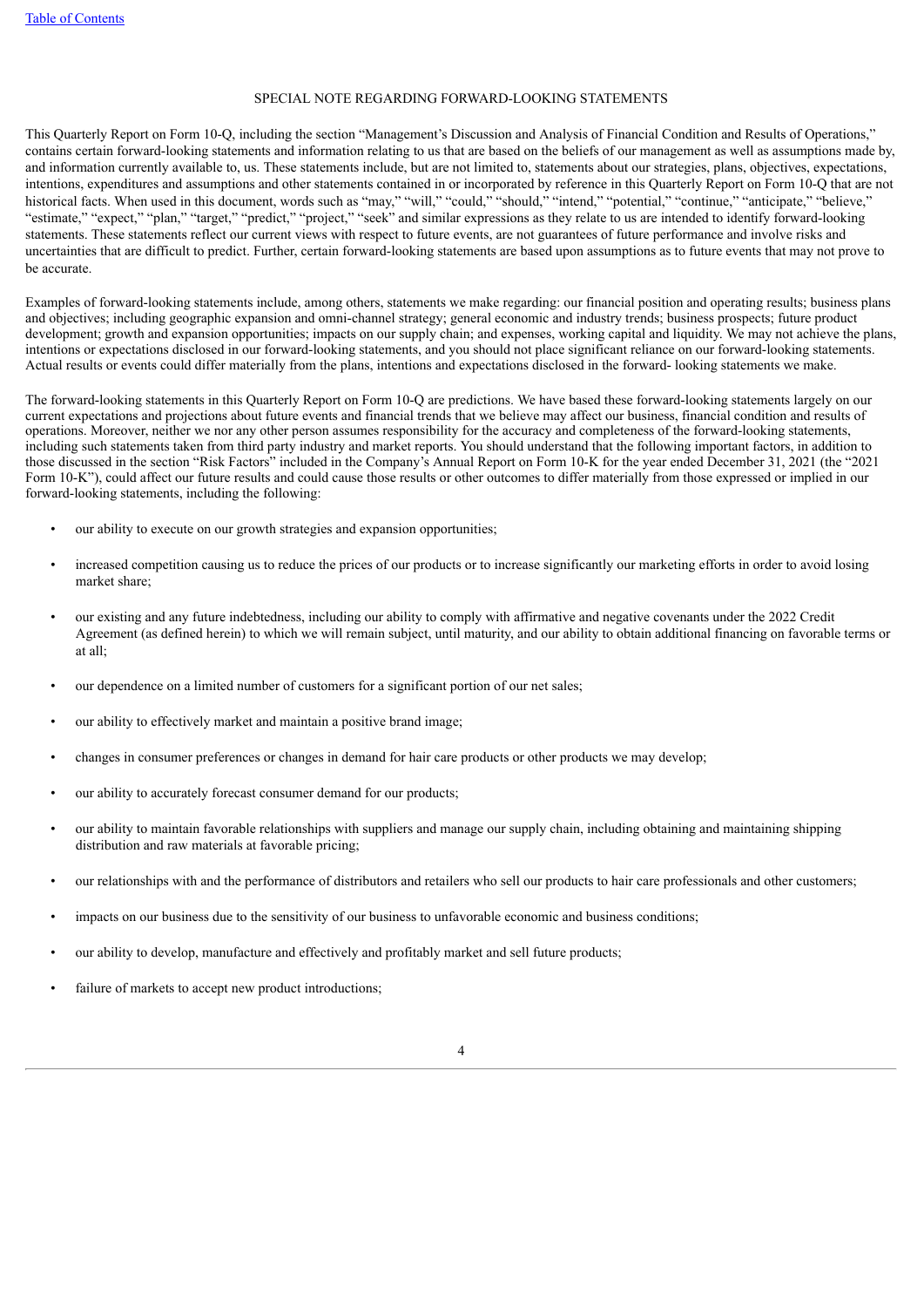- our ability to attract and retain senior management and other qualified personnel;
- regulatory changes and developments affecting our current and future products;
- our ability to service our existing indebtedness and obtain additional capital to finance operations and our growth opportunities;
- impacts on our business from political, regulatory, economic, trade, and other risks associated with operating internationally including volatility in currency exchange rates, and imposition of tariffs;
- our ability to establish and maintain intellectual property protection for our products, as well as our ability to operate our business without infringing, misappropriating or otherwise violating the intellectual property rights of others;
- the impact of material cost and other inflation and our ability to pass on such increases to our customers;
- the impact of changes in laws, regulations and administrative policy, including those that limit United States ("U.S." ) tax benefits or impact trade agreements and tariffs;
- the outcome of litigation and governmental proceedings;
- impacts on our business from the COVID-19 pandemic; and
- the other factors identified in the "Risk Factors" section of the 2021 Form 10-K.

These forward-looking statements involve known and unknown risks, inherent uncertainties and other factors, which may cause our actual results, performance, time frames or achievements to be materially different from any future results, performance, time frames or achievements expressed or implied by the forward-looking statements. Any statements contained herein that are not statements of historical facts may be deemed to be forwardlooking statements. Actual results and the timing of certain events may differ materially from those contained in these forward-looking statements.

<span id="page-3-0"></span>Many of these factors are macroeconomic in nature and are, therefore, beyond our control. Should one or more of these risks or uncertainties materialize, or should underlying assumptions prove incorrect, our actual results, performance or achievements may vary materially from those described in this Quarterly Report on Form 10-Q as anticipated, believed, estimated, expected, intended, planned or projected. We discuss many of these risks in greater detail in the "Risk Factors" section included in the 2021 Form 10-K. The forward-looking statements included in this Quarterly Report on Form 10-Q are made only as of the date hereof. Unless required by U.S, federal securities laws, we neither intend nor assume any obligation to update these forward-looking statements for any reason after the date of this Quarterly Report on Form 10-Q to conform these statements to actual results or to changes in our expectations.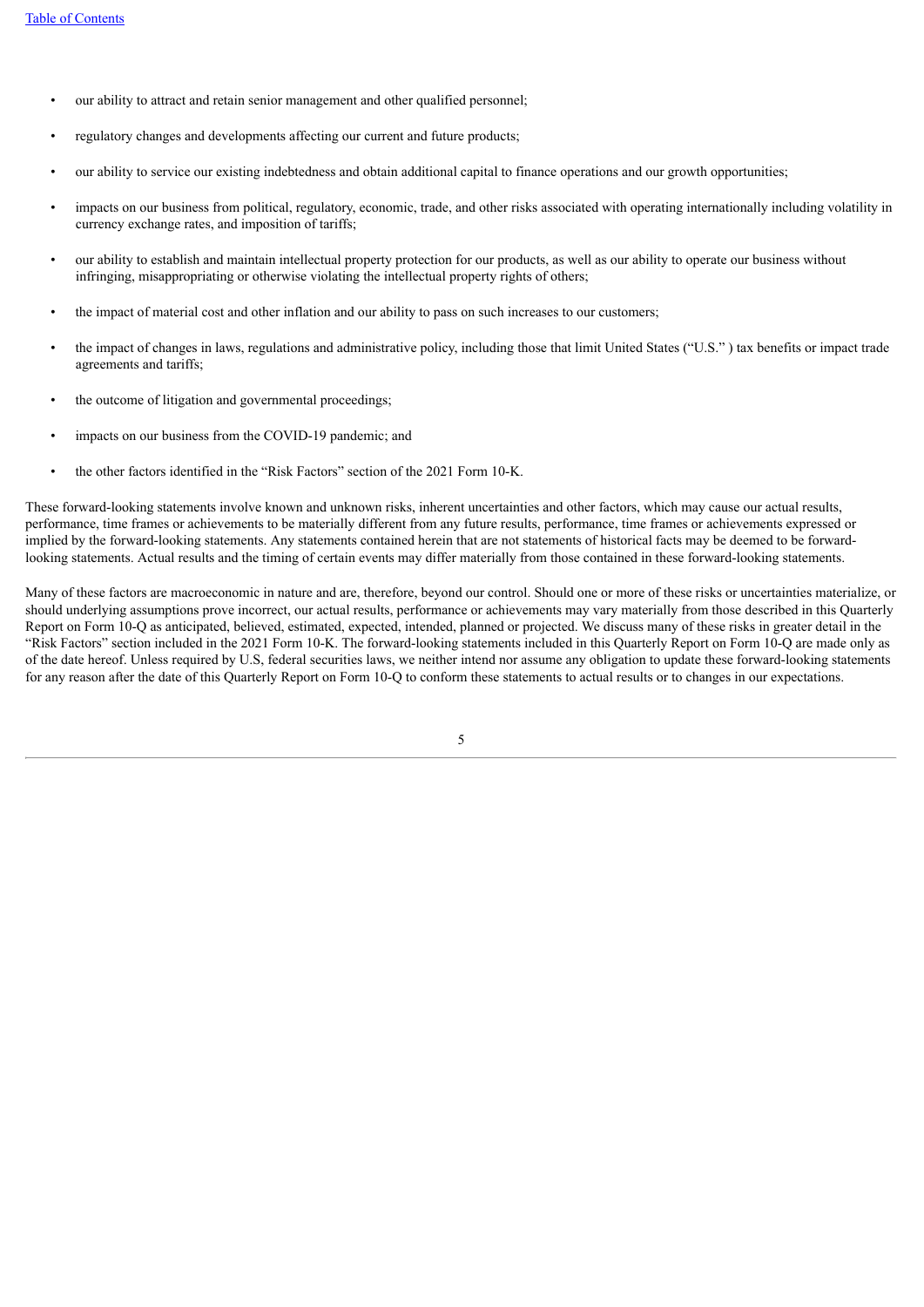# <span id="page-4-0"></span>PART I - FINANCIAL INFORMATION **ITEM 1. FINANCIAL STATEMENTS**

## **OLAPLEX HOLDINGS, INC.**

# **CONDENSED CONSOLIDATED BALANCE SHEETS**

*(in thousands, except shares)*

*(Unaudited)*

|                                                                                                                                                                                                   |               | March 31,<br>2022 | December 31,<br>2021 |           |  |
|---------------------------------------------------------------------------------------------------------------------------------------------------------------------------------------------------|---------------|-------------------|----------------------|-----------|--|
| <b>Assets</b>                                                                                                                                                                                     |               |                   |                      |           |  |
| <b>Current Assets:</b>                                                                                                                                                                            |               |                   |                      |           |  |
| Cash and cash equivalents                                                                                                                                                                         | $\mathbb{S}$  | 143,347 \$        |                      | 186,388   |  |
| Accounts receivable, net of allowances of \$14,662 and \$8,231                                                                                                                                    |               | 68,914            |                      | 40,779    |  |
| Inventory                                                                                                                                                                                         |               | 117,471           |                      | 98,399    |  |
| Other current assets                                                                                                                                                                              |               | 8,196             |                      | 9,621     |  |
| Total current assets                                                                                                                                                                              |               | 337,928           |                      | 335,187   |  |
| Property and equipment, net                                                                                                                                                                       |               | 740               |                      | 747       |  |
| Intangible assets, net                                                                                                                                                                            |               | 1,031,232         |                      | 1,043,344 |  |
| Goodwill                                                                                                                                                                                          |               | 168,300           |                      | 168,300   |  |
| Deferred taxes                                                                                                                                                                                    |               | 10,056            |                      | 8,344     |  |
| Other assets                                                                                                                                                                                      |               | 6,364             |                      | 4,500     |  |
| <b>Total assets</b>                                                                                                                                                                               | <sup>\$</sup> | 1,554,620         | $\mathbf{s}$         | 1,560,422 |  |
| Liabilities and stockholders' equity                                                                                                                                                              |               |                   |                      |           |  |
| Current Liabilities:                                                                                                                                                                              |               |                   |                      |           |  |
| Accounts payable                                                                                                                                                                                  | <sup>\$</sup> | 29,005            | - \$                 | 19,167    |  |
| Accrued expenses and other current liabilities                                                                                                                                                    |               | 11,361            |                      | 17,332    |  |
| Accrued sales and income taxes                                                                                                                                                                    |               | 30,895            |                      | 12,144    |  |
| Current portion of long-term debt                                                                                                                                                                 |               | 6,750             |                      | 20,112    |  |
| Current portion of Related Party payable pursuant to Tax Receivable Agreement                                                                                                                     |               | 4,157             |                      | 4,157     |  |
| Total current liabilities                                                                                                                                                                         |               | 82,168            |                      | 72,912    |  |
| Related Party payable pursuant to Tax Receivable Agreement                                                                                                                                        |               | 225,122           |                      | 225,122   |  |
| Long-term debt                                                                                                                                                                                    |               | 658,315           |                      | 738,090   |  |
| <b>Total liabilities</b>                                                                                                                                                                          |               | 965,605           |                      | 1,036,124 |  |
| Contingencies (Note 12)                                                                                                                                                                           |               |                   |                      |           |  |
| Stockholders' equity (Notes 1 and 10):                                                                                                                                                            |               |                   |                      |           |  |
| Common stock, \$0.001 par value per share; 2,000,000,000 shares authorized, 648,855,977 and 648,794,041 shares issued and<br>outstanding as of March 31, 2022 and December 31, 2021, respectively |               | 648               |                      | 648       |  |
| Preferred stock, \$0.001 par value per share; 25,000,000 shares authorized and no shares issued and outstanding                                                                                   |               |                   |                      |           |  |
| Additional paid-in capital                                                                                                                                                                        |               | 305,622           |                      | 302,866   |  |
| Retained earnings                                                                                                                                                                                 |               | 282,745           |                      | 220,784   |  |
| Total stockholders' equity                                                                                                                                                                        |               | 589,015           |                      | 524,298   |  |
| Total liabilities and stockholders' equity                                                                                                                                                        | <sup>\$</sup> | 1,554,620         | -S                   | 1,560,422 |  |

<span id="page-4-1"></span>The accompanying notes are an integral part of these condensed consolidated financial statements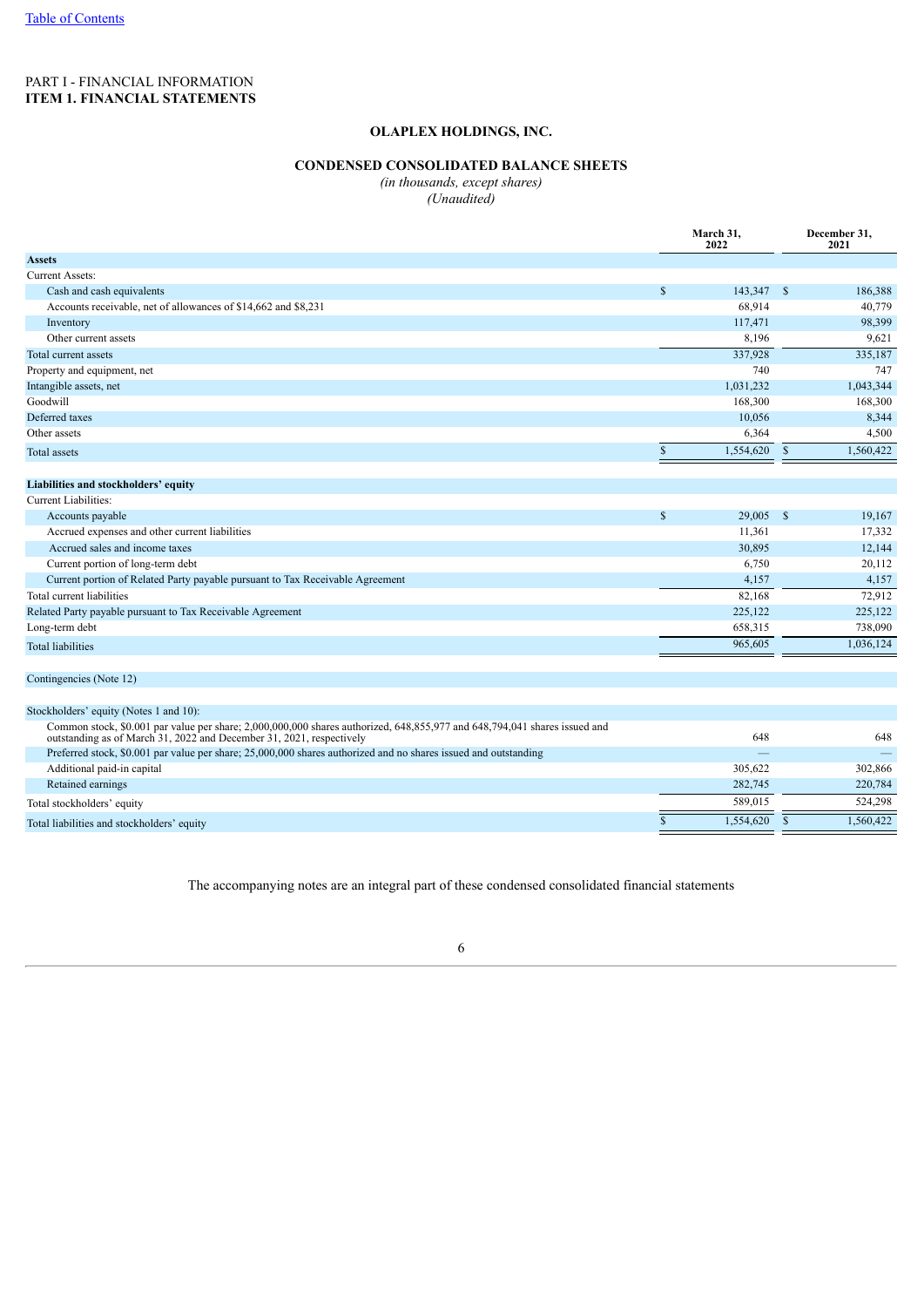# **CONDENSED CONSOLIDATED STATEMENTS OF OPERATIONS AND COMPREHENSIVE INCOME**

*(amounts in thousands, except per share and share data)*

*(Unaudited)*

|                                             |              | <b>Three Months Ended</b><br>March 31, |      |             |  |
|---------------------------------------------|--------------|----------------------------------------|------|-------------|--|
|                                             |              | 2022                                   |      | 2021        |  |
| Net sales                                   | $\mathbb{S}$ | 186,196 \$                             |      | 118,119     |  |
| Cost of sales:                              |              |                                        |      |             |  |
| Cost of product (excluding amortization)    |              | 43,222                                 |      | 22,073      |  |
| Amortization of patented formulations       |              | 1,769                                  |      | 2,451       |  |
| Total cost of sales                         |              | 44,991                                 |      | 24,524      |  |
| Gross profit                                |              | 141,205                                |      | 93,595      |  |
| Operating expenses:                         |              |                                        |      |             |  |
| Selling, general, and administrative        |              | 22,314                                 |      | 11,280      |  |
| Amortization of other intangible assets     |              | 10,266                                 |      | 10,182      |  |
| Total operating expenses                    |              | 32,580                                 |      | 21,462      |  |
| Operating income                            |              | 108,625                                |      | 72,133      |  |
| Interest expense                            |              | (11,460)                               |      | (15,502)    |  |
| Other expense, net                          |              |                                        |      |             |  |
| Loss on extinguishment of debt              |              | (18, 803)                              |      |             |  |
| Other expense, net                          |              | (377)                                  |      | (47)        |  |
| Total other expense, net                    |              | (19,180)                               |      | (47)        |  |
| Income before provision for income taxes    |              | 77,985                                 |      | 56,584      |  |
| Income tax provision                        |              | 16,024                                 |      | 11,053      |  |
| Net income                                  | $\mathbb{S}$ | $61,961$ \$                            |      | 45,531      |  |
| Comprehensive income                        | $\mathbf S$  | 61,961                                 | - \$ | 45,531      |  |
| Net income per share:                       |              |                                        |      |             |  |
| <b>Basic</b>                                | \$           | $0.10 -$                               | - S  | 0.07        |  |
| Diluted                                     | $\mathbb{S}$ | 0.09 S                                 |      | 0.07        |  |
| Weighted average common shares outstanding: |              |                                        |      |             |  |
| Basic                                       |              | 648,813,998                            |      | 647,994,569 |  |
| Diluted                                     |              | 693,021,097                            |      | 656,268,316 |  |

<span id="page-5-0"></span>The accompanying notes are an integral part of these condensed consolidated financial statements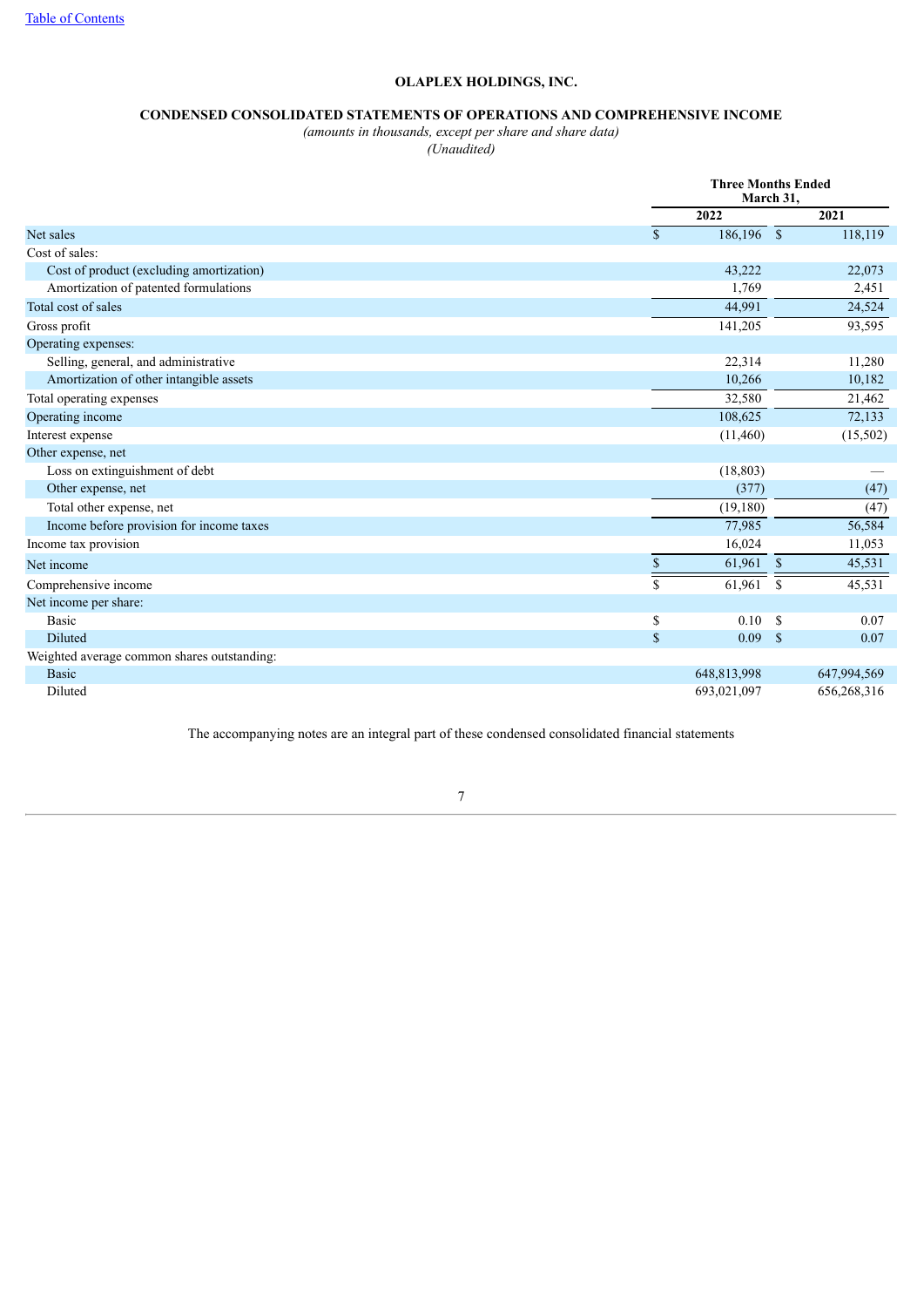# **CONDENSED CONSOLIDATED STATEMENTS OF CHANGES IN EQUITY**

*(amounts in thousands, except number of shares)*

*(Unaudited)*

|                                                                                 | <b>Shares</b><br>(Note 1) | Amount | <b>Additional Paid</b><br>in Capital |    | Retained<br>Earnings | <b>Total Equity</b> |
|---------------------------------------------------------------------------------|---------------------------|--------|--------------------------------------|----|----------------------|---------------------|
| <b>Balance - December 31, 2021</b>                                              | 648,794,041               | 648    | 302,866                              | -S | 220,784              | 524,298             |
| Net income                                                                      |                           |        |                                      |    | 61,961               | 61,961              |
| Conversion of cash-settled units to stock-settled stock<br>appreciation rights  |                           |        | 1,632                                |    |                      | 1,632               |
| Exercise of stock-settled stock appreciation rights                             | 117,180                   |        | 348                                  |    |                      | 348                 |
| Shares withheld and retired on exercise of stock-settled<br>appreciation rights | (55,244)                  |        | (920)                                |    |                      | (920)               |
| Share-based compensation expense                                                |                           |        | .696                                 |    |                      | 1.696               |
| <b>Balance – March 31, 2022</b>                                                 | 648,855,977               | 648    | 305.622                              |    | 282,745              | 589,015             |

|                                    | <b>Shares</b><br>(Note 1) | Amount | <b>Additional Paid</b><br>in Capital | Retained<br>Earnings | <b>Total Equity</b> |
|------------------------------------|---------------------------|--------|--------------------------------------|----------------------|---------------------|
| <b>Balance - December 31, 2020</b> | 647,888,387               | 648    | 530.025                              |                      | 530,673             |
| Issuance of common stock           | 236.255                   |        | 633                                  |                      | 633                 |
| Net income                         |                           |        |                                      | 45.531               | 45,531              |
| Share-based compensation expense   |                           |        | 627                                  |                      | 627                 |
| <b>Balance – March 31, 2021</b>    | 648.124.642               | 648    | 531.285                              | 45.531               | 577,464             |

<span id="page-6-0"></span>The accompanying notes are an integral part of these condensed consolidated financial statements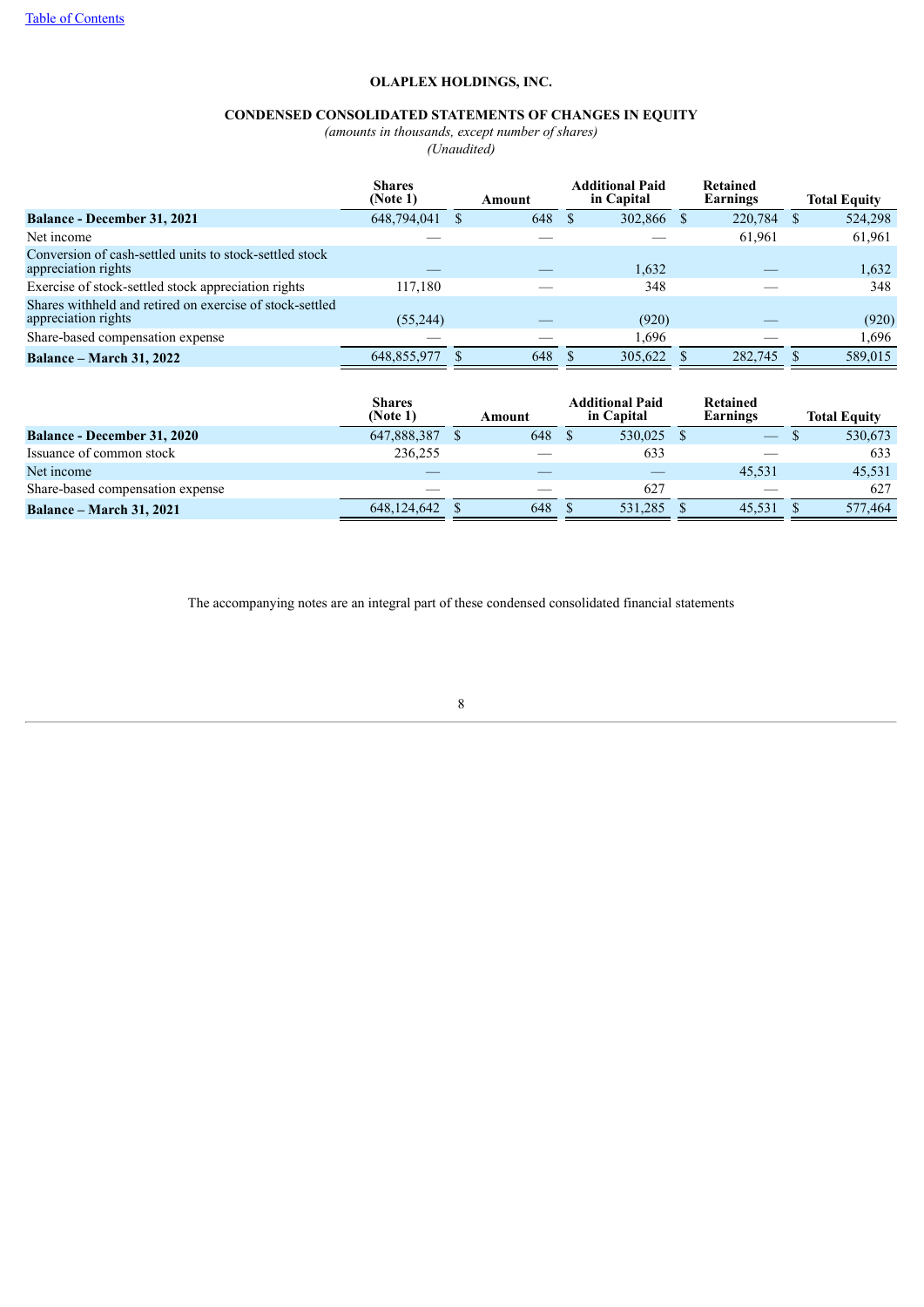# **CONDENSED CONSOLIDATED STATEMENTS OF CASH FLOWS**

*(amounts in thousands)*

*(Unaudited)*

|                                                                                                   | <b>Three Months Ended</b><br>March 31, |            |               |                          |
|---------------------------------------------------------------------------------------------------|----------------------------------------|------------|---------------|--------------------------|
|                                                                                                   |                                        | 2022       |               | 2021                     |
| Cash flows from operating activities:                                                             |                                        |            |               |                          |
| Net income                                                                                        | \$                                     | 61,961 \$  |               | 45,531                   |
| Adjustments to reconcile net income to net cash from operations provided by operating activities: |                                        |            |               |                          |
| Amortization of patent formulations                                                               |                                        | 1,769      |               | 2,451                    |
| Amortization of other intangibles                                                                 |                                        | 10,266     |               | 10,182                   |
| Inventory write-off and disposal                                                                  |                                        | 4,324      |               |                          |
| Depreciation of fixed assets                                                                      |                                        | 75         |               | $\overline{\phantom{m}}$ |
| Amortization of debt issuance costs                                                               |                                        | 146        |               | 690                      |
| Deferred taxes                                                                                    |                                        | (1,712)    |               | 1,937                    |
| Share-based compensation expense                                                                  |                                        | 1,696      |               | 627                      |
| Loss on extinguishment of debt                                                                    |                                        | 18,803     |               | $\overline{\phantom{m}}$ |
| Changes in operating assets and liabilities, net of effects of acquisition:                       |                                        |            |               |                          |
| Accounts receivable, net                                                                          |                                        | (28, 135)  |               | (20, 394)                |
| Inventory                                                                                         |                                        | (22, 899)  |               | (8, 865)                 |
| Other current assets                                                                              |                                        | 1,425      |               | (2,633)                  |
| Accounts payable                                                                                  |                                        | 9,838      |               | (5, 422)                 |
| Accrued expenses and other current liabilities                                                    |                                        | 14,412     |               | 17,186                   |
| Net cash provided by operating activities                                                         |                                        | 71.969     |               | 41,290                   |
|                                                                                                   |                                        |            |               |                          |
| Cash flows from investing activities:                                                             |                                        |            |               |                          |
| Purchase of property and equipment                                                                |                                        | (68)       |               |                          |
| Purchase of software                                                                              |                                        | (421)      |               |                          |
| Net cash used in investing activities                                                             |                                        | (489)      |               |                          |
|                                                                                                   |                                        |            |               |                          |
| <b>Cash flows from financing activities:</b>                                                      |                                        |            |               |                          |
| Proceeds from the issuance of stock                                                               |                                        |            |               | 633                      |
| Payments for taxes on net settlement of exercise of stock settled appreciation rights             |                                        | (572)      |               |                          |
| Principal payments and prepayment fees for the 2020 Term Loan Facility                            |                                        | (777,005)  |               | (5,028)                  |
| Proceeds from the issuance of 2022 Term Loan Facility                                             |                                        | 675,000    |               | -                        |
| Payments of debt issuance costs                                                                   |                                        | (11, 944)  |               |                          |
| Net cash used in financing activities                                                             |                                        | (114, 521) |               | (4, 395)                 |
| Net (decrease) increase in cash and cash equivalents                                              |                                        | (43, 041)  |               | 36,895                   |
| Cash and cash equivalents - beginning of period                                                   |                                        | 186,388    |               | 10,964                   |
|                                                                                                   | $\mathbf S$                            | 143,347 \$ |               | 47,859                   |
| Cash and cash equivalents - end of period                                                         |                                        |            |               |                          |
| Supplemental disclosure of cash flow information:                                                 |                                        |            |               |                          |
| Cash paid for income taxes                                                                        | \$                                     | 12         | <sup>\$</sup> |                          |
| Cash paid during the year for interest                                                            |                                        | 10,597     |               | 15,163                   |
| Supplemental disclosure of noncash activities:                                                    |                                        |            |               |                          |
| Public offering and strategic transition costs included in accounts payable and accrued expenses  | $\mathbb{S}$                           | 145        | $\mathbf S$   | 448                      |
| Cash-settled units liability reclassification to additional paid in capital                       | \$                                     | 1,632      |               |                          |

<span id="page-7-0"></span>The accompanying notes are an integral part of these condensed consolidated financial statements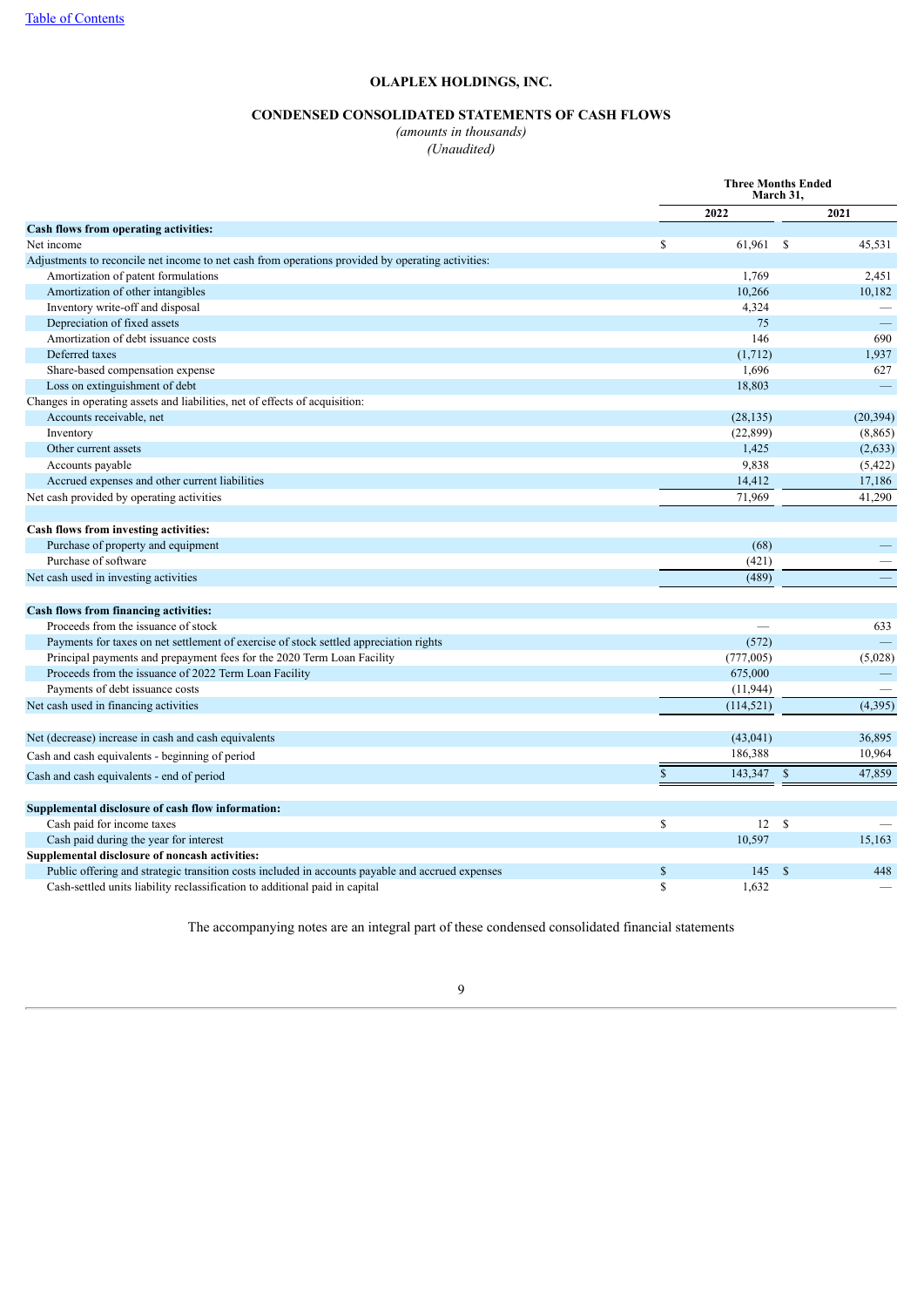#### **OLAPLEX HOLDINGS, INC. NOTES TO THE CONDENSED CONSOLIDATED FINANCIAL STATEMENTS AS OF March 31, 2022**

*(in thousands, except share and per share amounts, percentages and as otherwise indicated) (Unaudited)*

#### **NOTE 1- NATURE OF OPERATIONS AND BASIS OF PRESENTATION**

Olaplex Holdings, Inc. ("Olaplex Holdings" together with its subsidiaries, the "Company" or "we") is a Delaware corporation that was incorporated on June 8, 2021 for the purpose of facilitating an initial public offering and to enter into the other related Reorganization Transactions, as described below, in order to carry on the business of Penelope Holdings Corp., ("Penelope") together with its subsidiaries. Olaplex Holdings is organized as a holding company and operates indirectly through its wholly owned subsidiaries, Penelope and Olaplex, Inc., which conducts business under the name "Olaplex". Olaplex is an innovative, science-enabled, technology-driven beauty company that is focused on delivering its patent-protected premium hair care products to professional hair salons, retailers and everyday consumers. Olaplex develops, manufactures and distributes a suite of hair care products strategically developed to address three key uses: treatment, maintenance and protection.

In January 2020, a group of third-party investors, through Penelope, acquired 100% of the Olaplex, LLC business, including the intellectual property operations of another affiliated business, LIQWD, Inc. (the "Olaplex business"), from the owners of the Olaplex business for \$1,381,582 (the "Acquisition"). Subsequent to the Acquisition, all of the operations of Olaplex are comprised of the operations of Olaplex, Inc.

In these financial statements, the term "Olaplex" is used to refer to either the operations of the business prior or after the Acquisition and prior to and after the initial public offering and Reorganization Transactions, in each case as discussed below, depending on the respective period discussed.

#### *Initial Public Of ering*

On October 4, 2021, Olaplex Holdings completed an initial public offering of shares of its common stock (the "IPO"). See "Item 8. Financial Statements – Note 1. Nature of Operations and Basis of Presentation – Initial Public Offering" in the Company's Annual Report on Form 10-K for the year ended December 31, 2021 (the "2021 Form 10-K") for additional details on the IPO.

#### *Reorganization Transactions*

Prior to the IPO, Penelope Group Holdings, L.P. was the direct parent of Penelope, which is the indirect parent of Olaplex, Inc., the Company's primary operating subsidiary. In connection with the IPO, the Company completed a series of transactions (collectively, the "Reorganization Transactions") pursuant to which all outstanding units of Penelope Group Holdings, L.P. were exchanged for an aggregate of 648,124,642 shares of common stock of Olaplex Holdings, Inc., and the options and cash-settled units of Penelope were converted into options and cash-settled units of Olaplex Holdings, Inc. See "Item 8. Financial Statements – Note 1. Nature of Operations and Basis of Presentation – Reorganization Transactions" in the Company's 2021 Form 10-K for additional details on the Reorganization Transactions that were completed in connection with the IPO.

#### *Basis of Presentation*

The accompanying unaudited interim condensed consolidated financial statements have been prepared in accordance with U.S. generally accepted accounting principles ("U.S. GAAP") for interim financial information and with the instructions to Form 10-Q and Rule 10-01 of Regulation S-X promulgated by the U.S. Securities and Exchange Commission (the "SEC"). Accordingly, they do not include all of the information and footnotes required by U.S. GAAP for complete financial statements. The unaudited interim condensed consolidated financial statements furnished reflect all adjustments which are, in the opinion of management, necessary for a fair statement of the results for the interim periods presented. The results of operations of any interim period are not necessarily indicative of the results of operations to be expected for the full fiscal year. The interim unaudited condensed consolidated financial statements should be read in conjunction with the consolidated financial statements and accompanying footnotes included in the Company's 2021 Form 10-K.

The financial statements for prior periods give effect to the Reorganization Transactions as referred in the 2021 Form 10-K. All share and earnings per share amounts presented herein have been retroactively adjusted to give effect to the Reorganization Transactions as if they occurred in all prior periods presented.

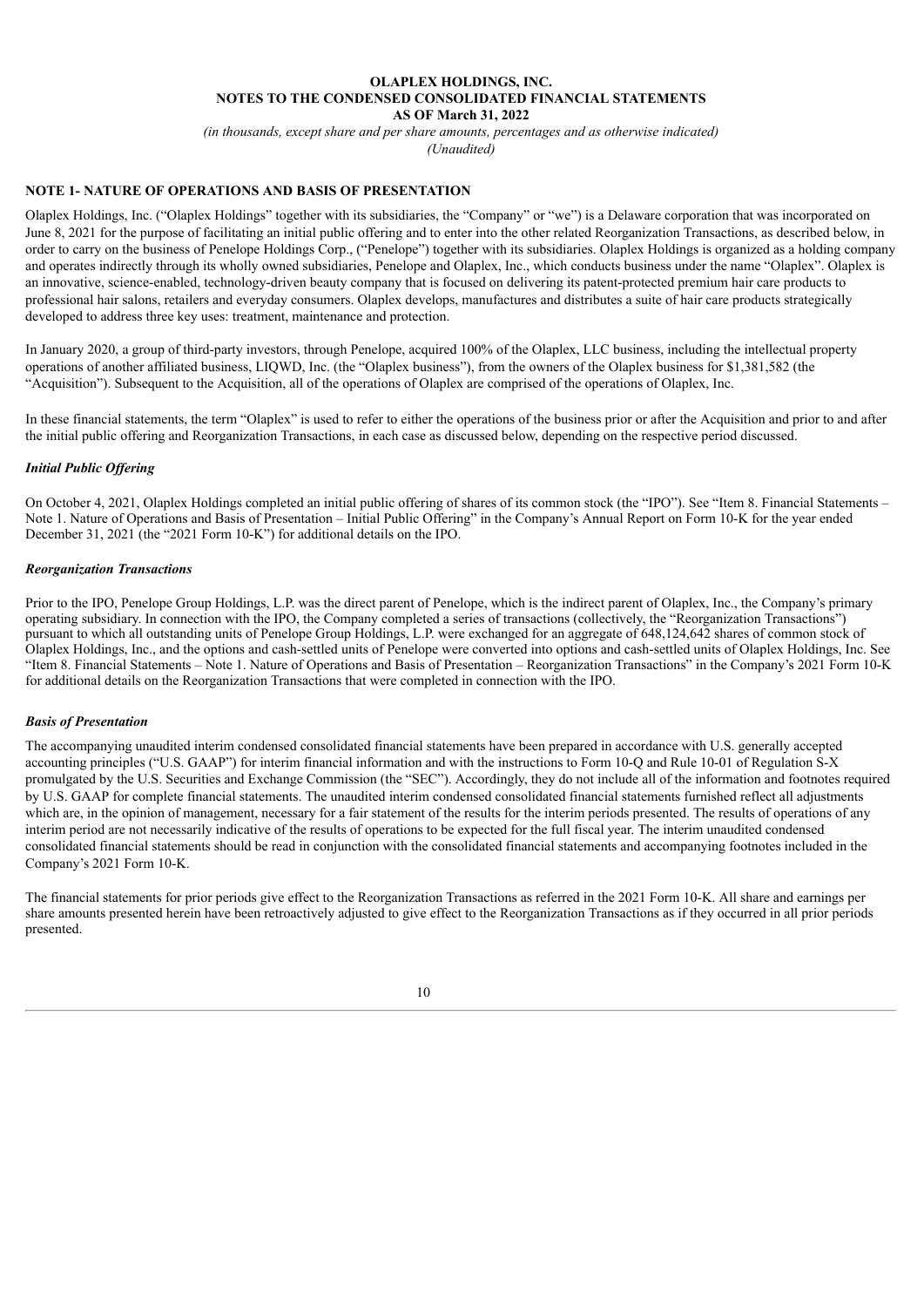For the periods prior to the Reorganization Transactions, Penelope and its subsidiaries, including Olaplex, Inc., are consolidated in the unaudited condensed consolidated financial statements of the Company.

#### **NOTE 2 – SUMMARY OF SIGNIFICANT ACCOUNTING POLICIES**

#### *Estimates and Assumptions*

Preparing financial statements requires management to make estimates and assumptions that affect the reported amounts of assets, liabilities, revenue, and expenses. Examples of estimates and assumptions include: for revenue recognition, determining the nature and timing of satisfaction of performance obligations, variable consideration, and other obligations such as product returns and refunds; loss contingencies; the fair value of share-based options and stock settled rights; the fair value of and/or potential impairment of goodwill and intangible assets for our reporting unit; useful lives of our tangible and intangible assets; allowance for promotions; estimated income tax and tax receivable payments; the net realizable value of, and demand for our inventory. Actual results and outcomes may differ from management's estimates and assumptions due to risks and uncertainties.

#### *Fair Value of Financial Instruments*

Fair value is defined as the price that would be received to sell an asset or paid to transfer a liability in an orderly transaction between market participants at the measurement date. The authoritative guidance for fair value measurements established a framework for measuring fair value and established a threelevel valuation hierarchy for disclosure of fair value measurements as follows:

*Level 1*—Observable inputs that reflect quoted prices (unadjusted) for identical assets or liabilities in active markets. The Company's Level 1 assets consist of its marketable securities.

*Level 2*—Observable quoted prices for similar assets or liabilities in active markets and observable quoted prices for identical assets or liabilities in markets that are not active.

*Level 3*—Unobservable inputs that are not corroborated by market data.

Cash and cash equivalents, accounts receivable, accounts payable and accrued expenses are reflected at carrying value, which approximates fair value due to the short-term maturity. The Company's long-term debt is recorded at its carrying value in the consolidated balance sheets, which may differ from fair value.

The gross carrying amount of the Company's long-term debt, before reduction of the debt issuance costs, approximates its fair values as the stated rate approximates market rates for loans with similar terms as of March 31, 2022 and December 31, 2021.

#### *Accounting Policies*

There have been no material changes in significant accounting policies as described in the Company's consolidated financial statements for the year ended December 31, 2021.

#### *Constructive Retirement of Common Stock Repurchases*

When the Company's common stock is retired or purchased for constructive retirement for net share settlement of stock options, any excess purchase price over par value is allocated between additional paid-in-capital, to the extent that previous net gains from sales or retirements are included therein, and the remainder to retained earnings.

#### *Tax Receivable Agreement*

As part of the IPO, we entered into the Tax Receivable Agreement under which generally we will be required to pay to the former limited partners of Penelope Group Holdings, L.P. and the holders of options to purchase shares of common stock of Penelope that were vested prior to the Reorganization Transactions (collectively, the "Pre-IPO Stockholders"), 85% of the cash savings, if any, in U.S. federal, state or local tax that we actually realize on our taxable income following the IPO (or are deemed to realize in certain circumstances) as a result of certain existing tax attributes, including tax basis in intangible assets and capitalized transaction costs relating to taxable years ending on or before the date of the IPO (calculated by assuming the taxable year of the relevant entity closes on the date of the IPO), that are amortizable over a fixed period of time (including in tax periods beginning after the IPO) and which are available to us and our wholly-owned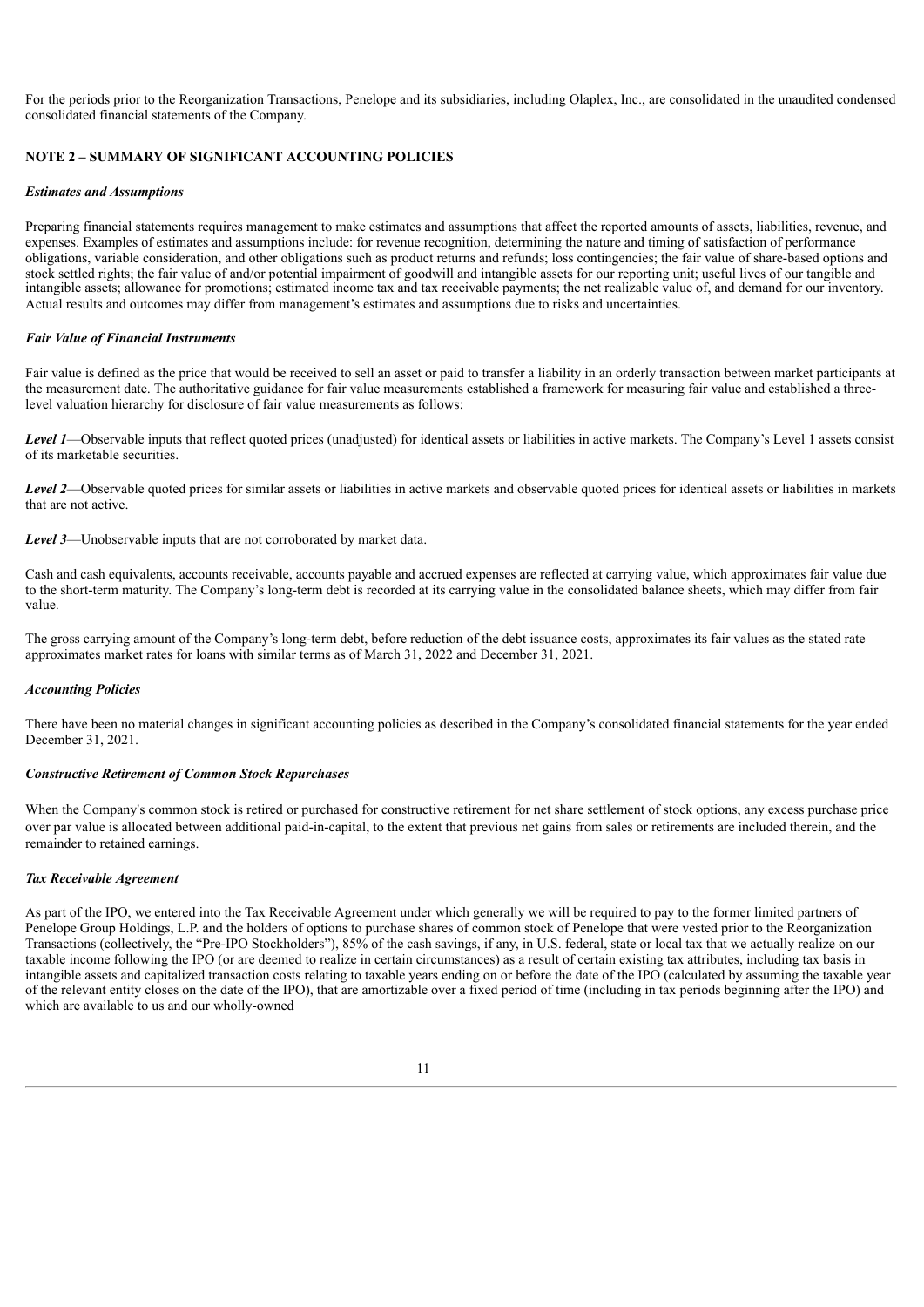subsidiaries, and interest accrued at a rate equal to LIBOR ("London Interbank Offered Rate") (or if LIBOR ceases to be published, a replacement rate with similar characteristics) plus 3% from the date the applicable tax return is due (without extension) until paid. Under the Tax Receivable Agreement, generally we will retain the benefit of the remaining 15% of the applicable tax savings.

#### *Recently Adopted Accounting Pronouncements*

The Company is an "emerging growth company" and as an emerging growth company, the Jumpstart Our Business Startups Act of 2012 (the "JOBS Act") allows the Company to delay adoption of new or revised accounting pronouncements applicable to public companies until such pronouncements are made applicable to private companies. The Company has elected to use this extended transition period for complying with new or revised accounting standards that have different effective dates for public and private companies until the earlier of the date that the Company (i) is no longer an emerging growth company or (ii) affirmatively and irrevocably opts out of the extended transition period provided in the JOBS Act. As a result, the Company's financial statements may not be comparable to the financial statements of issuers who are required to comply with the effective date for new or revised accounting standards that are applicable to public companies.

In February 2016, the Financial Accounting Standards Board ("FASB") issued Accounting Standards Update ("ASU") 2016-02, "Leases (Topic 842)." The guidance in this ASU supersedes the leasing guidance in "Leases (Topic 840)." Under the new guidance, lessees are required to recognize lease assets and lease liabilities on the balance sheet for all leases with terms longer than 12 months. Leases will be classified as either finance or operating, with classification affecting the pattern of expense recognition in the income statement. The new standard is effective for Company fiscal years beginning after December 15, 2021, and interim periods within fiscal years beginning after December 15, 2022. The Company adopted this accounting standard on January 1, 2022. Adoption of this standard did not have a material impact on its consolidated financial statements.

In March 2020, the FASB issued ASU 2020-04, "Reference Rate Reform (Topic 848)": Facilitation of the Effects of Reference Rate Reform on Financial Reporting. This ASU provides an optional expedient and exceptions for applying generally accepted accounting principles to contracts, hedging relationships, and other transactions affected by reference rate reform if certain criteria are met. In response to the concerns about structural risks of interbank offered rates ("IBORs") and, particularly, the risk of cessation of the LIBOR, regulators in several jurisdictions around the world have undertaken reference rate reform initiatives to identify alternative reference rates that are more observable or transaction based and less susceptible to manipulation. The ASU provides companies with optional guidance to ease the potential accounting burden associated with transitioning away from reference rates that are expected to be discontinued. The ASU can be adopted no later than December 31, 2022 with early adoption permitted. The Company adopted this accounting standard on January 1, 2022. Adoption of this standard did not have a material impact on its consolidated financial statements.

#### *Recently Accounting Pronouncement not yet adopted*

In June 2016, the FASB issued ASU No. 2016-13, "Financial Instruments—Credit Losses (Topic 326): Measurement of Credit Losses on Financial Instruments." The amendments in this ASU, among other things, require the measurement of all expected credit losses for financial assets held at the reporting date based on historical experience, current conditions, and reasonable and supportable forecasts. Financial institutions and other organizations will now use forward-looking information to better inform their credit loss estimates. Many of the loss estimation techniques applied today will still be permitted, although the inputs to those techniques will change to reflect the full amount of expected credit losses. In addition, the ASU amends the accounting for credit losses on available-for-sale debt securities and purchased financial assets with credit deterioration. The FASB has issued multiple updates to ASU 2016-13 as codified in Topic 326, including ASUs 2019-04, 2019-05, 2019-10, 2019-11, 2020-02, and 2020-03. These ASUs have provided for various minor technical corrections and improvements to the codification as well as other transition matters. The amendments in the ASU are effective for the Company for fiscal years beginning after December 15, 2022, and interim periods within those fiscal years. Early application of the amendments is permitted. The Company is currently evaluating the impact this guidance will have on its consolidated financial statements and related disclosures.

#### **NOTE 3 – NET SALES**

The Company distributes products through national and international professional distributors and retailers as well as direct-to-consumer ("DTC") through e-commerce channels. The marketing and consumer engagement benefits that the

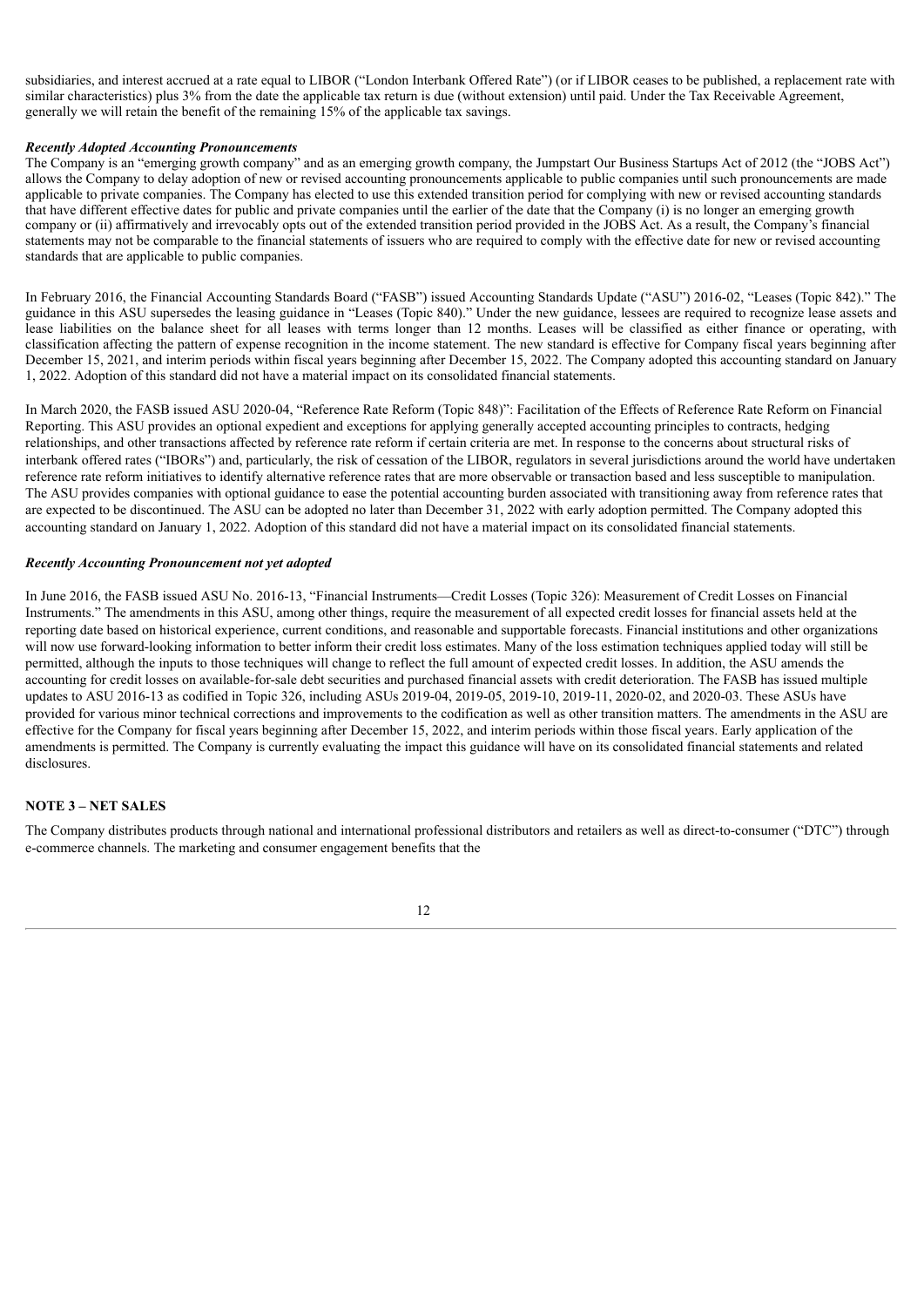Company's channels provide are integral to the Company's brand and product development strategy, and drive sales across channels. As such, the Company's three business channels consist of professional, specialty retail and DTC as follows:

|                              |  | <b>For the Three Months Ended</b> |  |         |  |                       |
|------------------------------|--|-----------------------------------|--|---------|--|-----------------------|
|                              |  | <b>March 31, 2022</b>             |  |         |  | <b>March 31, 2021</b> |
| <b>Net sales by Channel:</b> |  |                                   |  |         |  |                       |
| Professional                 |  | 77,059 \$                         |  | 47,389  |  |                       |
| Specialty retail             |  | 64,272                            |  | 31,740  |  |                       |
| <b>DTC</b>                   |  | 44,865                            |  | 38,990  |  |                       |
| Total Net sales              |  | 186,196 \$                        |  | 118,119 |  |                       |

Revenue by major geographic region is based upon the geographic location of customers who purchase our products. During the three months ended March 31, 2022 and March 31, 2021, our net sales to consumers in the United States and International regions were as follows:

|                                | <b>For the Three Months Ended</b> |              |                       |         |
|--------------------------------|-----------------------------------|--------------|-----------------------|---------|
|                                | <b>March 31, 2022</b>             |              | <b>March 31, 2021</b> |         |
| <b>Net sales by Geography:</b> |                                   |              |                       |         |
| <b>United States</b>           | \$                                | $120,110$ \$ |                       | 72,758  |
| International                  |                                   | 66,086       |                       | 45,361  |
| Total Net sales                |                                   | 186.196 \$   |                       | 118,119 |

United Kingdom ("U.K") net sales for the three months ended March 31, 2022 and March 31, 2021 were 9% and 13% of total net sales. No other International country exceeds 10% of total net sales.

#### **NOTE 4 - INVENTORY**

Inventory as of March 31, 2022 and December 31, 2021 consisted of the following:

|                | <b>March 31, 2022</b> | December 31,<br>2021 |  |  |
|----------------|-----------------------|----------------------|--|--|
| Raw materials  | 27,131                | 20,852               |  |  |
| Finished goods | 90.340                | 77,547               |  |  |
| Inventory      | 117.471               | 98.399               |  |  |

#### **NOTE 5 - INVESTMENT IN NONCONSOLIDATED ENTITY**

Our investment in and advances to our nonconsolidated entity as of March 31, 2022 and December 31, 2021 represents our investment in a limited liability company. We do not control or have significant influence over the operating and financial policies of this entity.

We account for this investment using the cost method and adjust only for other than temporary declines in fair value, additional investments, plus or minus changes from observable price changes in orderly transactions or distributions deemed to be a return of capital. Our investment is classified as a long-term asset and included in Other assets in our condensed consolidated balance sheet and consists of the following:

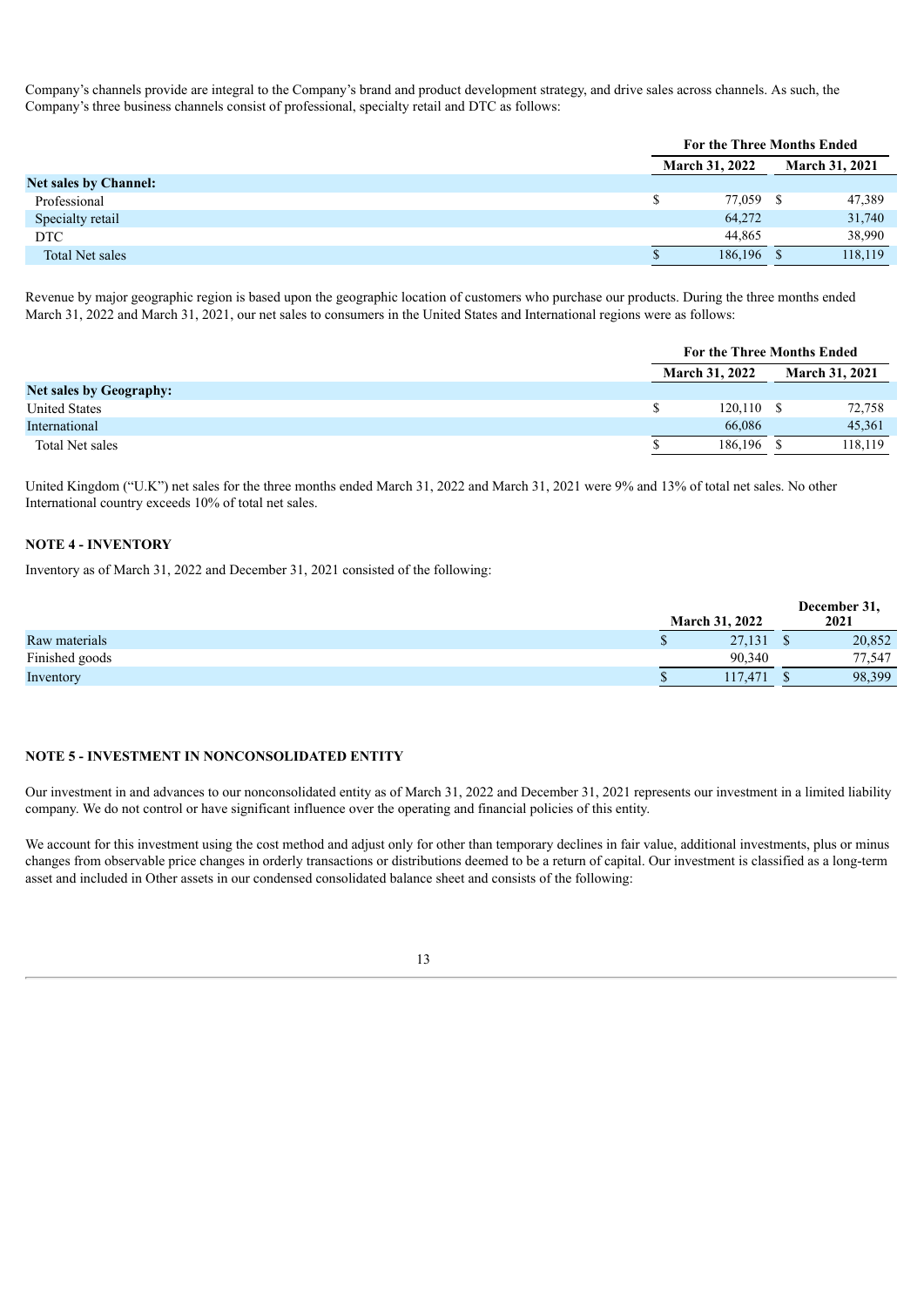|                                                             | <b>March 31, 2022</b> | December 31,<br>2021 |  |        |
|-------------------------------------------------------------|-----------------------|----------------------|--|--------|
| Capital contributions, net of distributions and impairments |                       | 4.500                |  | $+500$ |
| Total investments in and advances to nonconsolidated entity |                       | 4.500                |  | .500   |

#### **NOTE 6 – GOODWILL AND INTANGIBLE ASSETS**

Goodwill and intangible assets are comprised of the following:

|                                      | <b>March 31, 2022</b>                  |    |                                 |  |                             |   |                                  |  |
|--------------------------------------|----------------------------------------|----|---------------------------------|--|-----------------------------|---|----------------------------------|--|
|                                      | <b>Estimated</b><br><b>Useful Life</b> |    | <b>Gross Carrying</b><br>Amount |  | Accumulated<br>amortization |   | <b>Net</b><br>carrying<br>amount |  |
| Brand name                           | 25 years                               | \$ | 952,000 \$                      |  | $(84,834)$ \$               |   | 867,166                          |  |
| Product formulations                 | 15 years                               |    | 136,000                         |  | (20, 199)                   |   | 115,801                          |  |
| Customer relationships               | 20 years                               |    | 53,000                          |  | (5,904)                     |   | 47,096                           |  |
| Software                             | 3 years                                |    | 1,311                           |  | (142)                       |   | 1,169                            |  |
| Total finite-lived intangibles       |                                        |    | 1,142,311                       |  | (111,079)                   |   | 1,031,232                        |  |
| Goodwill                             | Indefinite                             |    | 168,300                         |  |                             |   | 168,300                          |  |
| Total goodwill and other intangibles |                                        |    | 1,310,611                       |  | (111,079)                   | S | 1,199,532                        |  |

Total amortization on finite-lived intangible assets was \$12,533 for the three months ended March 31, 2022 and \$12,450 for the three months ended March 31, 2021.

The amortization of brand name and customer relationships of \$10,183 for the three months ended March 31, 2022 and 2021 is recorded in the condensed consolidated statements of operations and comprehensive income.

The amortization of software of \$83 for the three months ended March 31, 2022 is recorded in the condensed consolidated statements of operations and comprehensive income. There was no amortization of software recorded for the three months ended March 31, 2021.

The amortization for patented formulations for the three months ended March 31, 2022 was \$2,267. The Company expensed \$1,769 of patent amortization in cost of sales for the three months ended March 31, 2022 and capitalized \$497 to inventory.

The amortization for patented formulations for the three months ended March 31, 2021 was \$2,267. The Company expensed \$2,451 of patent amortization in cost of sales for the three months ended March 31, 2021, of which \$185 was previously capitalized to inventory.

|                                      |                                           | December 31, 2021 |                                    |  |                             |  |                        |  |  |  |
|--------------------------------------|-------------------------------------------|-------------------|------------------------------------|--|-----------------------------|--|------------------------|--|--|--|
|                                      | <b>Estimated</b><br><b>Useful</b><br>Life |                   | Gross<br><b>Carrying</b><br>Amount |  | Accumulated<br>amortization |  | Net carrying<br>amount |  |  |  |
| Brand name                           | 25 years                                  | \$                | 952,000 \$                         |  | $(75,314)$ \$               |  | 876,686                |  |  |  |
| Product formulations                 | 15 years                                  |                   | 136,000                            |  | (17, 932)                   |  | 118,068                |  |  |  |
| Customer relationships               | 20 years                                  |                   | 53,000                             |  | (5,241)                     |  | 47,759                 |  |  |  |
| Software                             | 3 years                                   |                   | 890                                |  | (59)                        |  | 831                    |  |  |  |
| Total finite-lived intangibles       |                                           |                   | 1,141,890                          |  | (98, 546)                   |  | 1,043,344              |  |  |  |
| Goodwill                             | Indefinite                                |                   | 168,300                            |  |                             |  | 168,300                |  |  |  |
| Total goodwill and other intangibles |                                           |                   | 1,310,190                          |  | $(98, 546)$ \$              |  | 1,211,644              |  |  |  |
|                                      |                                           |                   |                                    |  |                             |  |                        |  |  |  |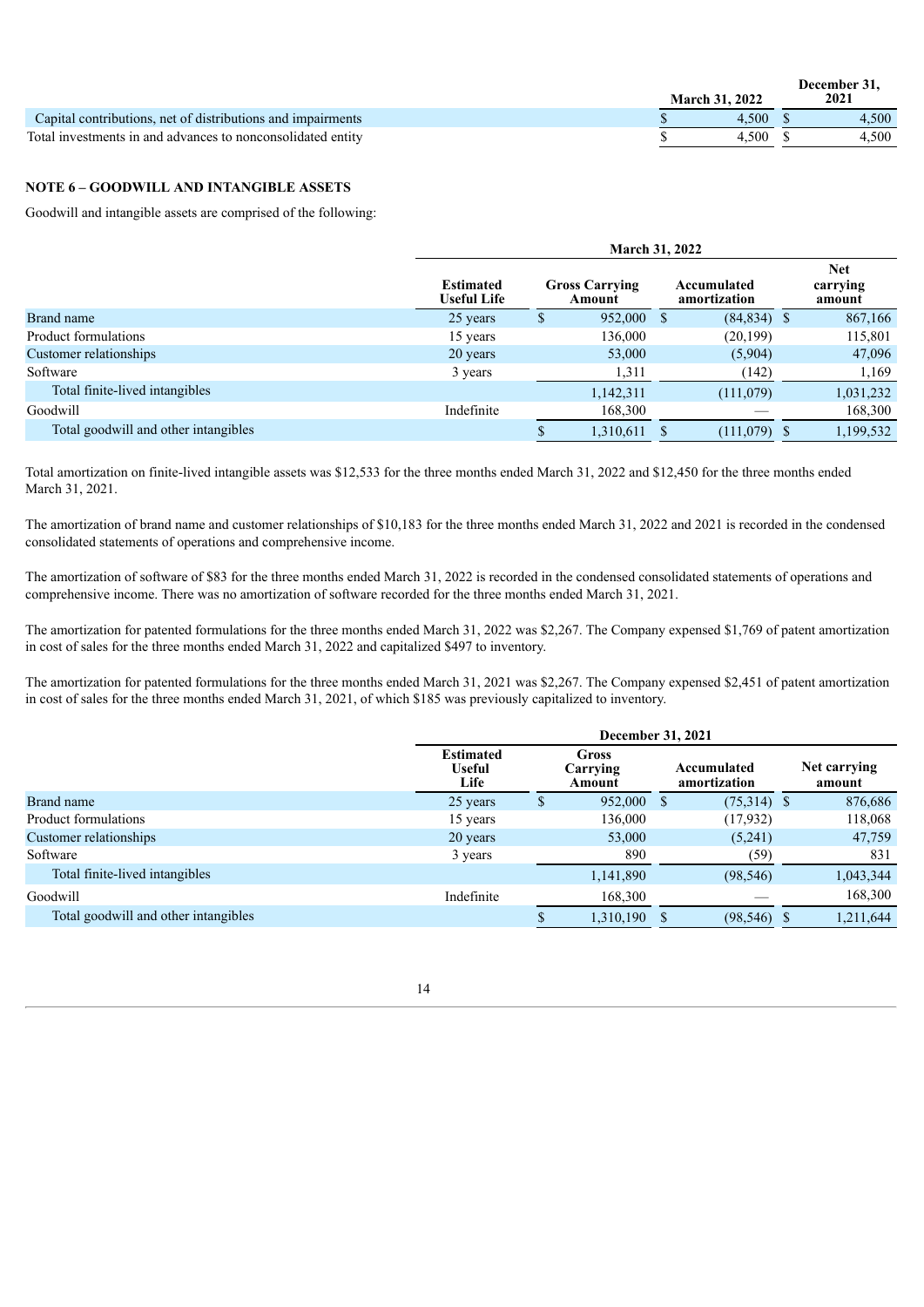#### **NOTE 7 - ACCRUED EXPENSES AND OTHER CURRENT LIABILITIES**

Accrued expenses as of March 31, 2022 and December 31, 2021 consisted of the following:

|                                                | <b>March 31, 2022</b> | December 31.<br>2021 |
|------------------------------------------------|-----------------------|----------------------|
| Deferred revenue                               | 5.004                 | 5,022                |
| Accrued other                                  | 4.847                 | 6,008                |
| Payroll liabilities                            | 1.510                 | 6.302                |
| Accrued expenses and other current liabilities | 11.361                | 17.332               |

### **NOTE 8 - LONG-TERM DEBT**

Debt consisted of the following on March 31, 2022:

|                                        | February 2022<br>Credit<br>Agreement |
|----------------------------------------|--------------------------------------|
| Long-term debt                         |                                      |
| Original term loan borrowing           | 675,000                              |
| Debt issuance costs                    | (9,935)                              |
| Total term loan debt                   | 665,065                              |
| Less: Current portion                  | (6,750)                              |
| Long-term debt, net of current portion | 658,315                              |

Debt consisted of the following on December 31, 2021:

|                                        | <b>January 2020</b><br><b>Credit</b><br>Agreement | December 2020<br>Amendment | Total    |
|----------------------------------------|---------------------------------------------------|----------------------------|----------|
| Long-term debt                         |                                                   |                            |          |
| Original term loan borrowing           | \$<br>430,312 \$                                  | 338,923                    | 769,235  |
| Debt issuance costs                    | (6,986)                                           | (4,047)                    | (11,033) |
| Total term loan debt                   | 423.326                                           | 334,876                    | 758,202  |
| Less: Current portion                  | (11,250)                                          | (8, 862)                   | (20,112) |
| Long-term debt, net of current portion | 412,076 \$                                        | 326,014                    | 738.090  |

On January 8, 2020, Olaplex, Inc., together with Penelope Intermediate Corp. acting as the parent guarantor, entered into a secured credit agreement (the "Original Credit Agreement"), consisting of a \$450,000 term loan facility (the "2020 Term Loan Facility") and a \$50,000 revolving facility (the "2020 Revolver" and, together with the 2020 Term Loan Facility, the "2020 Credit Facilities"), which included a \$10,000 letter of credit sub-facility and a \$5,000 swingline loan facility. In addition, on December 18, 2020, Olaplex, Inc. entered into a First Incremental Amendment to the Credit Agreement (the "Amendment," and together with the Original Credit Agreement, the "2020 Credit Agreement") which increased the 2020 Term Loan Facility by \$350,000 and increased the 2020 Revolver capacity by \$1,000 to a revised \$800,000 2020 Term Loan Facility and \$51,000 2020 Revolver. The unused balance of the 2020 Revolver as of December 31, 2021 was \$51,000.

Under the Original Credit Agreement, the Company incurred original issue discount ("OID") costs of \$10,000, and \$527 of third-party issue costs. In connection with the incremental borrowing pursuant to the Amendment, the Company incurred OID costs of \$3,500 and \$1,590 of third-party issue costs.

The interest rate on outstanding debt under the 2020 Term Loan Facility was 7.5%. The interest rates for all facilities under the 2020 Credit Agreement were calculated based upon the Company's election between the published LIBOR rate at time of election plus an additional interest rate spread, or the Alternate Base Rate plus an additional interest rate spread.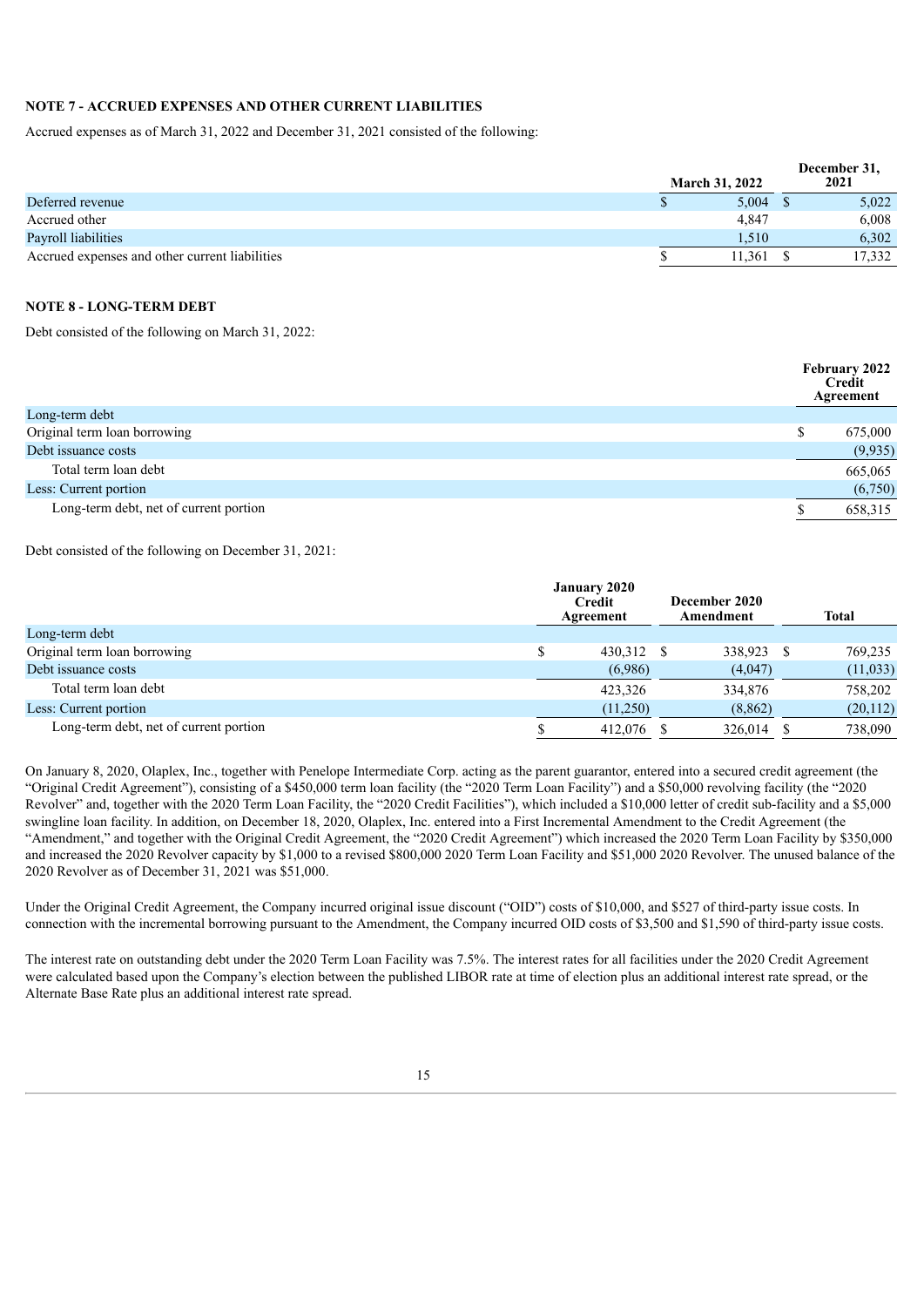Interest expense, inclusive of debt amortization, was \$15,502 for the three months ended March 31, 2021 and was recorded in interest expense in the condensed consolidated statements of operations and comprehensive income.

On February 23, 2022, Olaplex, Inc., together with Penelope Intermediate Corp. acting as the parent guarantor, entered into a Credit Agreement, dated as of February 23, 2022 (the "2022 Credit Agreement"), by and among Olaplex, Inc., Penelope Intermediate Corp, Goldman Sachs Bank USA, as administrative agent (the "Administrative Agent"), collateral agent and swingline lender, and each lender and issuing bank from time to time party thereto. The 2022 Credit Agreement refinanced and replaced the 2020 Credit Agreement with a seven-year \$675,000 senior-secured term loan facility (the "2022 Term Loan Facility") and a five-year \$150,000 senior-secured revolving credit facility (the "2022 Revolver" and, together with the 2022 Term Loan Facility, the "2022 Credit Facilities"), which includes a \$25,000 letter of credit sub-facility and a \$25,000 swingline loan sub-facility.

Under the 2022 Credit Facilities, the Company incurred OID costs of \$10,257 and \$1,688 of third-party issue costs.

The interest rate on outstanding debt under the 2022 Term Loan Facility was 4.3% as of March 31, 2022. Borrowings under the 2022 Credit Facilities bear interest at rates based on the ratio of (i) the Company and its subsidiaries' consolidated first lien net indebtedness to (ii) the Company and its subsidiaries' consolidated EBITDA for applicable periods specified in the 2022 Credit Facilities (the "First Lien Leverage Ratio"). The interest rate per annum applicable to the loans under the 2022 Credit Facilities will be based on a fluctuating rate of interest equal to the sum of an applicable rate and, at the Company's election from time to time,  $(1)$  a base rate determined by reference to the highest of  $(a)$  the rate of interest publicly announced by the Administrative Agent as its "prime rate" in effect at its principal office in New York City (or if the Administrative Agent has no "prime rate," the rate last quoted by the Wall Street Journal as the "prime rate" or, if the Wall Street Journal ceases to quote such rate, the highest per annum interest rate published by the federal reserve board in federal reserve statistical release H.15 (519) as the "bank prime loan" rate or, if such rate is no longer quoted therein, any similar rate quoted therein or any similar release by the federal reserve board), (b) the greater of the  $(x)$  federal funds effective rate and  $(y)$  overnight bank funding rate, plus 0.50% and (c) one-month adjusted secured overnight financing rate ("SOFR") plus 1.00%, (2) an adjusted SOFR determined by reference to the higher of (a) a rate equal to the SOFR in the form of a term rate published by the CME Term SOFR administrator (or any successor thereof) for an interest period of one, three or six months (or if such term rate is unavailable, a daily simple rate for an interest payment period of one, three or six months published by the federal reserve board of New York) two U.S. government securities business days prior to the commencement of such tenor (plus, solely with respect to the 2022 Term Loan Facility, a credit spread adjustment of 0.10% for all such interest periods) and (b) 0.00%, with respect to the 2022 Revolver and, 0.50%, with respect to the 2022 Term Loan Facility, and (3) with respect to a borrowing in Euros under the 2022 Revolver, a euro interbank offered rate ("EURIBOR") determined by reference to the higher of (a) the EURIBOR administered by the European Money Markets Institute (or any successor thereof) for a period equal to one, three, six, or, if available to all relevant affected lenders, twelve months or a shorter period (as selected by the Company) appearing on Reuters Screen EURIBOR01 Page (or otherwise on the Reuters screen) two target days prior to the commencement of the applicable interest period and (b)  $0.00\%$ . The 2022 Revolver and swingline loans (which must be in base rate) have applicable rates equal to (x) 2.75%, in the case of base rate loans, 3.75%, in the case of adjusted SOFR loans and 3.75%, in the case of EURIBOR loans, if the First Lien Leverage Ratio is greater than 1.20:1.00, and (y) 2.50%, in the case of base rate loans, 3.50%, in the case of adjusted SOFR loans and 3.50%, in the case of EURIBOR loans, if the First Lien Leverage Ratio is less than or equal to 1.20:1.00. The 2022 Term Loan Facility has applicable rates equal to (x) 2.75%, in the case of base rate loans, and 3.75%, in the case of adjusted SOFR loans, if the First Lien Leverage Ratio is greater than 1.20:1.00, and (y) 2.50%, in the case of base rate loans, and 3.50%, in the case of adjusted SOFR loans, if the First Lien Leverage Ratio is less than or equal to 1.20:1.00.

As of March 31, 2022, there was no balance outstanding under the 2022 Revolver, including letters of credit and swingline loans.

Interest expense, inclusive of debt amortization, was \$11,460 for the three months ended March 31, 2022 and was recorded in interest expense in the consolidated statements of operations and comprehensive income.

The 2022 and 2020 Credit Agreements included reporting, financial, and maintenance covenants that require, among other things, for the Company to comply with certain maximum secured leverage ratios, which the Company was in compliance with on March 31, 2022 and December 31, 2021. Substantially all the assets of the Company constitute collateral under the 2022 Term Loan Facility and 2022 Revolver.

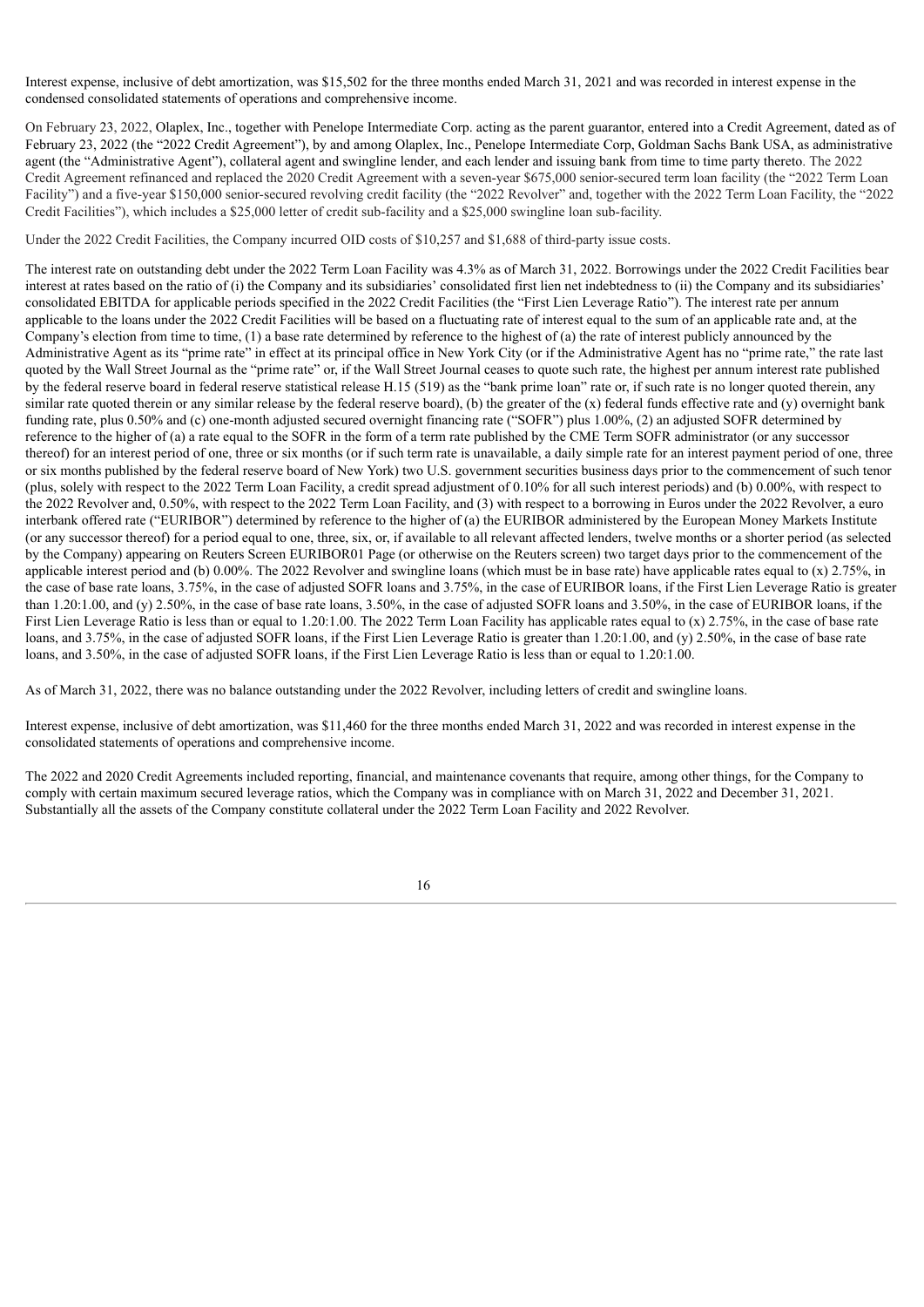#### **NOTE 9 – SHARE-BASED COMPENSATION**

On September 17, 2021, the Company adopted the Olaplex Holdings 2021 Omnibus Equity Incentive Plan (the "2021 Plan"), which provides for the grant of incentive stock options, non-qualified stock options, stock appreciation rights, restricted stock, unrestricted stock, stock units, including restricted stock units, performance awards, and other stock-based awards to employees, directors and consultants of the Company and its subsidiaries. See "Item 8. Financial Statements – Note 11. Share-Based Compensation" in the Company's 2021 Form 10-K for additional information on the 2021 Plan.

#### *Conversion of Share-Based Options in Reorganization Transactions*

As a result of the Reorganization Transactions, the options to purchase shares of common stock of Penelope were converted into options to purchase shares of common stock of Olaplex Holdings. See "Item 8. Financial Statements – Note 11. Share-Based Compensation – Conversion of Share-Based Options in Reorganization Transactions" in the Company's 2021 Form 10-K for additional information.

#### Converted Time-Based Options

All converted outstanding time-based options are in the form of options to purchase common stock of Olaplex Holdings with vesting based on the option holder's continued service. The original time-based options that were converted are eligible to vest in five equal installments on the first five anniversaries from the vesting start date, subject to the option holder's continued service through the applicable vesting date and are ratably expensed over a five-year service period from the original grant date.

#### Converted Performance-Based Options

The performance-based options that were converted to time-based options to purchase common stock of Olaplex Holdings are eligible to vest in three equal installments on the first three anniversaries of the consummation of the IPO, subject to the option holder's continued service through the applicable vesting date, and are ratably expensed over a three-year service period from the consummation of the IPO.

#### Converted Cash-Settled Units

On February 23, 2022 (the "modification date"), the Company modified the settlement terms of its outstanding unvested time- and performance-based cashsettled units from net cash settlement to net stock-settled stock appreciation rights ("SARs"). In addition, the vesting condition that the weighted average closing price per share over the thirty (30) consecutive trading days ending on the day immediately prior to the applicable vesting date equals or exceeds the IPO price of \$21 on each applicable vesting date was removed for such SARs. Under the amended award agreements, the Company will settle all vested SARs with shares of Company common stock measured as the difference between the stock price on the date of settlement and the base price per share of \$2.97. All performance conditions were removed concurrently with the modification of the settlement terms. Other terms of the SAR grants remain unchanged. The modification results in a change of awards classification from liability to equity.

The modified awards were accounted for as equity awards going forward from the modification date with a fair value measured on the modification date and recognized on a straight-line basis over the remaining requisite service period. The Company compared the fair value of the awards granted immediately before the modification date to the fair value of the modified awards and determined there was no change in the fair value at the modification date. Performance awards prior to the modification date were not expensed, given they were contingent upon achieving a market condition, until such market condition was achieved. Therefore, on the modification date, the Company reclassified the amounts previously recorded as a share-based compensation liability to a component of equity in the form of a credit to additional paid-in capital ("APIC"). As of the modification date, the Company converted 585,900 time-based and 301,050 market and performance-based cash-settled units into solely time-based stock-settled SARs. For the period through the modification date, the Company had recognized \$1,632 as compensation expense in selling, general, and administrative expenses in the consolidated statements of operations and comprehensive income with a corresponding recording to liability which was reclassified to APIC on the modification date.

On the modification date, the Company used the Black-Scholes valuation model in determining the fair value of the outstanding SARs, which required the application of certain assumptions, including the expected life of the SAR, stock price volatility, dividend rate and risk-free interest rate. The assumption used in determining the fair value of the SARs on the modification date were as follows:

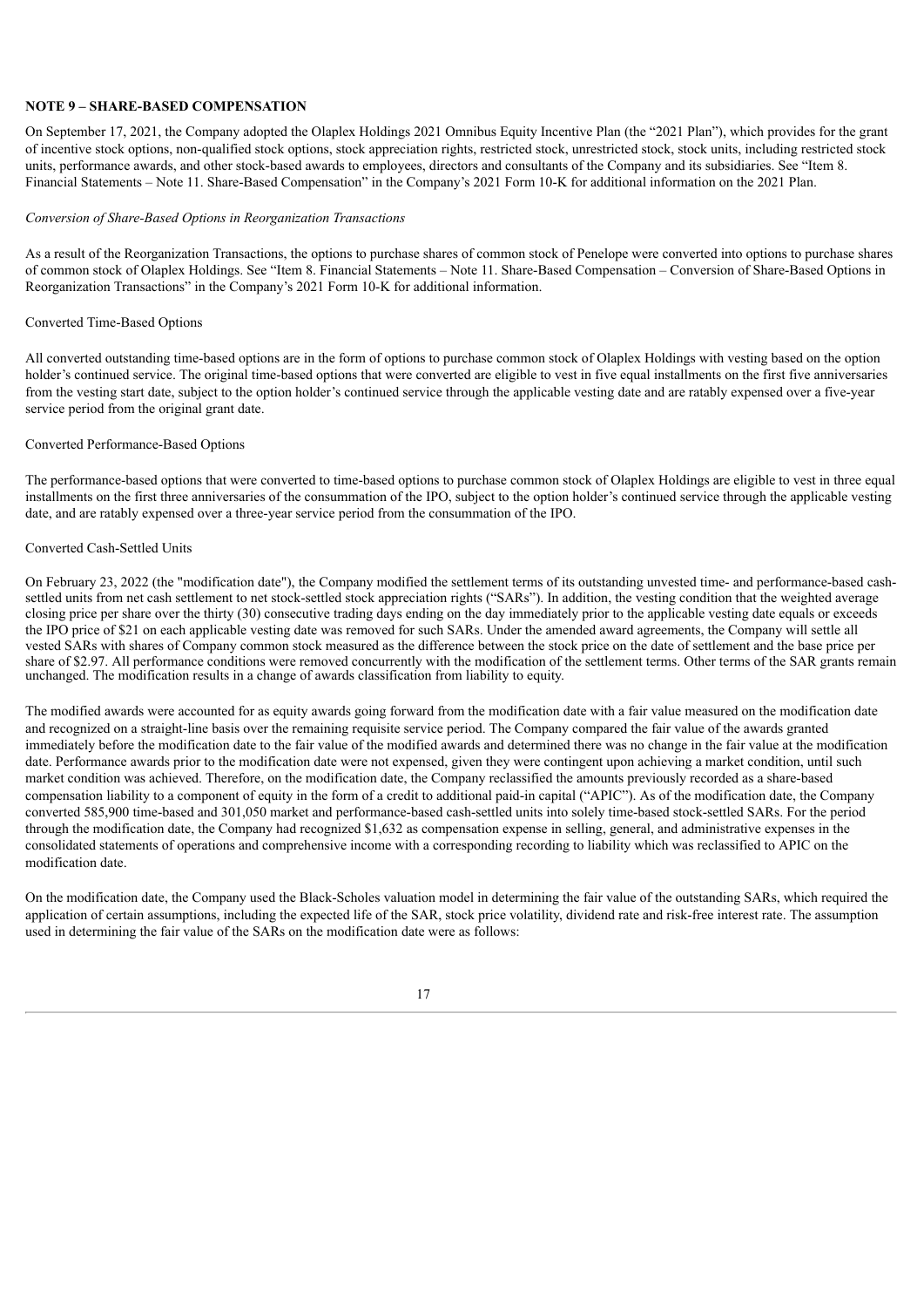|                               | Time-Based | Market and Performance-Based |
|-------------------------------|------------|------------------------------|
| Expected term (in years)      | 2.50       | 1.85                         |
| Expected volatility           | $30\%$     | $30\%$                       |
| Risk-free interest rate       | $1.68\%$   | $1.58 \%$                    |
| Expected dividend yield       |            |                              |
| Share price on valuation date | 17.06      | 17.06                        |

These modified SARs are included in the weighted average diluted shares outstanding calculation set forth below in "Note 13 – Net Income Per Share". Through the modification date, the Company recognized a recovery of cash-settled expense of \$974 as a result of decline in the fair value of the awards since December 31, 2021.

#### *IPO Option Grants*

In connection with the IPO, the Company granted, under the 2021 Plan, time-based options to purchase an aggregate of 351,058 shares of common stock of the Company to certain employees. The options are eligible to vest in four equal installments on the first four anniversaries of the grant date, subject to the option holder's continued service through the applicable vesting date and are ratably expensed over a four-year service period from the grant date.

As of March 31, 2022, a total of 92,292,025 shares have been authorized for issuance under the Penelope Holdings Corp. 2020 Omnibus Equity Incentive Plan (the "2020 Plan") and 2021 Plan, with 43,859,514 remaining available to grant under the 2021 Plan and no shares available for issuance under the 2020 Plan. As of March 31, 2022, there were outstanding options to purchase an aggregate of 47,701,176 shares with 46,253,901 shares outstanding under the 2020 Plan and 1,447,275 shares outstanding under the 2021 Plan. As of March 31, 2022, there were options to purchase an aggregate of 2,476,053 shares with 2,362,500 forfeited under the 2020 Plan and 113,553 shares forfeited under the 2021 Plan.

Share-based compensation expense for the three months ended March 31, 2022 of \$1,696 was recognized in selling, general, and administrative expenses in the consolidated statements of operations and comprehensive income. As of March 31, 2022, the Company had not recognized compensation costs on unvested share-based options of \$22,082 with a weighted average remaining recognition period of 3.26 years.

Share-based compensation expense for the three months ended March 31, 2021 of \$627 was recognized in selling, general and administrative expenses in the consolidated statements of operations and comprehensive income. As of March 31, 2021, the Company had not recognized compensation costs on unvested share-based options of \$10,356 with a weighted average remaining recognition period of 4.41 years for time-based and 3.50 years for performance-based options.

The following tables summarize the stock options, cash-settled units and SAR activity for the three months ended March 31, 2022 and March 31, 2021:

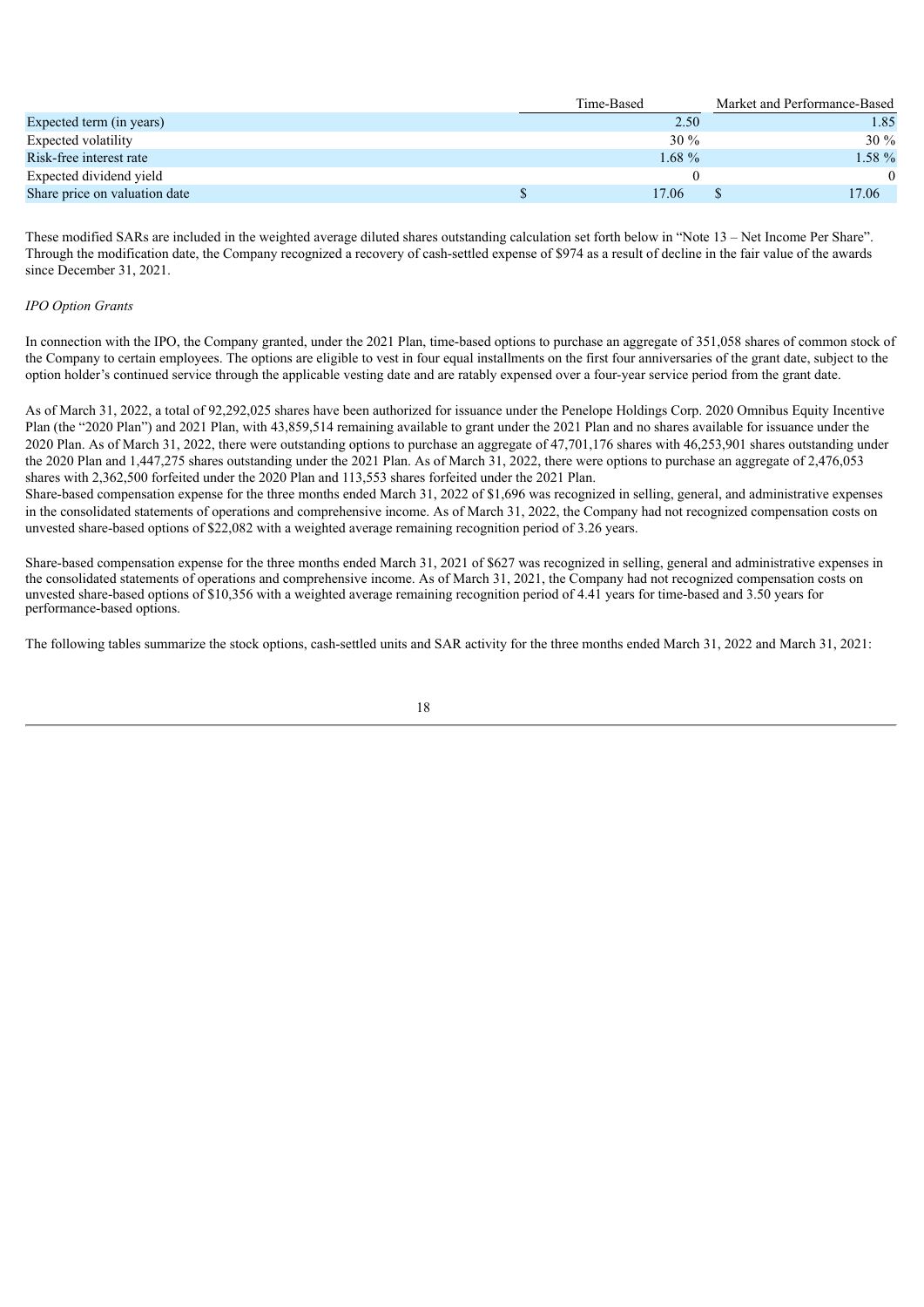|                                          |                                                              | Time-based options and stock-settled SARs                            |                               | <b>Performance-based options</b>                                     | Cash-settled units converted to stock-settled<br><b>SARs</b> |  |                          |  |
|------------------------------------------|--------------------------------------------------------------|----------------------------------------------------------------------|-------------------------------|----------------------------------------------------------------------|--------------------------------------------------------------|--|--------------------------|--|
|                                          | <b>Number of options</b><br>and stock-settled<br><b>SARs</b> | <b>Weighted Average</b><br><b>Exercise Price Per</b><br><b>Share</b> | <b>Number of options</b>      | <b>Weighted Average</b><br><b>Exercise Price Per</b><br><b>Share</b> | <b>Time based</b>                                            |  | <b>Performance based</b> |  |
| Outstanding at December 31, 2021         | 42,687,518 \$                                                | 1.24                                                                 | 3,979,461 \$                  | 1.17                                                                 | 596,700                                                      |  | 306,450                  |  |
| Granted                                  | 310,000                                                      | 14.16                                                                |                               |                                                                      |                                                              |  |                          |  |
| Cancelled/Forfeited                      | (45, 573)                                                    | 11.49                                                                |                               |                                                                      | (10, 800)                                                    |  | (5,400)                  |  |
| Converted cash settled units to<br>SAR's | 886,950                                                      | 2.97                                                                 |                               |                                                                      | (585,900)                                                    |  | (301,050)                |  |
| Exercised and issued for shares          | (61, 936)                                                    | 2.97                                                                 |                               |                                                                      |                                                              |  |                          |  |
| Repurchased and canceled                 | $(55,244)$ \$                                                | 2.97                                                                 | $\overbrace{\phantom{12332}}$ |                                                                      |                                                              |  |                          |  |
| Outstanding at March 31, 2022            | 43,721,715                                                   | 1.35                                                                 | 3,979,461                     | 1.17                                                                 |                                                              |  |                          |  |
| Vested and Exercisable                   | 5,152,410                                                    | 0.88                                                                 | 3,979,461                     | 1.17                                                                 |                                                              |  |                          |  |
|                                          |                                                              |                                                                      |                               |                                                                      |                                                              |  |                          |  |

|                                  | <b>Time-based options</b> |  | <b>Performance-based options</b>                                     |                          | Cash-settled units |                                                                      |                                 |  |                          |
|----------------------------------|---------------------------|--|----------------------------------------------------------------------|--------------------------|--------------------|----------------------------------------------------------------------|---------------------------------|--|--------------------------|
|                                  | Number of options         |  | <b>Weighted Average</b><br><b>Exercise Price Per</b><br><b>Share</b> | <b>Number of options</b> |                    | <b>Weighted Average</b><br><b>Exercise Price Per</b><br><b>Share</b> | <b>Time based</b>               |  | <b>Performance based</b> |
| Outstanding at December 31, 2020 | 15,997,500 \$             |  | 0.88                                                                 | 28,732,050 \$            |                    | 0.81                                                                 | $\hspace{0.1mm}-\hspace{0.1mm}$ |  |                          |
| Granted                          | 1,056,375 \$              |  | 2.96                                                                 | 799,875 \$               |                    | 2.97                                                                 | 641.250                         |  | 492,075                  |
| Cancelled/Forfeited              | $(193, 725)$ \$           |  | 2.24                                                                 | $(143,775)$ \$           |                    | 2.24                                                                 | $\overline{\phantom{m}}$        |  |                          |
| Outstanding at March 31, 2021    | 16,860,150                |  | 1.00                                                                 | 29,388,150               |                    | 0.86                                                                 | 641.250                         |  | 492,075                  |
| Vested and Exercisable           | 2,325,915                 |  | 0.76                                                                 |                          |                    |                                                                      | $\overbrace{\hspace{25mm}}^{}$  |  |                          |

The fair value of time-based options and stock-settled SARs granted were calculated using the following assumptions:

|                                 | <b>Three Months Ended</b> |                   |
|---------------------------------|---------------------------|-------------------|
|                                 | March 31,<br>2022         | March 31,<br>2021 |
| Expected term (years)           | 6.25                      | 6.50              |
| Expected volatility $(\%)$      | 37                        | 30                |
| Risk-free interest rate $(\%)$  | 2.13                      | 1.62              |
| Expected dividend yield $(\% )$ |                           |                   |

# **NOTE 10 - EQUITY**

During the three months ended March 31, 2022, the Company converted 886,950 of cash-settled units into stock-settled SARs, with a fair value liability of \$1,632 reclassified to APIC. See "Note 9. Share-Based Compensation – Conversion of Cash-Settled Units" for additional information. The Company issued 117,180 shares of its common stock upon vesting and settlement of the converted SARs. The Company repurchased 55,244 of outstanding shares of its common stock for the net settlement of SARs for payment of taxes related to such SARs, that were accounted for as share retirement.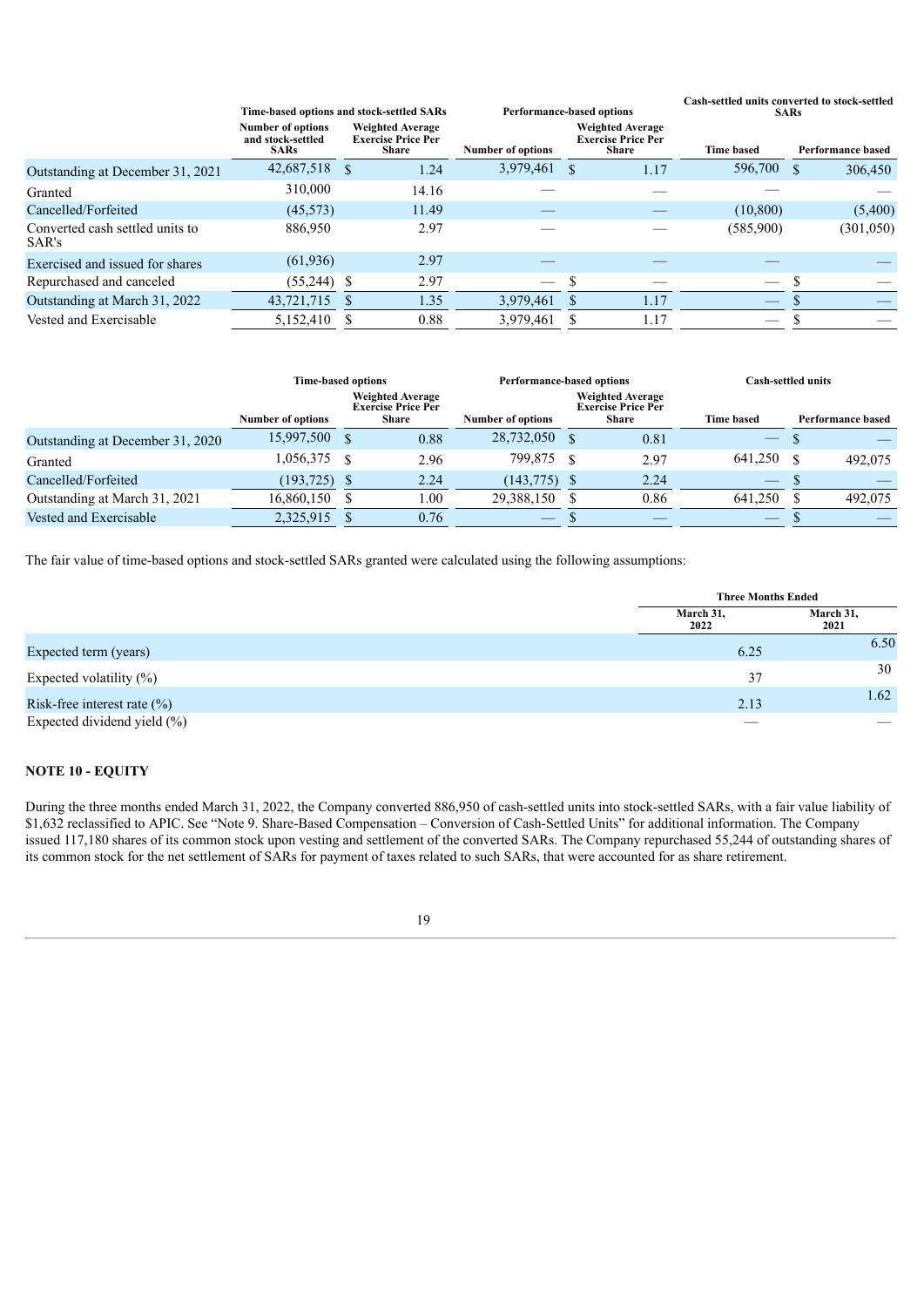#### **NOTE 11 - RELATED PARTY TRANSACTIONS**

In July 2020, the Company entered into an agreement with CI&T, an information technology and software company, in which certain investment funds affiliated with Advent International Corporation (the "Advent Funds") hold a greater than 10% equity interest. During the three months ended March 31, 2022 and 2021, the Company paid CI&T \$5 and \$119 respectively, for services related to the development, maintenance and enhancement of the Olaplex professional application, all of which were negotiated on an arm's length basis and on market terms.

#### *Tax Receivable Agreement*

In connection with the Reorganization, the Company entered into the Tax Receivable Agreement with the Pre-IPO Stockholders. See further discussion in "Note 2 – Summary of Significant Accounting Policies – Tax Receivable Agreement".

### **NOTE 12 - CONTINGENCIES**

From time to time, the Company is subject to various legal actions arising in the ordinary course of business. The Company cannot predict with reasonable assurance the outcome of these legal actions brought against us as they are subject to uncertainties. Accordingly, any settlement or resolution in these legal actions may occur and affect our net income in such period as the settlement or resolution.

As of March 31, 2022 and December 31, 2021, the Company was not subject to any pending legal matters or claims that could have a material adverse effect on its financial position, results of operations, or cash flows should such litigation be resolved unfavorably.

#### **NOTE 13 – NET INCOME PER SHARE**

The following is a reconciliation of the numerator and denominator in the basic and diluted net income per common share computations:

<span id="page-18-0"></span>

|                                                       |               | <b>Three Months Ended</b> |     |                   |  |  |
|-------------------------------------------------------|---------------|---------------------------|-----|-------------------|--|--|
|                                                       |               | March 31,<br>2022         |     | March 31,<br>2021 |  |  |
| <b>Numerator:</b>                                     |               |                           |     |                   |  |  |
| Net Income                                            |               | 61.961                    | \$. | 45,531            |  |  |
|                                                       |               |                           |     |                   |  |  |
| Denominator:                                          |               |                           |     |                   |  |  |
| Weighted average common shares outstanding – basic    |               | 648,813,998               |     | 647,994,569       |  |  |
| Dilutive common equivalent shares from equity options |               | 44,207,099                |     | 8,273,747         |  |  |
| Weighted average common shares outstanding - diluted  |               | 693,021,097               |     | 656,268,316       |  |  |
|                                                       |               |                           |     |                   |  |  |
| Net income per share:                                 |               |                           |     |                   |  |  |
| Basic                                                 | S             | 0.10S                     |     | 0.07              |  |  |
| Diluted                                               | $\mathcal{S}$ | 0.09 S                    |     | 0.07              |  |  |
|                                                       |               |                           |     |                   |  |  |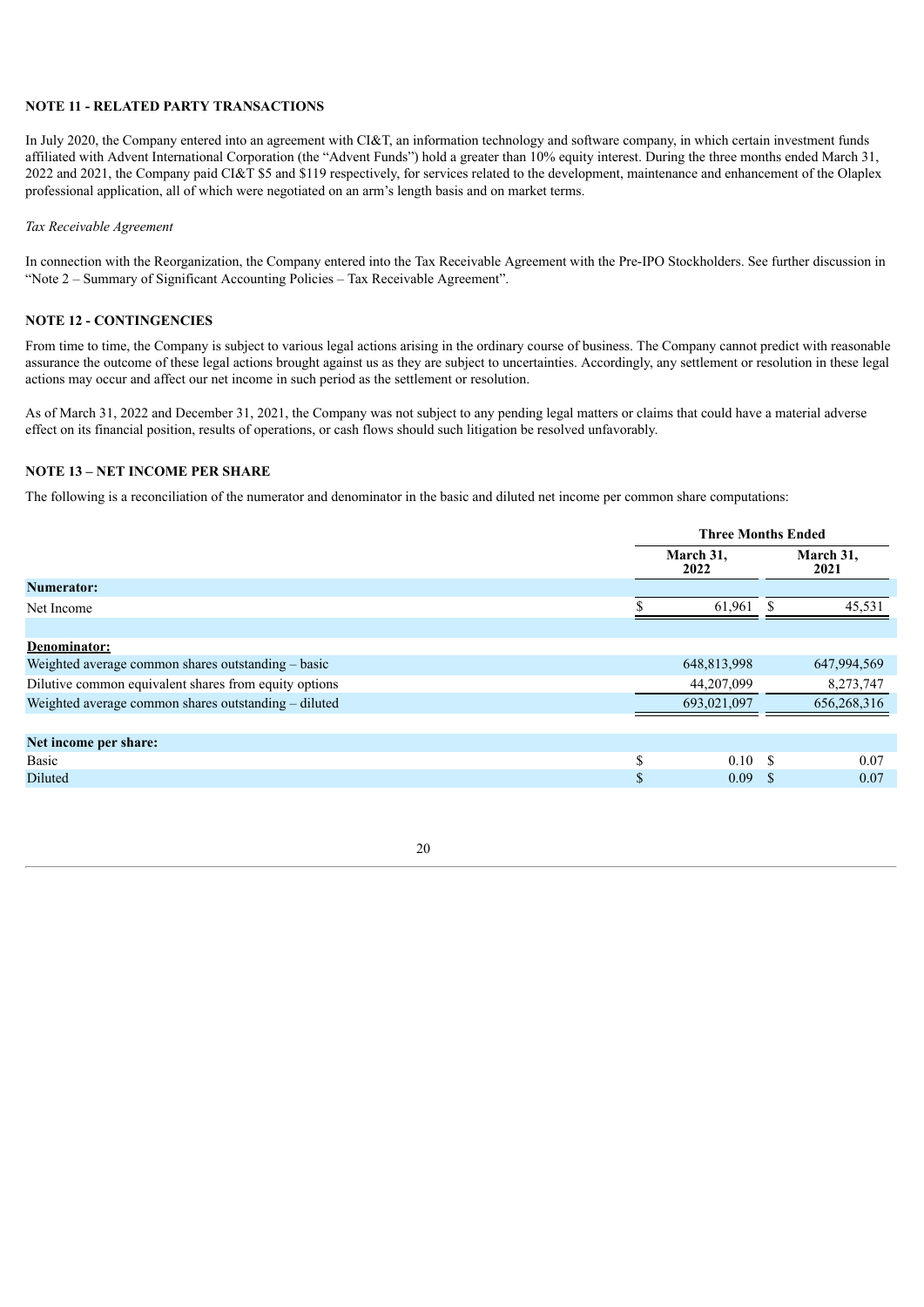#### **ITEM 2 - MANAGEMENT'S DISCUSSION AND ANALYSIS OF FINANCIAL CONDITION AND RESULTS OF OPERATIONS**

The following discussion and analysis of our financial condition and results of operations should be read in conjunction with our unaudited interim condensed consolidated financial statements and related notes included elsewhere in this Quarterly Report on Form 10-O and with our audited consolidated financial statements included in the Company's Annual Report on Form 10-K for the year ended December 31, 2021, (the "2021 Form 10-*K").*

Some of the information contained in this discussion and analysis, including information with respect to our plans and strategy for our business, includes forward-looking statements that involve risks and uncertainties. Our actual results may differ materially from management's expectations as a result of various factors. Factors that could cause or contribute to these differences include, but are not limited to, those identified below and those discussed in the section "Special Note Regarding Forward-Looking Statements" in this Quarterly Report on Form 10-Q and in "Item 1A. - Risk Factors" in the 2021 Form *10-K.*

#### **Company Overview**

OLAPLEX is an innovative, science-enabled, technology-driven beauty company. We are founded on the principle of delivering effective, patent-protected and proven performance in the categories where we compete. We strive to empower our consumers to look as beautiful on the outside as they feel on the inside.

We believe every person deserves to have healthy, beautiful hair, whether they are visiting a salon or caring for their hair at home. Our commitment to deliver results that are visible on first use, coupled with our strong sense of community across both professional hairstylists and consumers, has driven strong brand loyalty. We offer our award-winning products through a global omni-channel platform serving the professional, specialty retail, and DTC channels.

OLAPLEX disrupted and revolutionized the professional hair care industry by creating the bond building category in 2014. We have grown from an initial offering of three products sold exclusively through the professional channel to a broader suite of products offered through the professional, specialty retail and DTC channels that have been strategically developed to address three key uses: treatment, maintenance and protection. Our unique bond building technology repairs disulfide bonds in human hair that are destroyed via chemical, thermal, mechanical, environmental and aging processes. Our current product portfolio comprises twelve unique, complementary products specifically developed to provide a holistic regimen for hair health.

We have developed a cohesive and synergistic distribution strategy that leverages the strength of each of our channels, including the specific attributes of each channel as described below, and our strong digital capabilities that we apply across our omni-channel sales platform. Our professional channel grew 62.6% from the three months ended March 31, 2021 as compared to the three months ended March 31, 2022, representing 41.4% of our total net sales for the three month period ended March 31, 2022. Our specialty retail channel grew 102.5% from the three months ended March 31, 2021 as compared to the three months ended March 31, 2022, representing 34.5% of our total net sales for the three month period ended March 31, 2022. Our DTC channel, comprised of OLAPLEX.com and sales through third-party e-commerce platforms, grew 15.1% from three months ended March 31, 2021 as compared to the three months ended March 31, 2022, and represented 24.1% of our total net sales for the three month period ended March 31, 2022. This channel also provides us with the opportunity to engage directly with our consumers to provide powerful feedback that drives decisions we make around new product development.

The strength of our business model and ability to scale have created a compelling financial profile characterized by revenue growth and very strong profitability. Our net sales increased from \$118.1 million in three months ended March 31, 2021 to \$186.2 million in three months ended March 31, 2022, representing a 57.6% increase. Our net income increased from \$45.5 million in the three months ended March 31, 2021 to \$62.0 million in three months ended March 31, 2022, representing a 36.1% increase, and our adjusted net income (see "Non-GAAP Financial Measures") increased from \$57.0 million in the three months ended March 31, 2021 to \$91.4 million in three months ended March 31, 2022, representing a 60.5% increase. We have also experienced robust adjusted EBITDA (see "Non-GAAP Financial Measures") growth, increasing our adjusted EBITDA from \$85.8 million in three months ended March 31, 2021, to \$126.4 million in three months ended March 31, 2022, representing a 47.3% increase. Our adjusted EBITDA margins (see "Non-GAAP Financial Measures") decreased from 72.6% in three months ended March 31, 2021 to 67.9% in three months ended March 31, 2022.

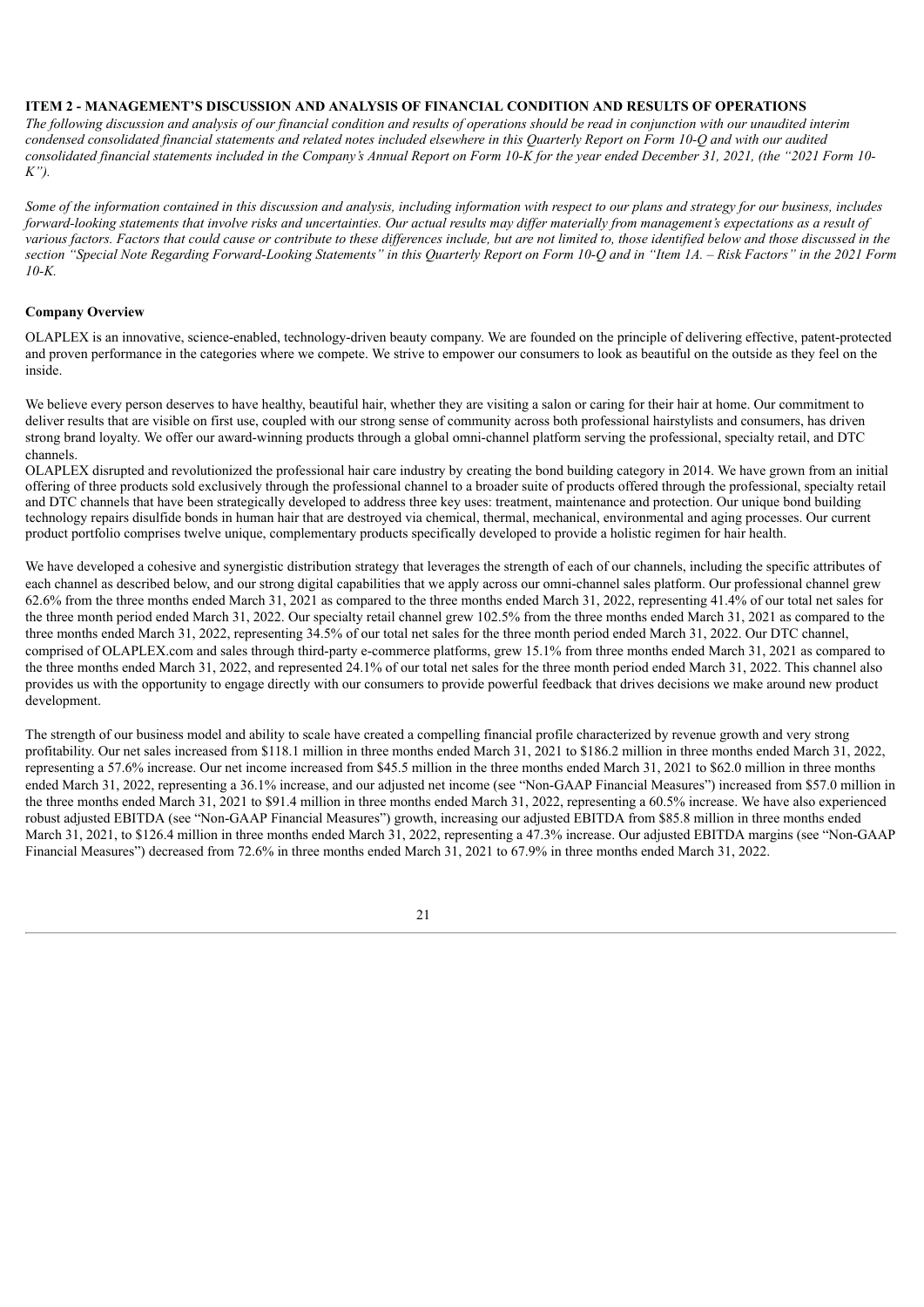#### **Key Factors Affecting Our Performance**

We believe that our continued success and growth are dependent on a number of factors. These factors provide both significant areas of opportunity as well as potential challenges that we will need to address in order to sustain the growth of our business. We have outlined some of these factors below, as well as in "Item 1A. – Risk Factors" in the 2021 Form 10-K.

#### *Ability to Grow Our Brand Awareness and Penetration*

Our brand is integral to the growth of our business and is essential to our ability to engage with our community. Our performance will depend on our ability to attract new customers and encourage consumer spending across our product portfolio. Despite rapid growth in our brand awareness, we believe Olaplex has unaided brand awareness of approximately 7% among prestige hair care consumers. We believe awareness among the broader market is lower still. As we seek to enter new markets, it will be important for us to be able to expand our brand awareness and engage with new consumers across all of our channels.

#### *Continued Execution of Omni-channel Strategy*

Since our founding, the professional channel has provided our brand with credibility in the hairstylist community and with consumers, which translated into meaningful brand equity and success in the specialty retail and DTC channel, allowing us to gain deeper consumer insights. These channels broaden the scope of our brand awareness and customer penetration, which also serves to grow our professional channel. This synergistic omni-channel strategy has been key to our growth thus far, and we expect it will continue to serve as a valuable tool for growing our business. We intend to continue to find ways to deepen our channel integration through our digital platform, engaged social community, and relationships with salons and key retailers. Our ability to execute this strategy will depend on a number of factors, such as retailers' and salons' satisfaction with the sales and profitability of our products.

#### *Supply Chain*

The COVID-19 pandemic has contributed to global supply chain disruptions, including closures, employee absences, port congestion, labor and container shortages, and shipment delays. As a result, we have incurred and expect to continue to incur higher costs which have and will continue to negatively impact our cost of sales and operating expenses in the near future. We have mitigated, and expect to continue to mitigate some of the impact to our business through cost savings initiatives, product mix optimization, strategic pricing, timing of shipments, and minimizing the use of air freight and congested ports. Our inventory levels of finished goods have increased in response to longer international transit times, and we have increased the supply of raw materials on hand to ensure enough components are ready and available to meet demand even with the industry supply chain delays.

#### *Continued Geographic Expansion Across All Channels*

We believe our ability to enter new markets across all of our channels will continue to be part of our future growth. Since our founding, we have expanded into Europe, Asia, Latin America and other markets, with plans to continue to increase our presence in all of these markets. As we scale in new markets, we anticipate that we will leverage our existing relationships with partners who operate in these markets, as well as engage with new professional and retail customers. We believe our ability to continue expanding in new markets will be powered by our integrated omni-channel efforts to enable a synergistic relationship between the professional, specialty retail and DTC channels. Our ability to grow our business geographically will depend on a number of factors, including our marketing efforts and continued customer satisfaction with the quality of our products.

#### *Continued Product Innovation*

We anticipate a meaningful portion of our future growth will come from new product development and innovation. We believe our robust in-house research and development team, dedicated Olaplex laboratory, independent lab testing and real-world salon testing enables us to continue to develop meaningful new products and positions us to maintain a full new product pipeline for several years into the future. As we develop future products, we are relentlessly focused on staying at the forefront of technical developments and product innovation. Our attention in this area is a critical component of our growth plan, and thus our performance will depend, in part, on our ability to continue to deliver new high-performance products.

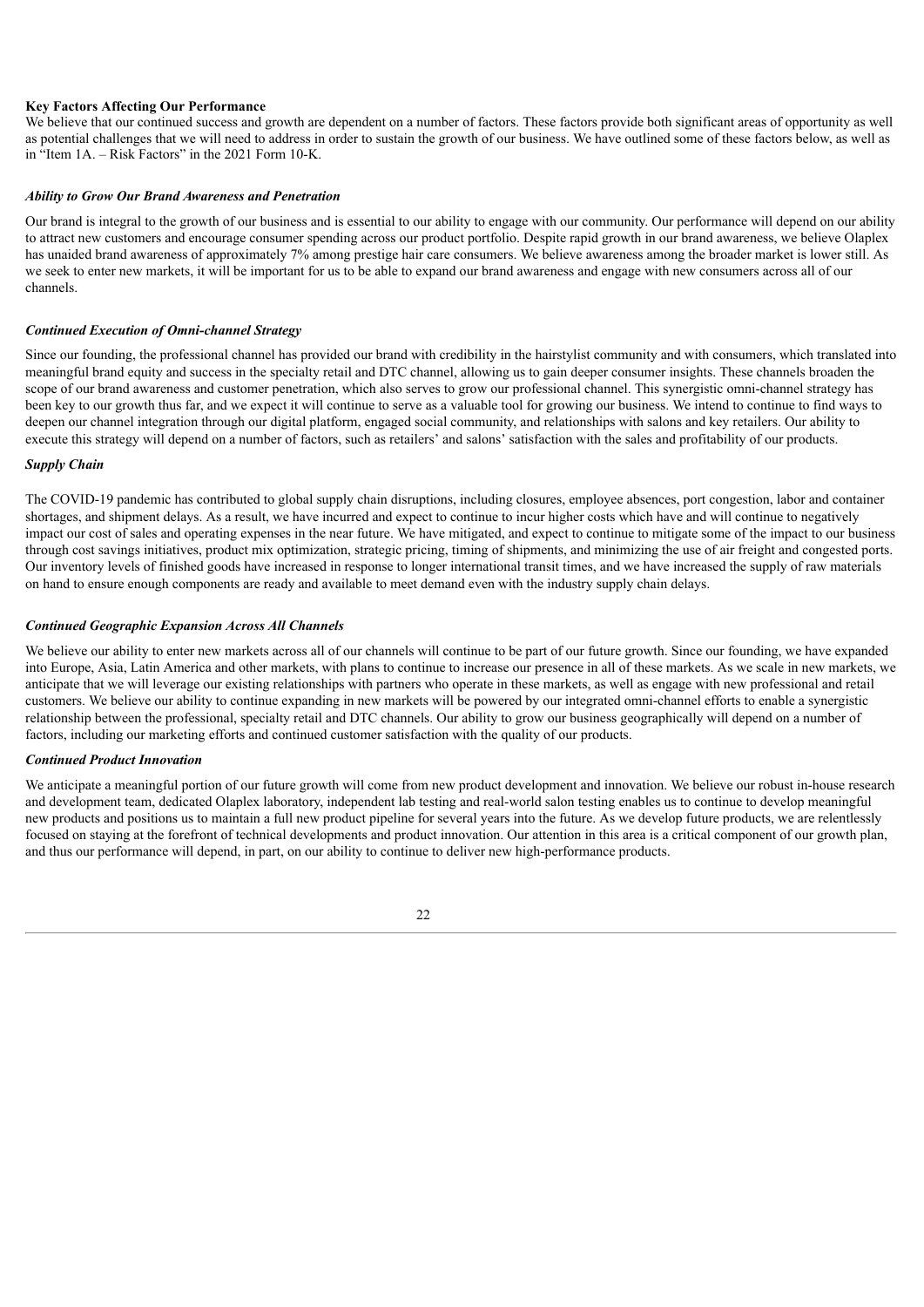#### **Results of operations**

The following table sets forth our consolidated statements of operations data for each of the periods presented:

|                                          |                                     | <b>Three Months Ended March 31,</b> |               |                |                   |  |  |  |  |  |
|------------------------------------------|-------------------------------------|-------------------------------------|---------------|----------------|-------------------|--|--|--|--|--|
|                                          |                                     | 2022                                |               | 2021           |                   |  |  |  |  |  |
|                                          | % of Net<br>(in thousands)<br>sales |                                     |               | (in thousands) | % of Net<br>sales |  |  |  |  |  |
| Net sales                                | $\mathbf{\hat{S}}$                  | 186,196                             | $100.0 \%$ \$ | 118,119        | 100.0%            |  |  |  |  |  |
| Cost of sales:                           |                                     |                                     |               |                |                   |  |  |  |  |  |
| Cost of product (excluding amortization) |                                     | 43,222                              | 23.2          | 22,073         | 18.7              |  |  |  |  |  |
| Amortization of patented formulations    |                                     | 1.769                               | 1.0           | 2,451          | 2.1               |  |  |  |  |  |
| Total cost of sales                      |                                     | 44,991                              | 24.2          | 24,524         | 20.8              |  |  |  |  |  |
| Gross profit                             |                                     | 141,205                             | 75.8          | 93,595         | 79.2              |  |  |  |  |  |
| Operating expenses:                      |                                     |                                     |               |                |                   |  |  |  |  |  |
| Selling, general, and administrative     |                                     | 22,314                              | 12.0          | 11,280         | 9.5               |  |  |  |  |  |
| Amortization of other intangible assets  |                                     | 10,266                              | 5.5           | 10,182         | 8.6               |  |  |  |  |  |
| Acquisition costs                        |                                     |                                     |               |                |                   |  |  |  |  |  |
| Total operating expenses                 |                                     | 32,580                              | 17.5          | 21,462         | 18.2              |  |  |  |  |  |
| Operating income                         |                                     | 108,625                             | 58.3          | 72,133         | 61.1              |  |  |  |  |  |
| Interest expense                         |                                     | (11, 460)                           | (6.2)         | (15,502)       | (13.1)            |  |  |  |  |  |
| Other expense, net                       |                                     |                                     |               |                |                   |  |  |  |  |  |
| Loss on extinguishment of debt           |                                     | (18, 803)                           | (10.1)        |                |                   |  |  |  |  |  |
| Other expense, net                       |                                     | (377)                               | (0.2)         | (47)           |                   |  |  |  |  |  |
| Total other expense, net                 |                                     | (19,180)                            | (10.3)        | (47)           |                   |  |  |  |  |  |
| Income before provision for income taxes |                                     | 77,985                              | 41.9          | 56,584         | 47.9              |  |  |  |  |  |
| Income tax provision                     |                                     | 16,024                              | 8.6           | 11,053         | 9.4               |  |  |  |  |  |
| Net income                               |                                     | 61,961                              | 33.3          | S<br>45,531    | 38.5              |  |  |  |  |  |
| Comprehensive income                     |                                     | 61,961                              | 33.3 %        | 45,531<br>-S   | 38.5 %            |  |  |  |  |  |

#### **Comparison of the Three Months Ended March 31, 2022 to the Three Months Ended March 31, 2021**

*Net Sales*

We distribute products through professional salon channels, national and international retailers, as well as direct to consumers through e-commerce. As such, our three business channels consist of professional, specialty retail and DTC as follows:

| (in thousands)               | 31,     |      | For the Three Months Ended March |                 |          |
|------------------------------|---------|------|----------------------------------|-----------------|----------|
|                              | 2022    |      | 2021                             | <b>S</b> Change | % Change |
| <b>Net sales by Channel:</b> |         |      |                                  |                 |          |
| Professional                 | 77.059  | - \$ | 47,389 \$                        | 29,670          | 62.6 %   |
| Specialty retail             | 64,272  |      | 31,740                           | 32,532          | 102.5 %  |
| <b>DTC</b>                   | 44.865  |      | 38,990                           | 5,875           | $15.1\%$ |
| Total Net sales              | 186,196 |      | 118,119                          | 68,077          | 57.6 %   |

Net sales increased \$68.1 million, or 57.6%, to \$186.2 million in the three months ended March 31, 2022, from \$118.1 million in the three months ended March 31, 2021.

Professional net sales increased \$29.7 million, or 62.6%, to \$77.1 million in the three months ended March 31, 2022, from \$47.4 million in the three months ended March 31, 2021. Growth in professional was driven by volume growth from increased velocity (sales per point of distribution) of existing products and the net impact of four new products launched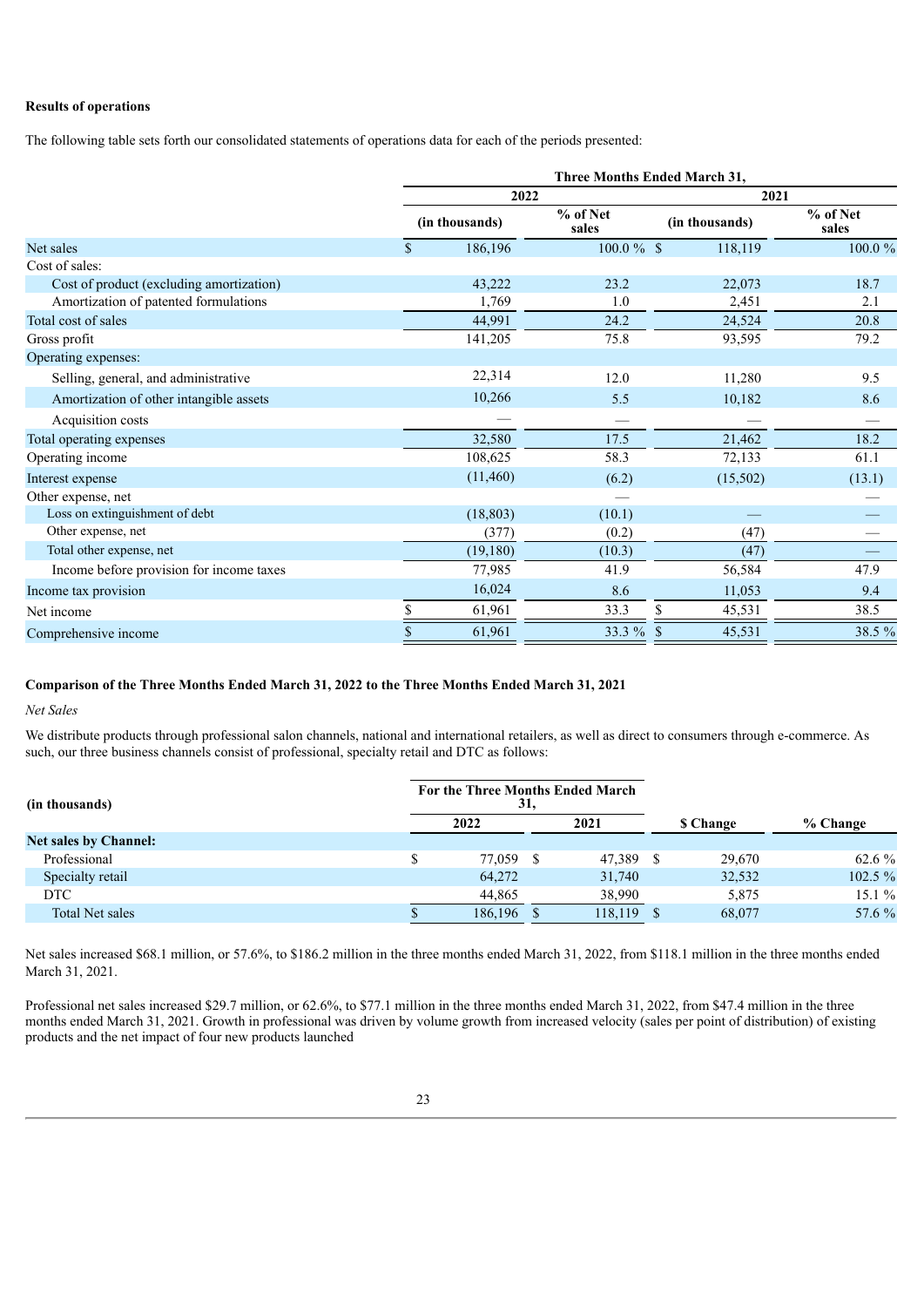since March 31, 2021 (No. 9 Bond Protector Nourishing Hair Serum, No.4P -Blonde Enhancer Toning Shampoo, the Professional only 4-in-1 Moisture Mask and No.8 - Bond Intense Moisture Mask). The Company experienced significant net sales growth in the U.S., U.K., Germany and Italy.

Specialty retail net sales increased \$32.5 million, or 102.5%, to \$64.3 million in the three months ended March 31, 2022, from \$31.7 million in the three months ended March 31, 2021. Growth in specialty retail was driven by the addition of new customers and the net impact of three new products launched since March 31, 2021 (No. 9 Bond Protector Nourishing Hair Serum, No.4P -Blonde Enhancer Toning Shampoo and No.8 - Bond Intense Moisture Mask).

DTC net sales increased \$5.9 million, or 15.1%, to \$44.9 million in the three months ended March 31, 2022, from \$39.0 million in the three months ended March 31, 2021. Growth in DTC was driven by the net impact of volume growth from three new products launched since March 31, 2021 (No. 9 Bond Protector Nourishing Hair Serum, No.4P -Blonde Enhancer Toning Shampoo and No.8 - Bond Intense Moisture Mask). Olaplex.com continued to see growth due to increased traffic, higher average order value and expansion into new countries, including the U.K., Australia, Italy and Spain.

#### *Cost of Sales and Gross Profit*

| (in thousands) | For the Three Months Ended March<br>31. |         |      |        |                 |        |          |  |
|----------------|-----------------------------------------|---------|------|--------|-----------------|--------|----------|--|
|                | 2022                                    |         | 2021 |        | <b>S</b> Change |        | % Change |  |
| Cost of sales  |                                         | 44.991  |      | 24.524 |                 | 20,467 | 83.5 %   |  |
| Gross profit   |                                         | 141.205 |      | 93,595 |                 | 47,610 | 50.9%    |  |

Our cost of sales increased \$20.5 million or 83.5% to \$45.0 million in the three months ended March 31, 2022 from \$24.5 million in the three months ended March 31, 2021, due to a \$16.9 million increase driven by a growth in sales volume, a \$4.3 million increase due to the inventory write-off and disposal costs related to unused stock of a product that the Company reformulated in June 2021 as a result of regulation changes in the E.U. In the interest of having a single formulation for sale worldwide, the Company reformulated on a global basis and is now disposing of unused stock. In addition, cost of sales was partially offset by a \$0.7 million decrease in the amortization of our acquired patented formulations.

Our gross profit increased \$47.6 million, or 50.9%, to \$141.2 million in the three months ended March 31, 2022 from \$93.6 million in the three months ended March 31, 2021. Our gross profit margin, gross profit as a percentage of sales, decreased from 79.2% in the three months ended March 31, 2021 to 75.8% in the three months ended March 31, 2022 primarily as a result of the inventory write-off and disposal costs discussed above as well as higher input costs for raw materials, warehousing, and inbound distribution. Our adjusted gross profit margin (see "Non-GAAP Financial Measures") decreased from 81.3% in the three months ended March 31, 2021 to 79.1% in the three months ended March 31, 2022 primarily due to cost inflation in inbound distribution, warehousing and raw materials.

#### *Operating Expenses*

| (in thousands)                                | 31,       | For the Three Months Ended March |                 |          |
|-----------------------------------------------|-----------|----------------------------------|-----------------|----------|
|                                               | 2022      | 2021                             | <b>S</b> Change | % Change |
| Selling, general, and administrative expenses | 22,314 \$ | 11.280                           | 11,034          | 97.8%    |
| Amortization of other intangible assets       | 10.266    | 10.182                           | 84              | $0.8\%$  |
| Total operating expenses                      | 32,580    | 21,462                           | 11.118          | 51.8%    |

Our operating expenses increased \$11.1 million, or 51.8%, to \$32.6 million in the three months ended March 31, 2022 from \$21.5 million in the three months ended March 31, 2021.

Selling, general and administrative expenses increased by \$11.0 million, or 97.8%, to \$22.3 million in the three months ended March 31, 2022 from \$11.3 million in the three months ended March 31, 2021. In the three months ended March 31, 2022, there were increases of \$2.2 million in payroll driven by workforce expansion, \$2.0 million in sales and marketing expense, \$1.5 million in distribution and fulfillment costs related to the increase in product sales volume, \$1.1 million in share-based compensation expense, and \$4.2 million in other selling, general and administrative expenses pertaining to

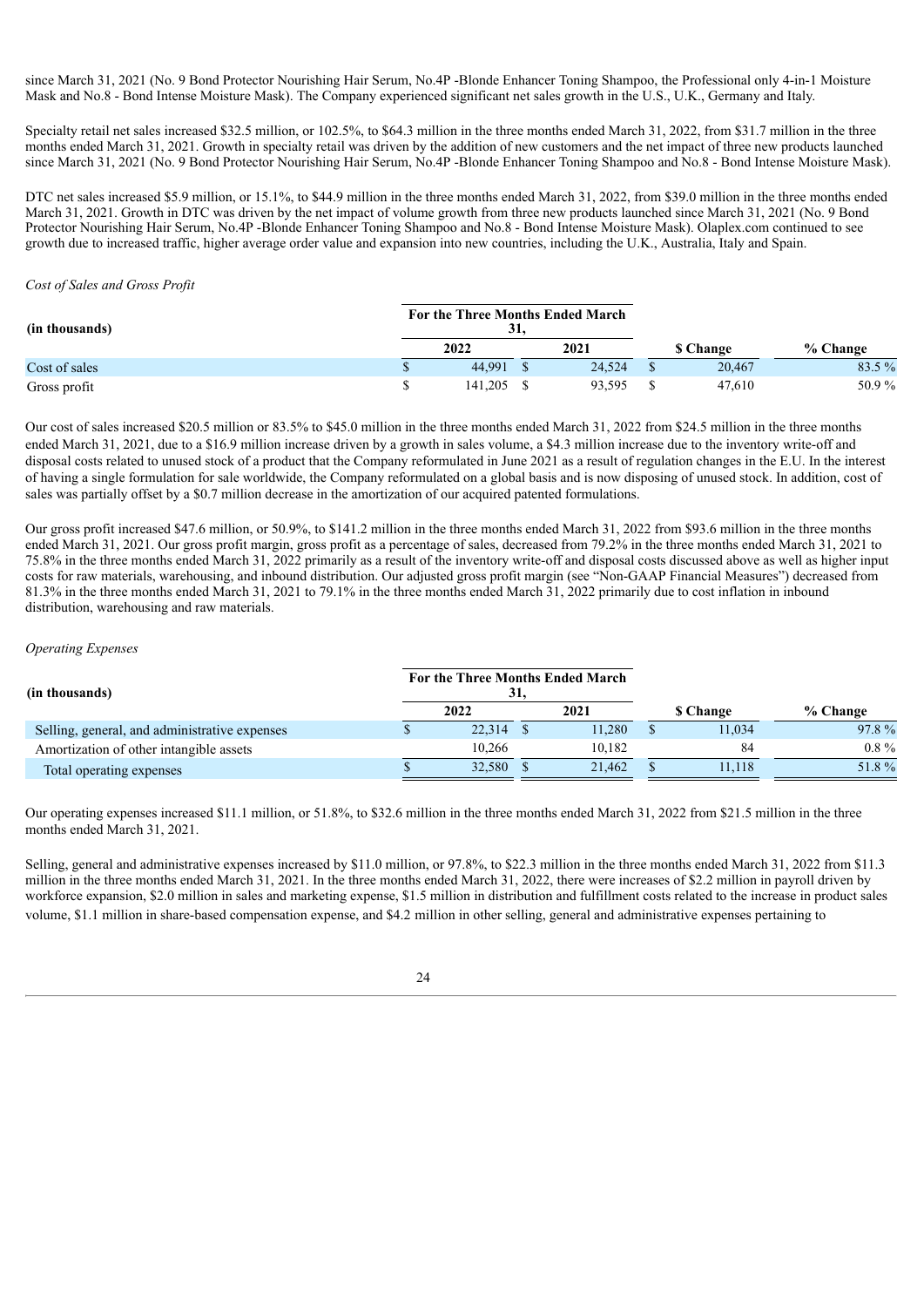general business growth. We expect sales and marketing, research and development, payroll, and other selling, general and administrative expenses to increase in the future as we continue to expand brand awareness, develop and introduce new products, build out infrastructure and implement new marketing strategies.

#### *Interest Expense*

| (in thousands)   | For the Three Months Ended March<br>91, |               |  |          |  |                 |            |
|------------------|-----------------------------------------|---------------|--|----------|--|-----------------|------------|
|                  |                                         | 2022          |  | 2021     |  | <b>S</b> Change | % Change   |
| Interest expense |                                         | $(11,460)$ \$ |  | (15,502) |  | 4,042           | $(26.1)\%$ |

Interest expense decreased \$4.0 million in the three months ended March 31, 2022 compared to the three months ended March 31, 2021. The decrease is due to the Company refinancing the existing 2020 Credit Agreement with a new 2022 Credit Agreement, which reduced the Company's outstanding debt and lowered the interest rate in respect thereof, in the three months ended March 31, 2022. See "Liquidity and Capital Resources Requirements – Credit Facility" for additional information.

#### *Other Expense, Net*

| (in thousands)                 |  | For the Three Months Ended March | 31. |      |                 |                 |
|--------------------------------|--|----------------------------------|-----|------|-----------------|-----------------|
|                                |  | 2022                             |     | 2021 | <b>S</b> Change | % Change        |
| Loss on extinguishment of debt |  | $(18,803)$ \$                    |     |      | (18, 803)       | $- \frac{9}{6}$ |
| Other expense, net             |  | (377)                            |     | (47) | (330)           | 702.1 %         |
| Total other expense, net       |  | (19,180)                         |     | (47) | (19, 133)       | 40708.5%        |

As a result of the debt refinancing that occurred during the three months ended 2022, as described above, the Company recorded \$18.8 million of loss on extinguishment of debt. In the three months ended March 31, 2022, other expense, net also increased by \$0.3 million as compared to the three months ended March 31, 2021, primarily due to increase in foreign currency translation losses.

#### *Income Tax Provision*

| (in thousands)       | For the Three Months Ended March<br>ĴІ |        |  |        |  |                 |          |
|----------------------|----------------------------------------|--------|--|--------|--|-----------------|----------|
|                      |                                        | 2022   |  | 2021   |  | <b>S</b> Change | % Change |
| Income tax provision |                                        | 16.024 |  | 11.053 |  | 4.971           | 45.0 $%$ |

The provision for income taxes increased to \$16.0 million, or an effective tax rate of 20.5%, for the three months ended March 31, 2022 from \$11.1 million, or an effective tax rate of 19.5%, for the three months ended March 31, 2021. The increase in the provision for income taxes from the comparative prior three months period is primarily due to the increase in the Company's income before taxes over this period. The Company's effective tax rate in the three months ended March  $31$ , 2022 is lower than the statutory tax rate of 21% primarily due to the benefit associated with the foreign derived intangible income deduction ("FDII"), which results in income from the Company's sales to foreign customers being taxed at a lower effective tax rate, partially offset by the effect of state income taxes. The increase in the effective tax rate from the comparative prior three months period is primarily due to an increase in the effect of state income taxes.

#### *Tax Receivable Agreement*

Based on current tax laws and assuming that the Company earns sufficient taxable income to realize the full tax benefits subject to the Tax Receivable Agreement, we expect that future payments under the Tax Receivable Agreement relating to certain tax benefits of tax attributes existing prior to the IPO, including tax basis in intangible assets and capitalized transaction costs relating to taxable years ending on or before the date of the IPO (calculated by assuming the taxable year of the relevant entity closes on the date of the IPO), that are amortizable over a fixed period of time (including in tax periods beginning after the IPO) and which are available to the Company and its wholly-owned subsidiaries, could aggregate to \$229.3 million over the 14-year period under the Tax Receivable Agreement. Payments under the Tax

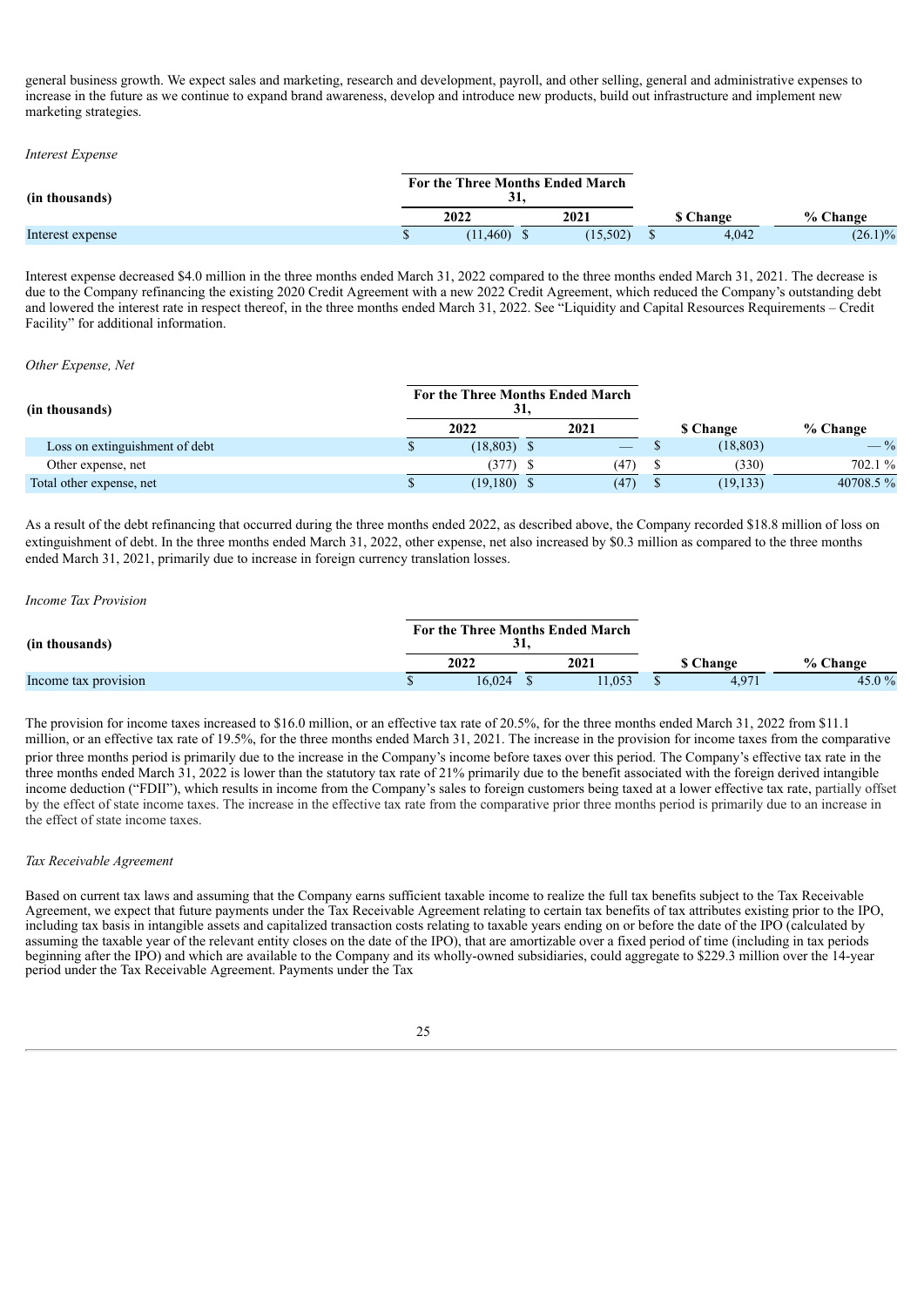Receivable Agreement are not conditioned upon the parties' continued ownership of the Company. The Tax Receivable Agreement payment obligation as of March 31, 2022 is \$229.3 million, of which \$225.1 was recorded in long term liabilities and \$4.2 million was recorded in current liabilities.

#### **Non-GAAP Financial Measures**

We prepare and present our consolidated financial statements in accordance with GAAP. Adjusted EBITDA, adjusted EBITDA margin, adjusted gross profit, adjusted gross profit margin, adjusted SG&A, adjusted net income and adjusted net income per share are financial measures that are not required by or presented in accordance with GAAP. We believe that adjusted EBITDA, adjusted EBITDA margin, adjusted gross profit, adjusted gross profit margin, adjusted SG&A, adjusted net income and adjusted net income per share, when taken together with our financial results presented in accordance with GAAP, provide meaningful supplemental information regarding our operating performance and facilitate internal comparisons of our historical operating performance on a more consistent basis by excluding certain items that may not be indicative of our business, results of operations or outlook. In particular, we believe that the use of these non-GAAP measures may be helpful to our investors as they are measures used by management in assessing the health of our business, determining incentive compensation and evaluating our operating performance, as well as for internal planning and forecasting purposes.

We calculate adjusted EBITDA as net income, adjusted to exclude: (1) interest expense, net; (2) income tax provision; (3) depreciation and amortization; (4) share-based compensation expense; (5) non-ordinary inventory adjustments; (6) non-ordinary costs and fees; (7) non-ordinary legal costs; (8) noncapitalizable IPO and strategic transition costs; and (9) as applicable Tax Receivable Agreement liability adjustments. We calculate adjusted EBITDA margin by dividing adjusted EBITDA by net sales.

We calculate adjusted gross profit as gross profit, adjusted to exclude: (1) non-ordinary inventory adjustments and (2) amortization of patented formulations pertaining to the Acquisition. We calculate adjusted gross profit margin by dividing adjusted gross profit by net sales.

We calculate adjusted SG&A as SG&A, adjusted to exclude: (1) share-based compensation expense (2) non-ordinary legal costs, (3) non-capitalizable IPO and strategic transition costs, and (4) non-ordinary costs and fees.

We calculate adjusted net income as net income, adjusted to exclude: (1) amortization of intangible assets (excluding software); (2) non-ordinary costs and fees; (3) non-ordinary legal costs; (4) non-ordinary inventory adjustments; (5) share-based compensation expense; (6) non-capitalizable IPO and strategic transition costs; (7) Tax Receivable Agreement liability adjustment; and (8) the tax effect of non-GAAP adjustments. Adjusted net income per share is defined as adjusted net income divided by weighted average basic and diluted shares outstanding, respectively.

Adjusted EBITDA, adjusted EBITDA margin, adjusted gross profit, adjusted gross profit margin, adjusted SG&A, adjusted net income and adjusted net income per share are presented for supplemental informational purposes only, which have limitations as an analytical tool and should not be considered in isolation or as a substitute for financial information presented in accordance with U.S. GAAP. Some of the limitations of these non-GAAP measures include that they (1) do not reflect capital commitments to be paid in the future, (2) do not reflect that, although amortization is a non-cash charge, the underlying assets may need to be replaced and non-GAAP measures do not reflect these capital expenditures and intangible asset amortization that contributes to revenue recognition will recur in future periods until fully amortized, (3) do not consider the impact of share-based compensation expense, (4) do not reflect other non-operating expenses, including, in the case of adjusted EBITDA and adjusted EBITDA margin, interest expense, (5) in the case of adjusted EBITDA and adjusted EBITDA margin, do not reflect tax payments that may represent a reduction in cash available to us and (6) do not include certain non-ordinary cash expenses that we do not believe are representative of our business on a steady-state basis. In addition, our use of non-GAAP measures may not be comparable to similarly titled measures of other companies because they may not calculate adjusted EBITDA, adjusted EBITDA margin, adjusted gross profit, adjusted gross profit margin, adjusted SG&A, adjusted net income, and adjusted net income per share in the same manner, limiting its usefulness as a comparative measure. Because of these limitations, when evaluating our performance, you should consider these non-GAAP measures alongside other financial measures, including our gross profit, gross profit margin, net income, net income per share and other results stated in accordance with GAAP.

The following tables present a reconciliation of net income and gross profit, as the most directly comparable financial measure stated in accordance with GAAP, to adjusted EBITDA, adjusted EBITDA margin, adjusted gross profit, adjusted gross profit margin, adjusted SG&A, adjusted net income and adjusted net income per share for each of the periods presented.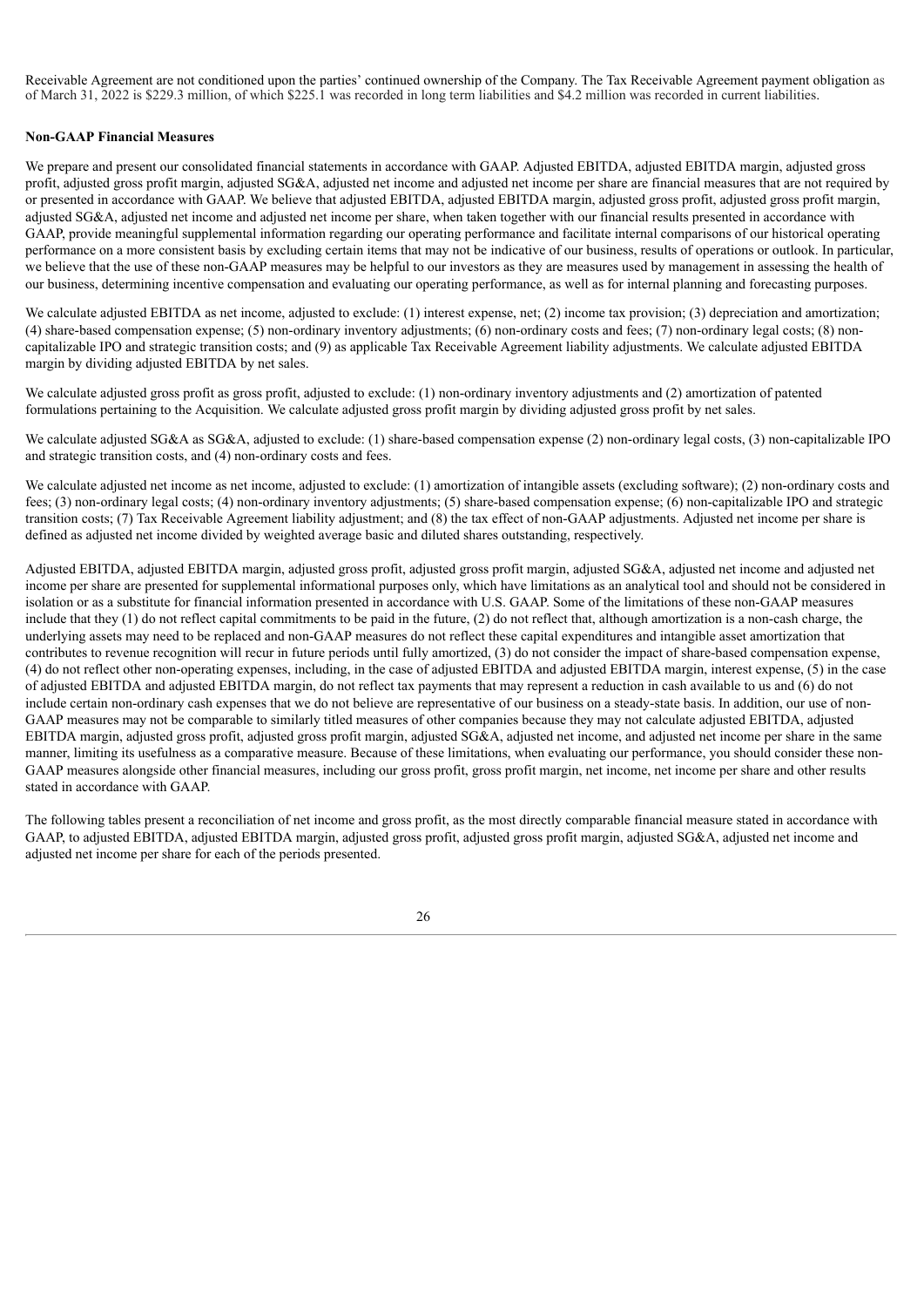|                                                                     | For the Three Months Ended March<br>31, |        |  |  |  |  |
|---------------------------------------------------------------------|-----------------------------------------|--------|--|--|--|--|
| (in thousands)                                                      | 2022                                    | 2021   |  |  |  |  |
| <b>Reconciliation of Net Income to Adjusted EBITDA</b>              |                                         |        |  |  |  |  |
| Net income                                                          | \$<br>61,961<br>\$                      | 45,531 |  |  |  |  |
| Loss on extinguishment of $debt^{(1)}$                              | 18,803                                  |        |  |  |  |  |
| Income tax provision                                                | 16,024                                  | 11,053 |  |  |  |  |
| Depreciation and amortization of intangible assets                  | 12,110                                  | 12,632 |  |  |  |  |
| Interest expense                                                    | 11,460                                  | 15,502 |  |  |  |  |
| Inventory write off and disposal $^{(2)}$                           | 4,324                                   |        |  |  |  |  |
| Share-based compensation                                            | 1,696                                   | 627    |  |  |  |  |
| Non-capitalizable IPO and strategic transition costs <sup>(3)</sup> |                                         | 440    |  |  |  |  |
| Adjusted EBITDA                                                     | 126,378                                 | 85.785 |  |  |  |  |
| Adjusted EBITDA margin                                              | 67.9 %                                  | 72.6 % |  |  |  |  |

|                                                                | For the Three Months Ended March 31, |         |  |        |  |
|----------------------------------------------------------------|--------------------------------------|---------|--|--------|--|
| (in thousands)                                                 |                                      | 2022    |  |        |  |
| <b>Reconciliation of Gross Profit to Adjusted Gross Profit</b> |                                      |         |  |        |  |
| Gross profit                                                   |                                      | 141.205 |  | 93,595 |  |
| Inventory write off and disposal $^{(2)}$                      |                                      | 4.324   |  |        |  |
| Amortization of patented formulations                          |                                      | 1.769   |  | 2,451  |  |
| Adjusted gross profit                                          |                                      | 147,298 |  | 96,046 |  |
| Adjusted gross profit margin                                   |                                      | 79.1 %  |  | 81.3%  |  |

|                                                          | For the Three Months Ended March<br>31. |             |        |  |  |
|----------------------------------------------------------|-----------------------------------------|-------------|--------|--|--|
| (in thousands)                                           | 2022                                    |             | 2021   |  |  |
| <b>Reconciliation of SG&amp;A to Adjusted SG&amp;A</b>   |                                         |             |        |  |  |
| SG&A                                                     | 22.314                                  |             | 11.280 |  |  |
| Share-based compensation                                 | (1,696)                                 |             | (627)  |  |  |
| Non-capitalizable IPO and strategic transition costs (3) |                                         |             | (440)  |  |  |
| Adjusted SG&A                                            |                                         | $20,618$ \$ | 10,213 |  |  |
|                                                          |                                         |             |        |  |  |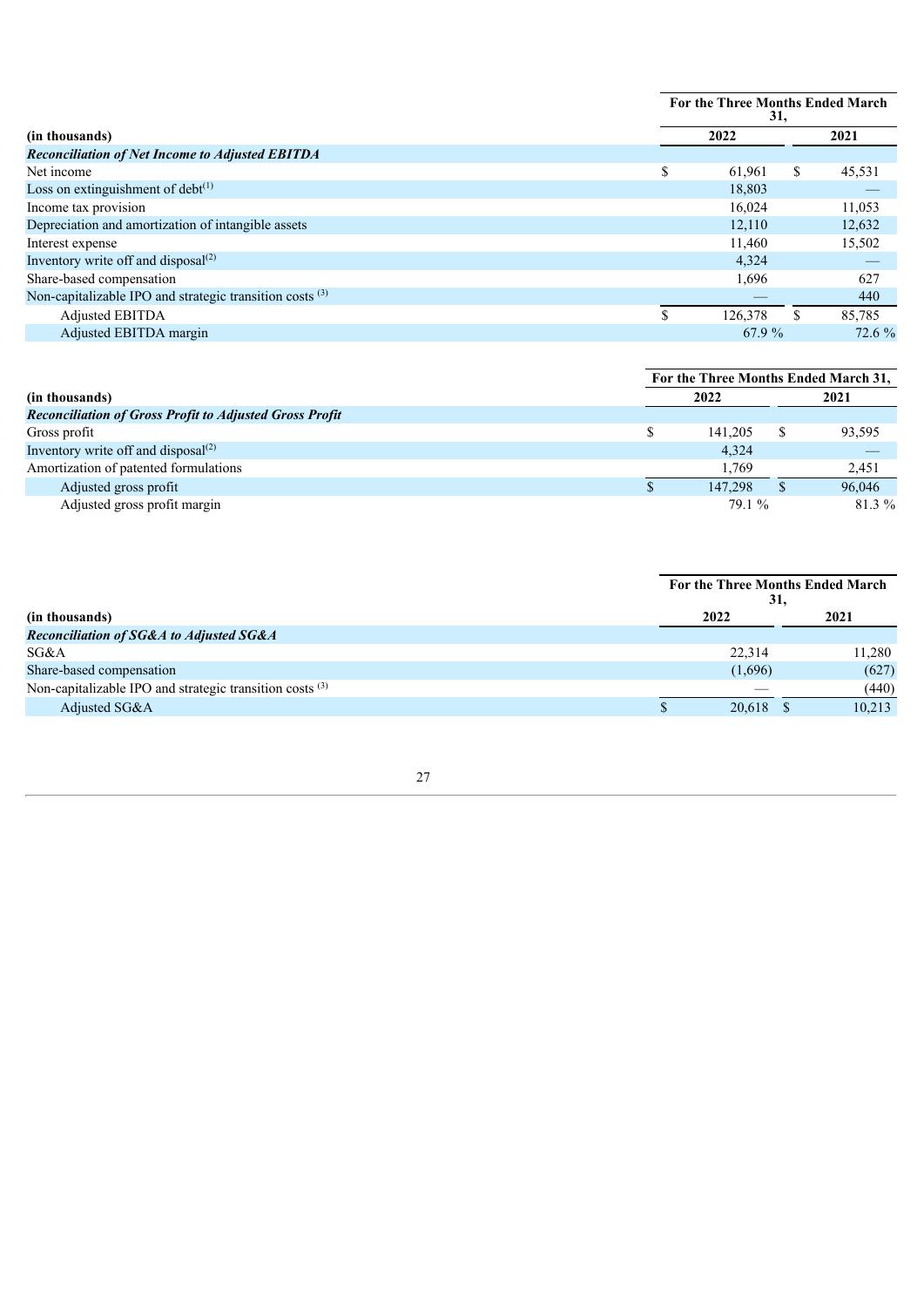|                                                                     | For the Three Months Ended March<br>31, |                        |         |  |  |
|---------------------------------------------------------------------|-----------------------------------------|------------------------|---------|--|--|
| (in thousands)                                                      |                                         | 2022                   | 2021    |  |  |
| <b>Reconciliation of Net Income to Adjusted Net Income</b>          |                                         |                        |         |  |  |
| Net income                                                          | \$.                                     | 61,961<br><sup>S</sup> | 45,531  |  |  |
| Loss on extinguishment of debt $(1)$                                |                                         | 18,803                 |         |  |  |
| Amortization of intangible assets (excluding software)              |                                         | 11,951                 | 12,632  |  |  |
| Inventory write off and disposal $(2)$                              |                                         | 4,324                  |         |  |  |
| Share-based compensation                                            |                                         | 1,696                  | 627     |  |  |
| Non-capitalizable IPO and strategic transition costs <sup>(3)</sup> |                                         |                        | 440     |  |  |
| Tax effect of adjustments                                           |                                         | (7,310)                | (2,267) |  |  |
| Adjusted net income                                                 |                                         | 91,425                 | 56,963  |  |  |
| Adjusted net income per share:                                      |                                         |                        |         |  |  |
| <b>Basic</b>                                                        |                                         | $0.14 \text{ }$ \$     | 0.09    |  |  |
| Diluted                                                             | S                                       | 0.13                   | 0.09    |  |  |

(1) On February 23, 2022, the Company refinanced the 2020 Credit Agreement with the 2022 Credit Agreement. See "Liquidity and Capital Resources Requirements – Credit Facility" for additional information. This refinancing resulted in recognition of loss on extinguishment of debt of \$18.8 million which is comprised of \$11.0 million in deferred financing fee write off, and \$7.8 million of prepayment fees for the 2020 Credit Agreement. Loss on extinguishment of debt is included as nonordinary costs and fees in the reconciliations above.

(2) The inventory write-off and disposal costs relate to unused stock of a product that the Company reformulated in June 2021 as a result of regulation changes in the E.U. In the interest of having a single formulation for sale worldwide, the Company reformulated on a global basis and is now disposing of unused stock.

(3) Represents non-capitalizable professional fees and executive severance incurred in connection with the IPO and the Company's public company transition.

#### **Financial Condition, Liquidity and Capital Resources**

#### **Overview**

Our primary recurring source of cash is the collection of proceeds from the sale of our products to our customers, including cash periodically collected in advance of delivery or performance.

Our primary use of cash is for working capital and payment of our operating costs, which consist primarily of employee-related expenses, such as compensation and benefits, as well as general operating expenses for marketing, fulfillment costs of customer orders, overhead costs, capital expenditures, and debt servicing. We also utilize cash for strategic investments. Fluctuations in working capital are primarily caused by customer demand of our product, timing of when a retailer rearranges or restocks our products, expansion of space within our existing retailer base, expansion into new retail stores and fluctuation in warehouse and distribution costs. Capital expenditures typically vary and are currently limited, and future capital expenditure requirements depend on strategic initiatives selected for the fiscal year, including investments in infrastructure, expansion into new national and international retailers and expansion of our customer base.

A considerable portion of our operating income is earned outside the United States; however, we do not have bank time deposits held outside of the United States.

As of March 31, 2022, we had \$143.3 million of cash and cash equivalents. In addition, as of March 31, 2022, we had borrowing capacity of \$150.0 million under our 2022 Revolver, providing us with a liquidity position of \$293.3 million plus \$112.4 million of working capital excluding cash and cash equivalents for a combined \$405.7 million liquidity position.

Although there is no current need, we primarily examine our options with respect to terms and sources of existing and future short-term and long-term capital resources to maintain financial flexibility and may from time to time elect to raise capital through the issuance of additional equity or the incurrence of additional debt.

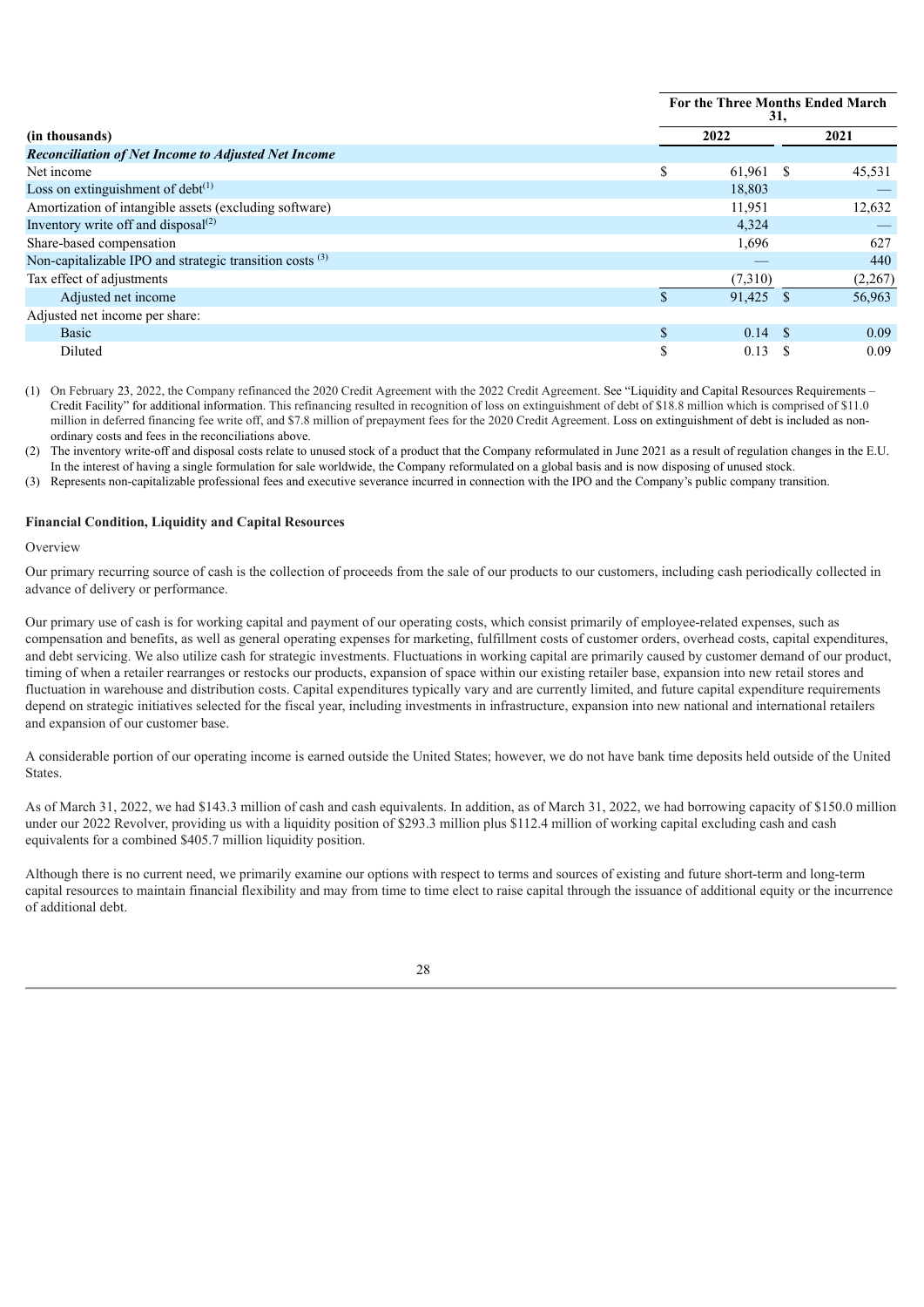#### Cash Flows

The following table summarizes our cash flows for the periods presented:

|                                 |  | For the Three Months Ended March | 31. |         |
|---------------------------------|--|----------------------------------|-----|---------|
| (in thousands)                  |  | 2022                             |     | 2021    |
| Net cash provided by (used in): |  |                                  |     |         |
| Operating activities            |  | 71,969                           |     | 41.290  |
| Investing activities            |  | (489)                            |     |         |
| Financing activities            |  | (114, 521)                       |     | (4,395) |
| Net (decrease) increase in cash |  | (43,041)                         |     | 36,895  |

#### *Operating Activities*

For the three months ended March 31, 2022, net cash provided by operating activities was \$72.0 million. The increase in net cash provided by operating activities of \$30.7 million was primarily as a result of:

- an increase in net income of \$16.4 million;
- a decrease in cash flows resulting from changes in operating assets and liabilities of \$5.2 million, primarily driven by increases in accounts receivable, inventories and accrued expenses and other current liabilities, partially offset by decreases in accounts payable and other current assets; and
- increase in adjusting items of \$19.5 million, primarily driven by the recording of loss on extinguishment of debt of \$18.8 million related to the 2020 Credit Agreement, the inventory write-off and disposal adjustment of \$4.3 million discussed above, and a \$1.1 million increase in sharebased compensation expense, partially offset by decrease in deferred taxes.

#### *Investing Activities*

For the three months ended March 31, 2022, net cash used in investing activity was \$0.5 million. This was due to purchases of software, property and equipment.

There was no investing activity for the three months ended March 31, 2021.

#### *Financing Activities*

For the three months ended March 31, 2022, net cash used in financing activities was \$114.5 million. This was primarily driven by \$769.2 million of principal payments and \$7.8 million of prepayment fees for the 2020 Term Loan Facility, \$11.9 million of debt issuance costs related to the 2022 Credit Agreement, \$0.6 million in payments for taxes on net settlement of exercise of stock settled appreciation rights, offset by \$675 million of cash proceeds received upon the refinancing of debt related to the 2022 Credit Agreement.

For the three months ended March 31, 2021, net cash used in financing activities was \$4.4 million. This was primarily driven by \$0.6 million from the issuance of common shares in connection with the Acquisition. This was offset by \$5.0 million in principal payments related to the 2020 Credit Agreement.

#### Liquidity and Capital Resources Requirements

Based on past performance and current expectations, we believe that our cash, cash equivalents and cash generated from operations and draws on our 2022 Revolver will be sufficient to meet anticipated operating costs, required payments of principal and interest, working capital needs, ordinary course capital expenditures, and other commitments for at least the next 12 months.

#### *Credit Facility*

On January 8, 2020, Olaplex, Inc. entered into a secured credit agreement (the "Original Credit Agreement") consisting of a \$450 million term loan facility (the "2020 Term Loan Facility") and a \$50 million revolving facility (the "2020 Revolver" and together with the 2020 Term Loan Facility, the "2020 Credit Facilities"), which included a \$10 million letter of credit sub-facility and a \$5 million swingline loan facility. In addition, on December 18, 2020 Olaplex, Inc. entered into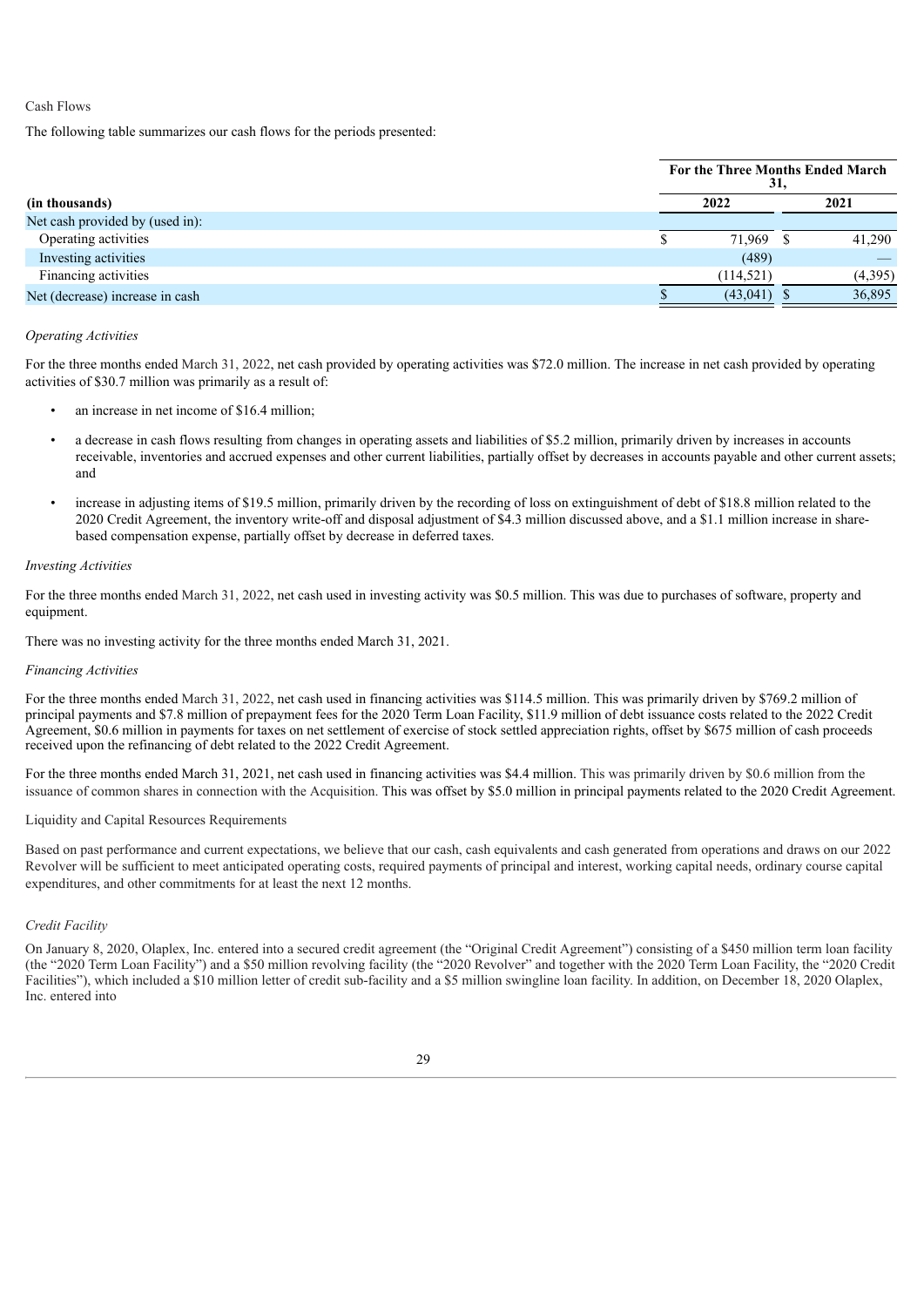the Amendment to the Original Credit Agreement (the "Amendment" and, together with the Original Credit Agreement, the "2020 Credit Agreement") to increase the 2020 Term Loan Facility by \$350 million and increase the 2020 Revolver capacity by \$1 million to a revised \$800 million 2020 Term Loan Facility and a \$51 million 2020 Revolver. The unused balance of the 2020 Revolver was \$51 million as of December 31, 2021.

The 2020 Term Loan Facility maturity date was January 8, 2026 and the loans made under the 2020 Term Loan Facility were secured by substantially all of our assets. Installment payments on the 2020 Term Loan Facility were required to be made in quarterly installments of \$5,028,000, with the remaining balance due upon maturity. The 2020 Term Loan Facility could be prepaid at any time subject to a 2% or 1% penalty provision (with certain exceptions) if paid prior to July 8, 2021 and July 8, 2022, respectively.

Both the 2020 Revolver and the 2020 Term Loan Facility bore interest, at Olaplex, Inc.'s option, at either a rate per annum equal to (i) an adjusted LIBOR determined by reference to the cost of funds for U.S. dollar deposits (or any other applicable currency available under the 2020 Credit Agreement), as adjusted for statutory reserve requirements for the applicable interest period (with a 1.00% floor), plus an applicable margin ranging from 6.25% to 6.50% based on our consolidated first lien net leverage ratio or (ii) a base rate determined by reference to the highest of (x) the federal funds effective rate plus 0.5%, (y) the one-month LIBOR rate plus 1.0% and (z) the prime rate, plus an applicable margin ranging from 5.25% to 5.50% based on our consolidated first lien net leverage ratio. The interest rate on both outstanding amounts under the 2020 Revolver and the outstanding 2020 Term Loan Facility was 7.5% per annum as of December 31, 2021. The 2020 Revolver had a maturity date of January 8, 2025.

We incurred costs directly related to the 2020 Credit Facilities of \$15.6 million, consisting primarily of lender fees of \$13.5 million and third-party fees of \$2.1 million during 2020. These fees, which were allocated between the 2020 Revolver and the 2020 Term Loan Facility, were capitalized and recorded as a reduction of the carrying amount of non-current debt. Due to the refinancing that occurred in the three months ended March 31, 2022, as described below, \$11.0 million of these costs were written off as loss on extinguishment of debt.

#### *Refinancing of the 2020 Credit Agreement*

On February 23, 2022, Olaplex, Inc. refinanced the 2020 Credit Agreement with a seven-year \$675 million senior-secured term loan facility (the "2022 Term Loan Facility") and a five-year \$150 million senior-secured revolving credit facility (the "2022 Revolver" and, together with the 2022 Term Loan Facility, the "2022 Credit Facilities"), which includes a \$25 million letter of credit sub-facility and a \$25 million swingline loan sub-facility (collectively, the "2022 Credit Agreement"). Using proceeds from the 2022 Term Loan Facility, Olaplex, Inc. repaid the outstanding borrowings under the 2020 Credit Agreement.

The 2022 Term Loan Facility maturity date is February 23, 2029 and the 2022 Revolver maturity date is February 23, 2027. Installment payments on the 2022 Term Loan Facility are required to be made in quarterly installments of \$1,687,500, with the remaining balance due upon maturity. The 2022 Term Loan Facility can be prepaid at any time subject to a 1% penalty provision (with certain exceptions) if paid prior to August 23, 2022, and is subject to mandatory prepayments with respect to (i) excess cash flow, which is defined as adjusted EBITDA less certain customary deductions, subject to a certain threshold amount of excess cash flow during the relevant period and percentage reductions of the prepayment amount upon the attainment of certain consolidated first lien net leverage ratio levels, (ii) certain non-ordinary course asset dispositions that result in net proceeds in excess of a certain threshold amount during the relevant measurement period, unless reinvested in accordance with the terms of the 2022 Credit Agreement within 12 months (with an additional 180 days to reinvest, if committed within 12 months) of receipt of such proceeds, or (iii) issuance of additional non permitted debt or certain refinancing debt.

Both the 2022 Revolver and the 2022 Term Loan Facility bear interest at rates based on the ratio of (i) Olaplex, Inc., and its subsidiaries' consolidated first lien net indebtedness to (ii) Olaplex, Inc., and its subsidiaries' consolidated adjusted EBITDA for applicable periods specified in the 2022 Credit Agreement (the "First Lien Leverage Ratio"). The interest rate per annum applicable to the loans under the 2022 Term Loan Facility and 2022 Revolver will be based on a fluctuating rate of interest equal to the sum of an applicable rate and, at the election of Olaplex, Inc. from time to time, (1) a base rate determined by reference to the highest of (a) the rate of interest publicly announced by Goldman Sachs Bank USA (in its capacity as administrative agent under the 2022 Credit Agreement, the "Administrative Agent") as its "prime rate" in effect at its principal office in New York City (or if the Administrative Agent has no "prime rate," the rate last quoted by the Wall Street Journal as the "prime rate" or, if the Wall Street Journal ceases to quote such rate, the highest per annum interest rate published by the federal reserve board in federal reserve statistical release H.15 (519) as the "bank prime loan" rate or, if such rate is no longer quoted therein, any similar rate quoted therein or any similar release by the federal reserve board), (b)

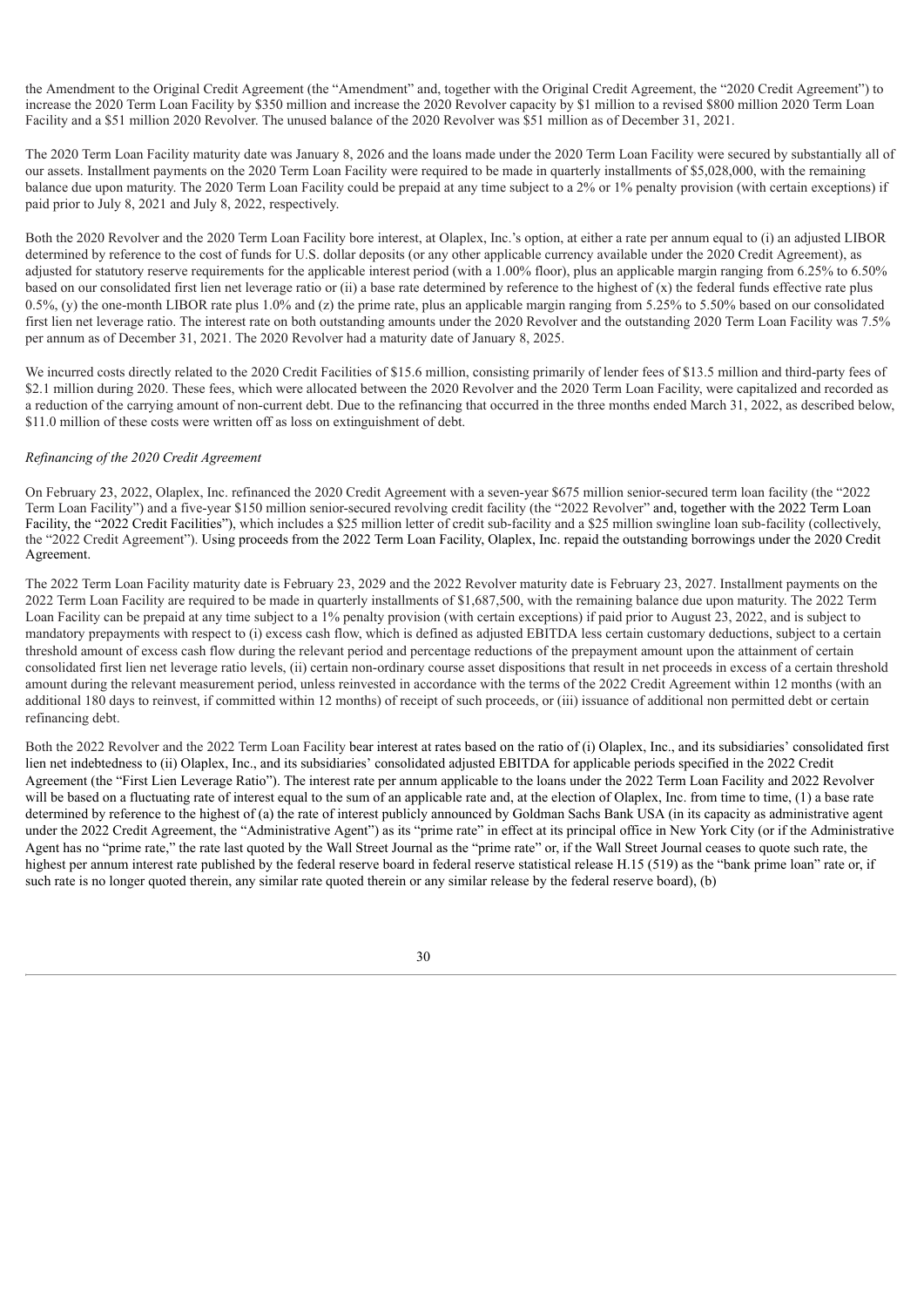the greater of the (x) federal funds effective rate and (y) overnight bank funding rate, plus 0.50% and (c) one-month adjusted secured overnight financing rate ("SOFR") plus 1.00%, (2) an adjusted SOFR determined by reference to the higher of (a) a rate equal to the SOFR in the form of a term rate published by the CME Term SOFR administrator (or any successor thereof) for an interest period of one, three or six months (or if such term rate is unavailable, a daily simple rate for an interest payment period of one, three or six months published by the federal reserve board of New York) two U.S. government securities business days prior to the commencement of such tenor (plus, solely with respect to the 2022 Term Loan Facility, a credit spread adjustment of 0.10% for all such interest periods) and (b) 0.00%, with respect to the 2022 Revolver and, 0.50%, with respect to the 2022 Term Loan Facility, and (3) with respect to a borrowing in Euros under the 2022 Revolver, a euro interbank offered rate ("EURIBOR") determined by reference to the higher of (a) the Euro interbank offered rate administered by the European Money Markets Institute (or any successor thereof) for a period equal to one, three, six, or, if available to all relevant affected lenders, twelve months or a shorter period (as selected by Olaplex, Inc.) appearing on Reuters Screen EURIBOR01 Page (or otherwise on the Reuters screen) two target days prior to the commencement of the applicable interest period and (b) 0.00%. The 2022 Revolver and swingline loans (which must be in base rate) have applicable rates equal to (x) 2.75%, in the case of base rate loans, 3.75%, in the case of adjusted SOFR loans and 3.75%, in the case of EURIBOR loans, if the First Lien Leverage Ratio is greater than 1.20:1.00, and (y) 2.50%, in the case of base rate loans, 3.50%, in the case of adjusted SOFR loans and 3.50%, in the case of EURIBOR loans, if the First Lien Leverage Ratio is less than or equal to 1.20:1.00. Loans under the 2022 Term Loan Facility have applicable rates equal to (x) 2.75%, in the case of base rate loans, and 3.75%, in the case of adjusted SOFR loans, if the First Lien Leverage Ratio is greater than 1.20:1.00, and (y) 2.50%, in the case of base rate loans, and 3.50%, in the case of adjusted SOFR loans, if the First Lien Leverage Ratio is less than or equal to 1.20:1.00.

We incurred costs directly related to the 2022 Credit Facilities of \$11.9 million, consisting primarily of lender fees of \$1.7 million and third-party fees of \$10.2 million during the three months ended March 31, 2022. These fees were allocated between the 2022 Revolver and the 2022 Term Loan Facility. 2022 Term Loan Facility fees are capitalized and recorded as a reduction of the carrying amount of non-current debt, 2022 Revolver Facility fees are capitalized and recorded as Other Assets on the balance sheet.

The 2022 Credit Agreement contains a number of covenants that, among other things, restrict Olaplex, Inc.'s ability to (subject to certain exceptions) (i) pay dividends and distributions or repurchase its capital stock, (ii) prepay, redeem, or repurchase certain indebtedness, (iii) incur additional indebtedness and guarantee indebtedness, (iv) create or incur liens, (v) engage in mergers, consolidations, liquidations or dissolutions, (vi) sell, transfer or otherwise dispose of assets, (vii) make investments, acquisitions, loans or advances and (viii) enter into certain transactions with affiliates. The 2022 Credit Agreement also includes, among other things, customary affirmative covenants (including reporting covenants) and events of default (including a change of control) for facilities of this type. In addition, the 2022 Credit Agreement includes a springing first lien leverage ratio financial covenant, which is applicable only to the lenders under the 2022 Revolver. Such affirmative and negative covenants and events of default are substantially similar to those contained in the refinanced 2020 Credit Agreement, subject to certain exceptions and thresholds set forth in the 2022 Credit Agreement. The 2022 Term Loan Facility and 2022 Revolver are secured by substantially all of the assets of Olaplex, Inc. and the other guarantors, subject to certain exceptions and thresholds, which is substantially the same as the collateral that secured the obligations under the refinanced 2020 Credit Agreement. As of March 31, 2022, we were in compliance with our financial maintenance covenant.

#### Tax Receivable Agreement Obligations

Although the actual amount and timing of any payments under the Tax Receivable Agreement will vary depending upon a number of factors including the amount, character and timing of the Company's and its subsidiaries' taxable income in the future and the tax rates then applicable to us and our subsidiaries, we expect the payments that will be required to be made under the Tax Receivable Agreement will be substantial and to be funded out of working capital. See "Comparison of the Three Months Ended March 31, 2022 to the Three Months Ended March 31, 2021 – Tax Receivable Agreement" above for additional information.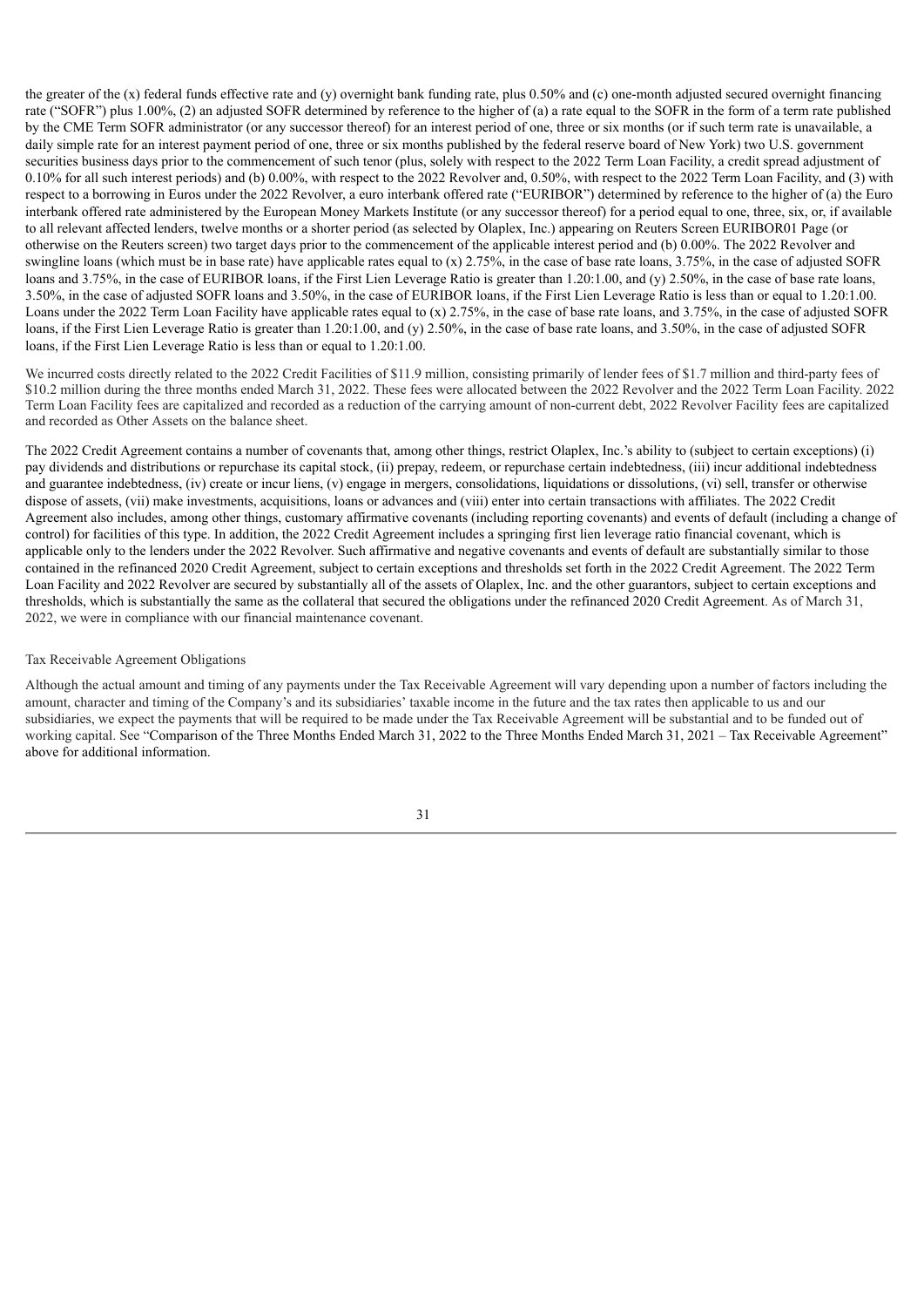#### Contractual Obligations and Commitments

The following table summarizes our material cash requirements from known contractual and other obligations as of March 31, 2022 (in thousands):

|                                                                         | Total        | Less Than<br>One Year | 1-3 Years    | 3-5 Years  | More Than<br>Five Years |
|-------------------------------------------------------------------------|--------------|-----------------------|--------------|------------|-------------------------|
| 2022 Term Loan Facility debt (1)                                        | 675,000 \$   | $6,750$ \$            | 13,500 \$    | 13,500 \$  | 641,250                 |
| Interest on 2022 Term Loan Facility debt $(2)$                          | 219,978      | 32,722                | 64.546       | 63.144     | 59,566                  |
| Related party payable pursuant to the Tax<br>Receivable Agreement $(3)$ | 229,279      | 4.157                 | 33.258       | 33.258     | 158,606                 |
| Total contractual obligations <sup>(4)</sup>                            | 1,124,257 \$ | 43.629 \$             | $111.304$ \$ | 109.902 \$ | 859,422                 |

(1) Long-term debt payments include scheduled principal payments only.

- (2) The 2022 Term Loan Facility is subject to variable interest rates. The weighted average interest rate of borrowings under the 2022 Term Loan Facility was 4.25% during the period ended March 31, 2022. Assumes annual interest rate of 4.80% based upon the Company's interest rate election in April 2022 on the 2022 Term Loan Facility over the term of the loan.
- (3) Represents 85% of the estimated cash savings in U.S. federal, state or local that the Company realizes in its taxable income as a result of certain existing tax attributes as per the Tax Receivable Agreement. The Company has not considered financing costs that may be incurred with respect to when tax receivable payments are due from the Company's tax filing dates (with no extensions) to the actual filing of tax returns under extension.
- (4) Does not reflect any borrowings under the 2022 Revolver. As of March 31, 2022, we had no outstanding borrowings under the 2022 Revolver. We are required to pay a commitment fee of 0.25% to 0.50% per annum on unused commitments under the 2022 Revolver based upon our First Lien Leverage Ratio.

#### **Off-Balance Sheet Arrangements**

None.

#### **Critical Accounting Policies and Estimates**

Our unaudited interim condensed consolidated financial statements have been prepared in accordance with U.S. GAAP, which requires us to make estimates and assumptions that affect reported amounts. The estimates and assumptions are based on historical experience and on other factors that we believe to be reasonable. Actual results may differ from those estimates. We review these estimates on a periodic basis to ensure reasonableness. Although actual amounts may differ from such estimated amounts, we believe such differences are not likely to be material. For additional detail regarding our critical accounting policies including revenue recognition, inventory, business combinations, valuation of goodwill, share based compensation, income taxes and the Tax Receivable Agreement, see our discussion for the year ended December 31, 2021 in the 2021 Form 10-K. There have been no material changes to these policies in the three months ended March 31, 2022.

#### **New Accounting Pronouncements**

See "Note 2. Summary of Significant Accounting Policies" to our unaudited condensed consolidated financial statements included elsewhere in this Quarterly Report on Form 10-Q for information regarding new accounting pronouncements.

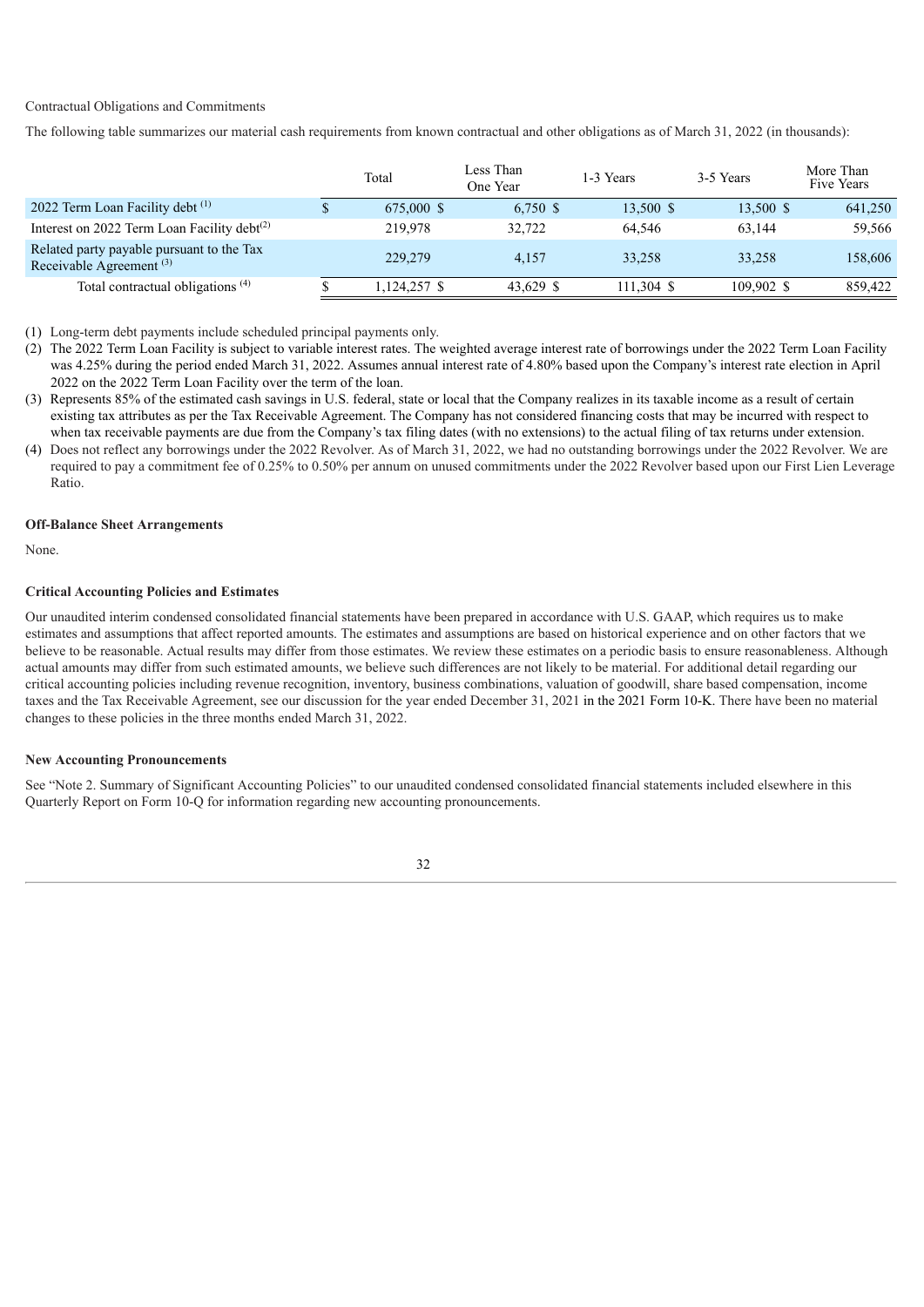#### **JOBS Act Accounting Election**

<span id="page-31-0"></span>Section 107(b) of the JOBS Act provides that an emerging growth company can take advantage of an extended transition period for complying with new or revised accounting standards. Thus, an emerging growth company can delay the adoption of certain accounting standards until those standards would otherwise apply to private companies. We have elected to take advantage of the extended transition period to comply with new or revised accounting standards and to adopt certain of the reduced disclosure requirements available to emerging growth companies. As a result of the accounting standards election, we will not be subject to the same implementation timing for new or revised accounting standards as other public companies that are not emerging growth companies which may make comparison of our financials to those of other public companies more difficult.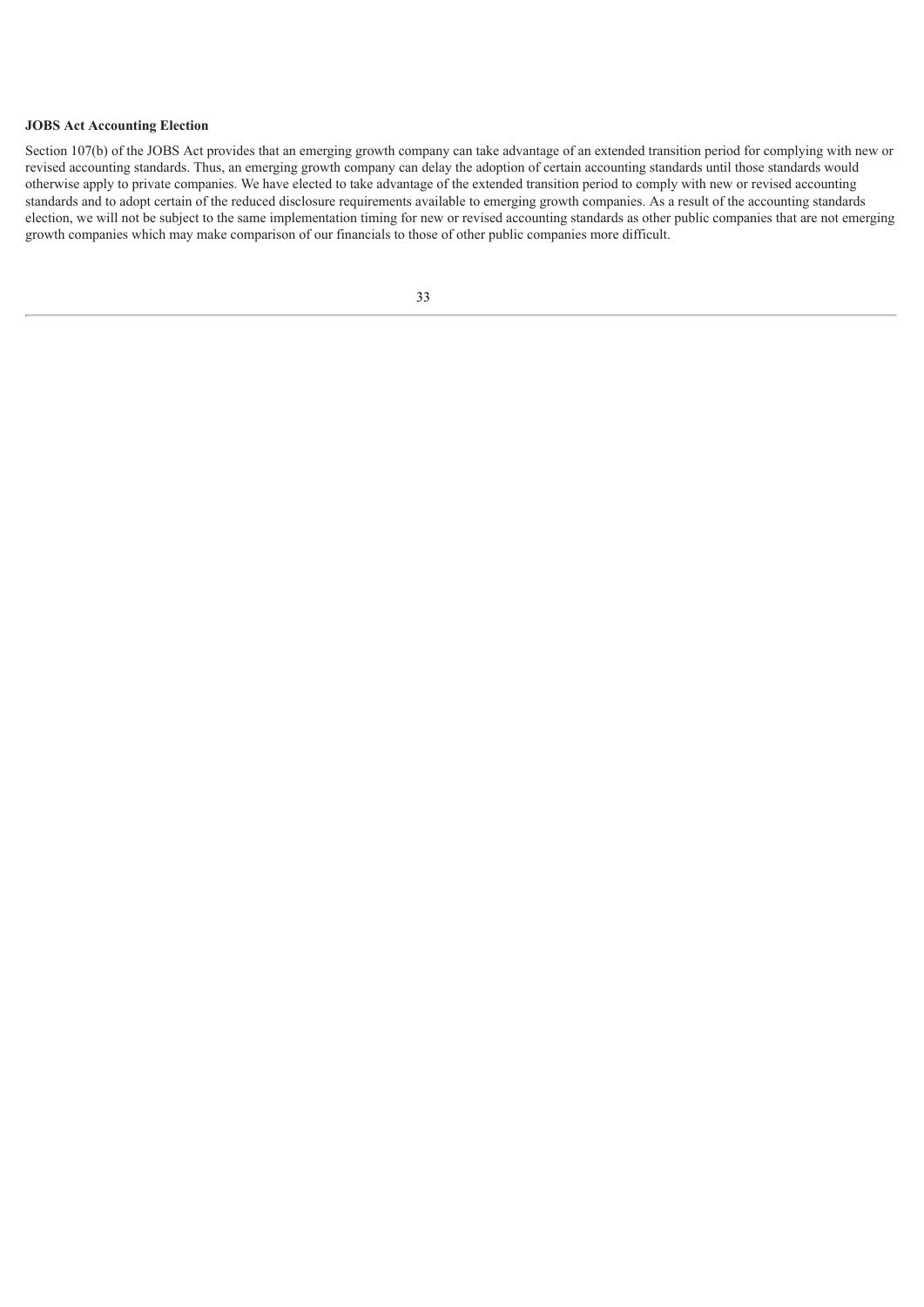## **ITEM 3. QUANTITATIVE AND QUALITATIVE DISCLOSURES ABOUT MARKET RISK**

We are exposed to certain market risks arising from transactions in the normal course of our business. This includes risk associated with interest rates and foreign exchange.

#### *Interest Rate Risk*

Our results are subject to risk from interest rate fluctuations on borrowings under the 2022 Credit Facilities. Our borrowings bear interest at a variable rate; therefore, we are exposed to market risks relating to changes in interest rates. Interest rate changes generally do not affect the market value of the 2022 Term Loan Facility; however, they do affect the amount of our interest payments and, therefore, our future earnings and cash flows. As of March 31, 2022, we had \$675 million of outstanding variable rate loans under the 2022 Term Loan Facility. Based on our March 31, 2022 variable rate loan balances, an increase or decrease of 1% in the effective interest rate would cause an increase or decrease in interest cost of approximately \$6.8 million over the next 12 months.

#### *Inflation*

Inflationary factors such as increases in the cost of sales for our products and overhead costs may adversely affect our operating results. A high rate of inflation in the future may have an adverse effect on our ability to maintain current levels of gross margin and SG&A expenses as a percentage of net revenue if the selling prices of our products do not increase with these increased costs.

#### *Foreign Exchange Risk*

<span id="page-32-0"></span>Our reporting currency is the U.S. dollar. Gains or losses due to transactions in foreign currencies are reflected in the consolidated statements of comprehensive income under the line-item other expense, net. We have not engaged in the hedging of foreign currency transactions to date, although we may choose to do so in the future. We do not believe that an immediate 10% increase or decrease in the relative value of the U.S. dollar to other currencies would have a material effect on our consolidated financial statements.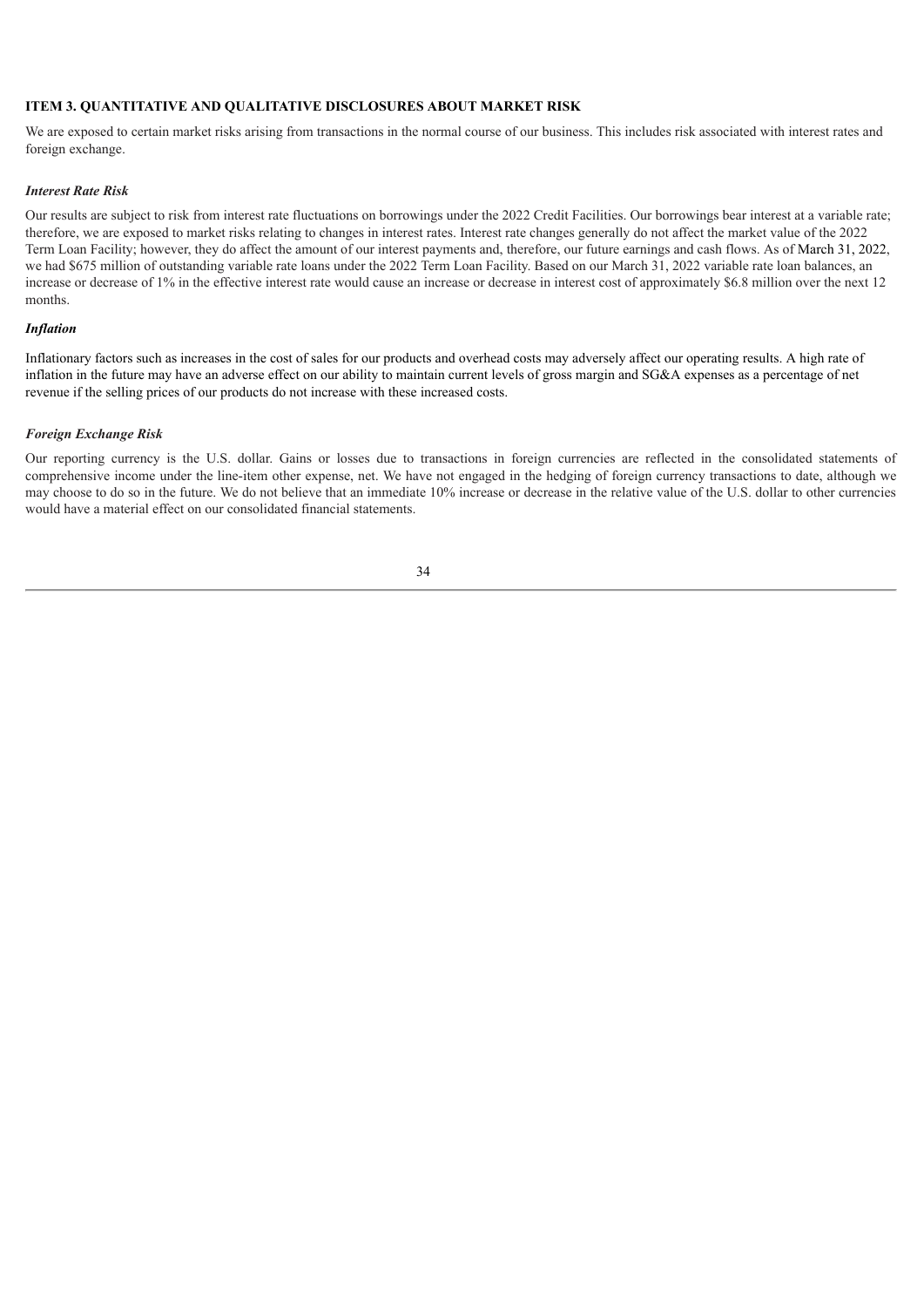#### **ITEM 4. CONTROLS AND PROCEDURES**

#### *Evaluation of Disclosure Controls and Procedures*

Our disclosure controls and procedures (as defined in Rules 13a-15(e) and 15d-15(e) under the Exchange Act) are designed to ensure that information required to be disclosed in the reports that we file or submit under the Securities Exchange Act of 1934, as amended (the "Exchange Act") is recorded, processed, summarized, and reported within the time periods specified in the SEC's rules and forms and to ensure that information required to be disclosed is accumulated and communicated to our management, including our Chief Executive Officer and Chief Financial Officer, as appropriate, to allow for timely decisions regarding required disclosures. Our management has evaluated, under the supervision and with the participation of our Chief Executive Officer and Chief Financial Officer, the effectiveness of our disclosure controls and procedures (as defined in Rules 13a-15(e) and 15d-15(e) under the Exchange Act), as of the end of the period covered by this Report. Based on that evaluation, our Chief Executive Officer and Chief Financial Officer have concluded that our disclosure controls and procedures were effective as of March 31, 2022.

#### *Changes in Internal Control Over Financial Reporting*

There were no changes in our internal control over financial reporting (as defined in Rules 13a-15(f) or 15d-15(f) of the Exchange Act) that occurred during the quarter ended March 31, 2022 that have materially affected, or are reasonably likely to materially affect, our internal control over financial reporting.

#### *Inherent Limitations in Ef ectiveness of Controls*

<span id="page-33-0"></span>Our management, including our Chief Executive Officer and Chief Financial Officer, does not expect that our disclosure controls and procedures or our internal control over financial reporting will prevent or detect all errors and all fraud. A control system, no matter how well conceived and operated, can provide only reasonable, not absolute, assurance that the objectives of the control system are met. Further, the design of a control system must reflect the fact that there are resource constraints, and the benefits of controls must be considered relative to their costs. Because of the inherent limitations in all control systems, no evaluation of controls can provide absolute assurance that all control issues and instances of fraud, if any, within the Company have been detected. These inherent limitations include the realities that judgments in decision-making can be faulty, and that breakdowns can occur because of a simple error or mistake. Additionally, controls can be circumvented by the individual acts of some persons, by collusion of two or more people or by management override of the controls. The design of any system of controls is also based in part upon certain assumptions about the likelihood of future events, and there can be no assurance that any design will succeed in achieving its stated goals under all potential future conditions; over time, controls may become inadequate because of changes in conditions, or the degree of compliance with policies or procedures may deteriorate. Due to the inherent limitations in a cost-effective control system, misstatements due to error or fraud may occur and not be detected.

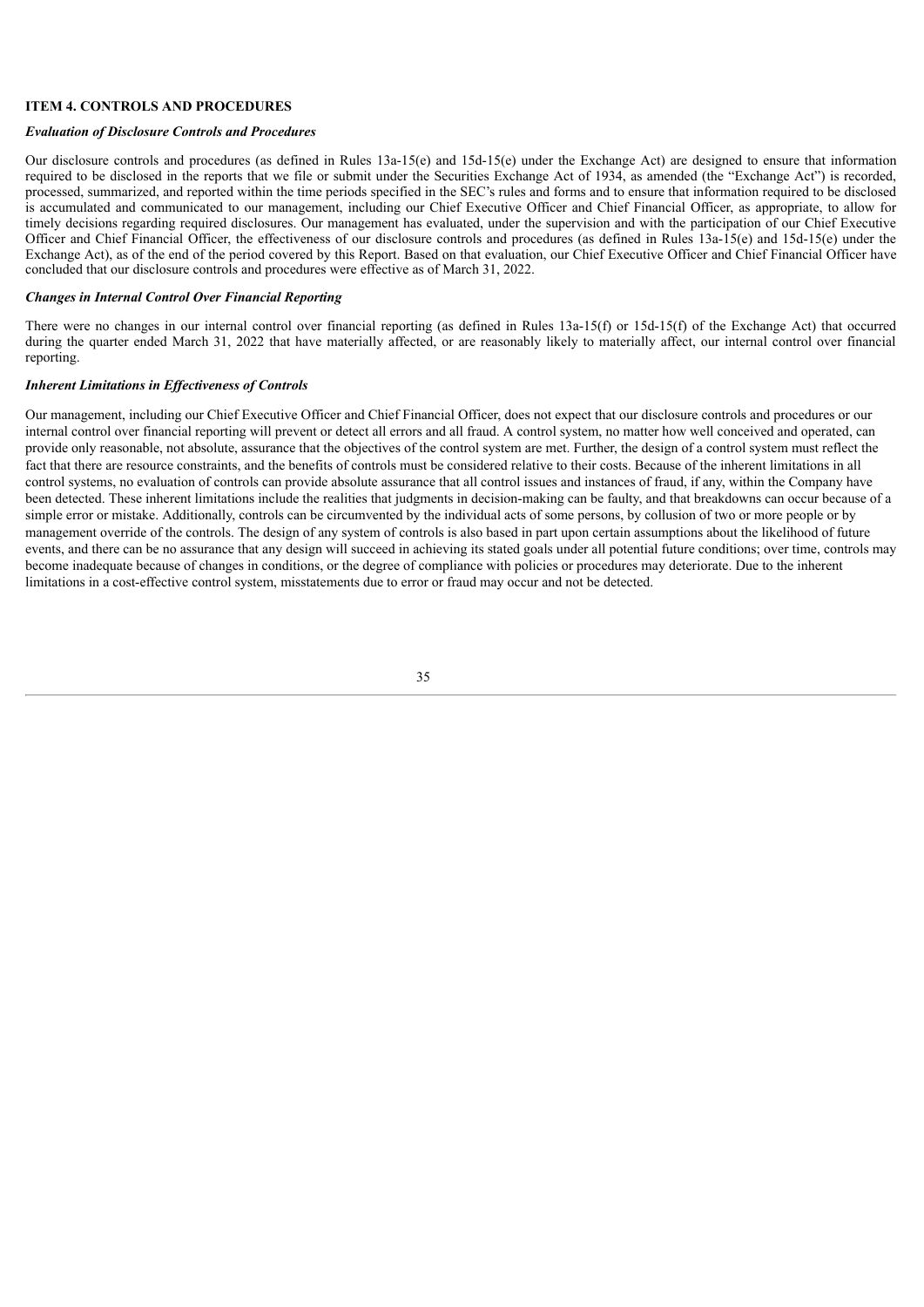#### **PART II - OTHER INFORMATION**

#### <span id="page-34-1"></span>**ITEM 1. LEGAL PROCEEDINGS**

From time to time, we may become involved in litigation or other legal proceedings incidental to our business, including, litigation related to intellectual property, regulatory matters, contract, advertising and other consumer claims. We are not currently a party to any litigation or legal proceeding that, in the opinion of our management, is likely to have a material adverse effect on our business, results of operations, financial condition or cash flows.

Reasonably possible losses in addition to the amounts accrued for such litigation and legal proceedings are not material to our consolidated financial statements. In addition, we believe that protecting our intellectual property is essential to our business and we have in the past, and may in the future, become involved in proceedings to enforce our rights. Regardless of outcome, litigation can have an adverse impact on our reputation, financial condition and business, including by utilizing our resources and potentially diverting the attention of our management from the operation of our business.

## <span id="page-34-2"></span>**ITEM 1A. RISK FACTORS**

An investment in our common stock involves risks. For a detailed discussion of the risks that affect our business please refer to "Item 1A. – Risk Factors" in the 2021 Form 10-K.

#### <span id="page-34-3"></span>**ITEM 2. UNREGISTERED SALES OF EQUITY SECURITIES AND USE OF PROCEEDS**

<span id="page-34-0"></span>None.

#### **ITEM 3. DEFAULTS UPON SENIOR SECURITIES**

<span id="page-34-4"></span>None.

## **ITEM 4. MINE SAFETY DISCLOSURES**

<span id="page-34-5"></span>Not applicable.

# **ITEM 5. OTHER INFORMATION**

<span id="page-34-6"></span>None.

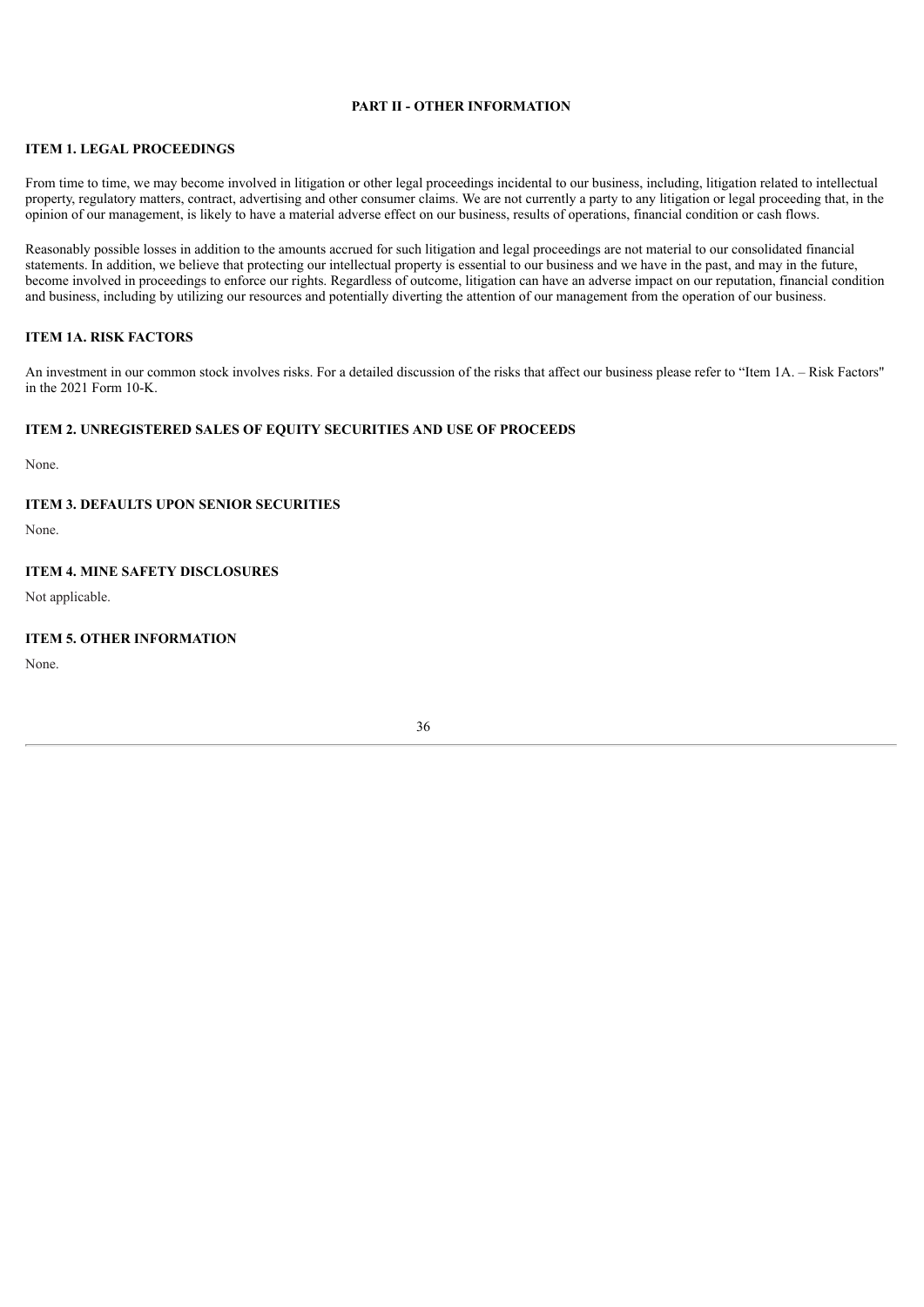# **ITEM 6. EXHIBITS**

| <b>Exhibit</b><br><b>Number</b> | <b>Description</b>                                                                                                                                                                                                                                                                                                                                                                                                                        |
|---------------------------------|-------------------------------------------------------------------------------------------------------------------------------------------------------------------------------------------------------------------------------------------------------------------------------------------------------------------------------------------------------------------------------------------------------------------------------------------|
| 10.1                            | Credit Agreement, dated as of February 23, 2022, among Olaplex, Inc., Penelope Intermediate Corp., Goldman Sachs Bank USA,<br>as administrative agent, collateral agent and swingline lender, and each lender and issuing bank from time to time party thereto<br><u>(incorporated by reference to Exhibit 10.1 to the Registrant's Current Report on Form 8-K (File No. 001-40860) filed with the SEC</u><br><u>on February 23,2022)</u> |
| 31.1                            | Certification of Principal Executive Officer Pursuant to Rules 13a-14(a) and 15d-14(a) under the Securities Exchange Act of 1934,<br>as Adopted Pursuant to Section 302 of the Sarbanes-Oxley Act of 2002.                                                                                                                                                                                                                                |
| 31.2                            | Certification of Principal Financial Officer Pursuant to Rules 13a-14(a) and 15d-14(a) under the Securities Exchange Act of 1934,<br>as Adopted Pursuant to Section 302 of the Sarbanes-Oxley Act of 2002.                                                                                                                                                                                                                                |
| $32.1\dagger$                   | Certification of Principal Executive Officer Pursuant to 18 U.S.C. Section 1350, as Adopted Pursuant to Section 906 of the<br>Sarbanes-Oxley Act of 2002.                                                                                                                                                                                                                                                                                 |
| $32.2\dagger$                   | Certification of Principal Financial Officer Pursuant to 18 U.S.C. Section 1350, as Adopted Pursuant to Section 906 of the<br>Sarbanes-Oxley Act of 2002.                                                                                                                                                                                                                                                                                 |
| 101.INS                         | Inline XBRL Instance Document - the instance document does not appear in the Interactive Data File because XBRL tags are<br>embedded within the Inline XBRL document.                                                                                                                                                                                                                                                                     |
| 101.SCH                         | Inline XBRL Taxonomy Extension Schema Document                                                                                                                                                                                                                                                                                                                                                                                            |
| 101.CAL                         | Inline XBRL Taxonomy Extension Calculation Linkbase Document                                                                                                                                                                                                                                                                                                                                                                              |
| 101.DEF                         | Inline XBRL Taxonomy Extension Definition Linkbase Document                                                                                                                                                                                                                                                                                                                                                                               |
| $101$ .LAB                      | Inline XBRL Taxonomy Extension Label Linkbase Document                                                                                                                                                                                                                                                                                                                                                                                    |
| 101.PRE                         | Inline XBRL Taxonomy Extension Presentation Linkbase Document                                                                                                                                                                                                                                                                                                                                                                             |
| 104                             | Cover Page Interactive Data File (embedded within the Inline XBRL document)                                                                                                                                                                                                                                                                                                                                                               |

<span id="page-35-0"></span>† This certification will not be deemed "filed" for purposes of Section 18 of the Exchange Act, or otherwise subject to the liability of that section. Such certification will not be deemed to be incorporated by reference into any filing under the Securities Act of 1933, as amended, or the Exchange Act, except to the extent specifically incorporated by reference into such filing.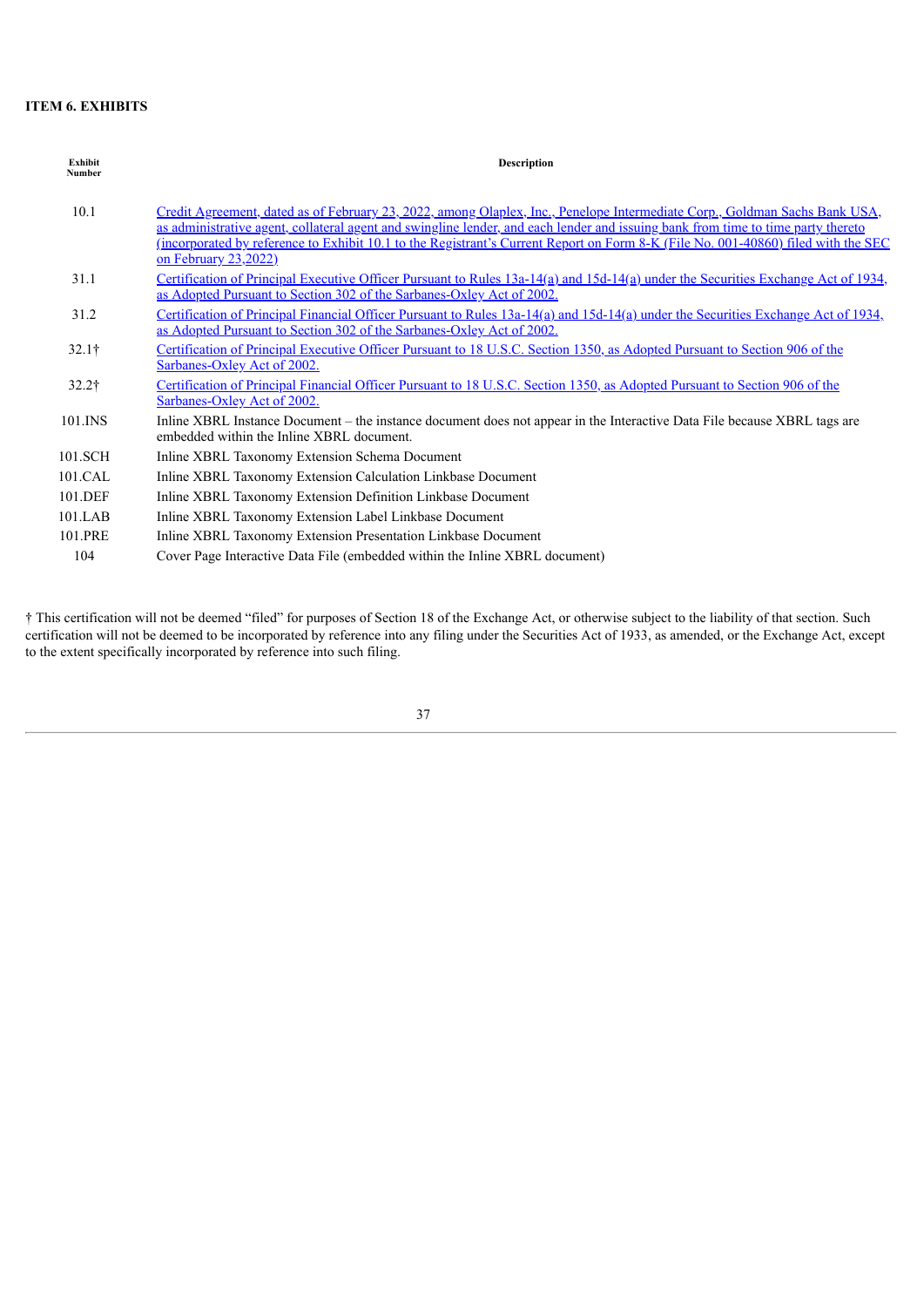# **SIGNATURES**

Pursuant to the requirements of the Securities Exchange Act of 1934, as amended, the registrant has duly caused this report to be signed on its behalf by the undersigned thereunto duly authorized.

May 11, 2022

May 11, 2022

# OLAPLEX HOLDINGS, INC.

| Bv: | /s/ JuE Wong |                                       |
|-----|--------------|---------------------------------------|
|     |              | Name: JuE Wong                        |
|     | Title:       | President and Chief Executive Officer |
|     |              | (Principal Executive Officer)         |
|     |              |                                       |

By: /s/ Eric Tiziani

| Name:  | Eric Tiziani                  |
|--------|-------------------------------|
| Title: | Chief Financial Officer       |
|        | (Principal Financial Officer) |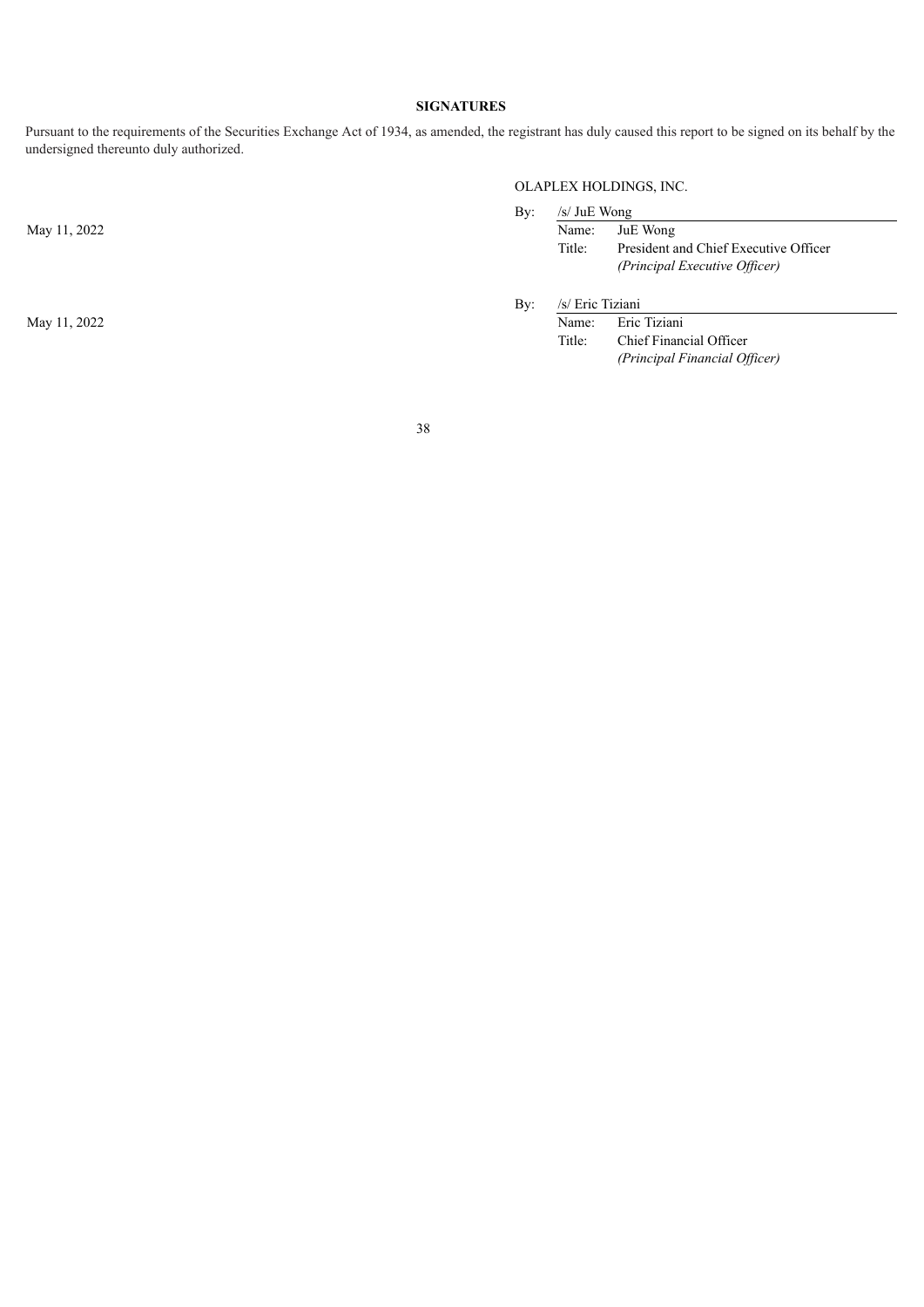# <span id="page-37-0"></span>**CERTIFICATION PURSUANT TO RULE 13a-14(a) AND 15d-14(a) OF THE SECURITIES EXCHANGE ACT OF 1934, AS ADOPTED PURSUANT TO SECTION 302 OF THE SARBANES-OXLEY ACT OF 2002**

I, JuE Wong, certify that:

- 1. I have reviewed this Quarterly Report on Form 10-Q of Olaplex Holdings, Inc.;
- 2. Based on my knowledge, this report does not contain any untrue statement of a material fact or omit to state a material fact necessary to make the statements made, in light of the circumstances under which such statements were made, not misleading with respect to the period covered by this report;
- 3. Based on my knowledge, the financial statements, and other financial information included in this report, fairly present in all material respects the financial condition, results of operations and cash flows of the registrant as of, and for, the periods presented in this report;
- 4. The registrant's other certifying officer and I are responsible for establishing and maintaining disclosure controls and procedures (as defined in Exchange Act Rules 13a-15(e) and 15d-15(e)) for the registrant and have:
	- a. Designed such disclosure controls and procedures, or caused such disclosure controls and procedures to be designed under our supervision, to ensure that material information relating to the registrant, including its consolidated subsidiaries, is made known to us by others within those entities, particularly during the period in which this report is being prepared;
	- b. (Paragraph omitted pursuant to SEC Release Nos. 33-8238/34-47986 and 33-8392/34-49313);
	- c. Evaluated the effectiveness of the registrant's disclosure controls and procedures and presented in this report our conclusions about the effectiveness of the disclosure controls and procedures, as of the end of the period covered by this report based on such evaluation; and
	- d. Disclosed in this report any change in the registrant's internal control over financial reporting that occurred during the registrant's most recent fiscal quarter (the registrant's fourth fiscal quarter in the case of an annual report) that has materially affected, or is reasonably likely to materially affect, the registrant's internal control over financial reporting; and
- 5. The registrant's other certifying officer and I have disclosed, based on our most recent evaluation of internal control over financial reporting, to the registrant's auditors and the audit committee of the registrant's board of directors (or persons performing the equivalent functions):
	- a. All significant deficiencies and material weaknesses in the design or operation of internal control over financial reporting which are reasonably likely to adversely affect the registrant's ability to record, process, summarize and report financial information; and
	- b. Any fraud, whether or not material, that involves management or other employees who have a significant role in the registrant's internal control over financial reporting.

Date: May 11, 2022 **By: /s/ Jule Wong** 

JuE Wong President and Chief Executive Officer (Principal Executive Officer)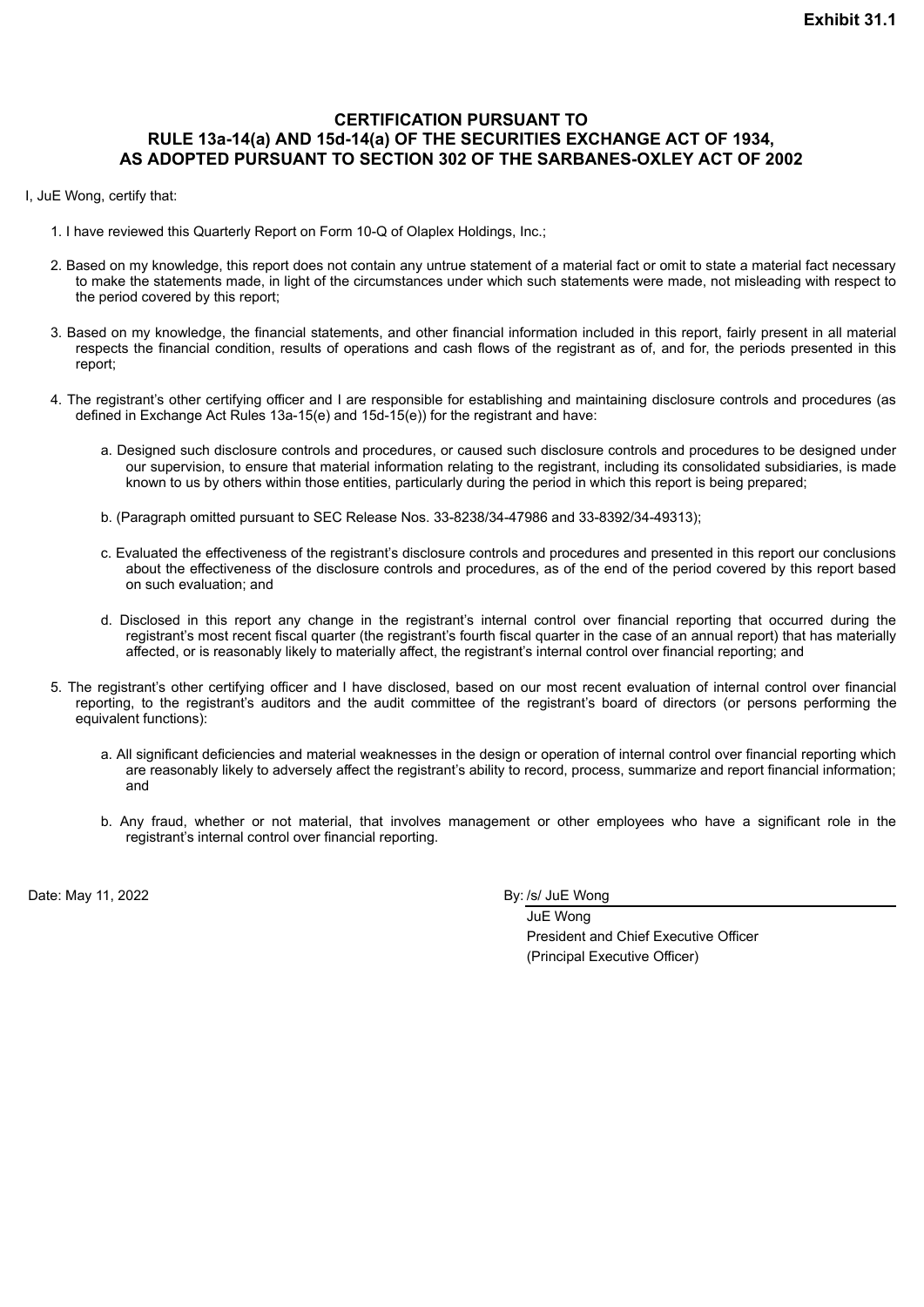# <span id="page-38-0"></span>**CERTIFICATION PURSUANT TO RULE 13a-14(a) AND 15d-14(a) OF THE SECURITIES EXCHANGE ACT OF 1934, AS ADOPTED PURSUANT TO SECTION 302 OF THE SARBANES-OXLEY ACT OF 2002**

- I, Eric Tiziani, certify that:
	- 1. I have reviewed this Quarterly Report on Form 10-Q of Olaplex Holdings, Inc.;
	- 2. Based on my knowledge, this report does not contain any untrue statement of a material fact or omit to state a material fact necessary to make the statements made, in light of the circumstances under which such statements were made, not misleading with respect to the period covered by this report;
	- 3. Based on my knowledge, the financial statements, and other financial information included in this report, fairly present in all material respects the financial condition, results of operations and cash flows of the registrant as of, and for, the periods presented in this report;
	- 4. The registrant's other certifying officer and I are responsible for establishing and maintaining disclosure controls and procedures (as defined in Exchange Act Rules 13a-15(e) and 15d-15(e)) for the registrant and have:
		- a. Designed such disclosure controls and procedures, or caused such disclosure controls and procedures to be designed under our supervision, to ensure that material information relating to the registrant, including its consolidated subsidiaries, is made known to us by others within those entities, particularly during the period in which this report is being prepared;
		- b. (Paragraph omitted pursuant to SEC Release Nos. 33-8238/34-47986 and 33-8392/34-49313);
		- c. Evaluated the effectiveness of the registrant's disclosure controls and procedures and presented in this report our conclusions about the effectiveness of the disclosure controls and procedures, as of the end of the period covered by this report based on such evaluation; and
		- d. Disclosed in this report any change in the registrant's internal control over financial reporting that occurred during the registrant's most recent fiscal quarter (the registrant's fourth fiscal quarter in the case of an annual report) that has materially affected, or is reasonably likely to materially affect, the registrant's internal control over financial reporting; and
	- 5. The registrant's other certifying officer and I have disclosed, based on our most recent evaluation of internal control over financial reporting, to the registrant's auditors and the audit committee of the registrant's board of directors (or persons performing the equivalent functions):
		- a. All significant deficiencies and material weaknesses in the design or operation of internal control over financial reporting which are reasonably likely to adversely affect the registrant's ability to record, process, summarize and report financial information; and
		- b. Any fraud, whether or not material, that involves management or other employees who have a significant role in the registrant's internal control over financial reporting.

Date: May 11, 2022 **By:** /s/ Eric Tiziani

Eric Tiziani Chief Financial Officer (Principal Financial Officer)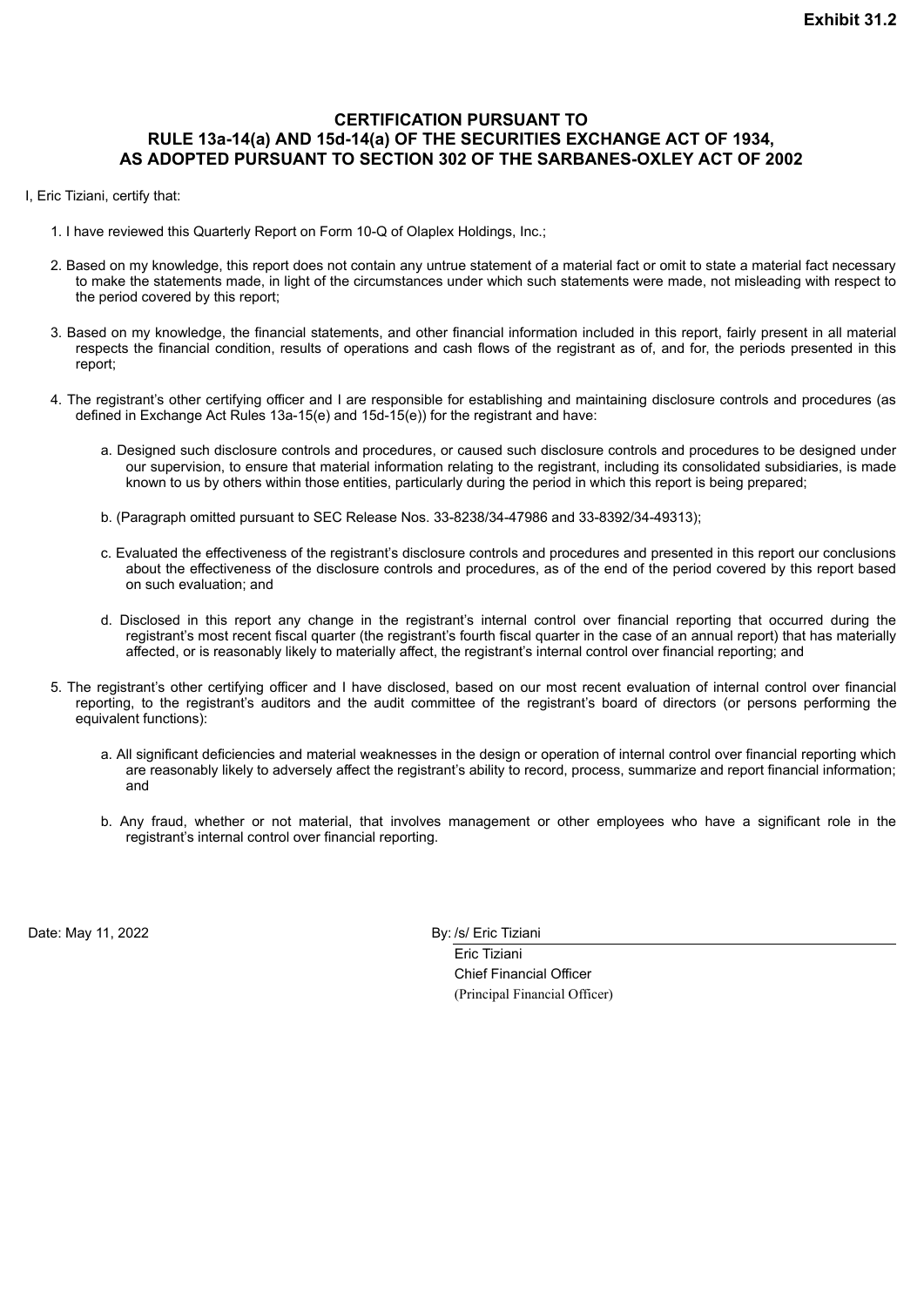# <span id="page-39-0"></span>**CERTIFICATION PURSUANT TO 18 U.S.C. SECTION 1350, AS ADOPTED PURSUANT TO SECTION 906 OF THE SARBANES-OXLEY ACT OF 2002**

I, JuE Wong, Chief Executive Officer of Olaplex Holdings, Inc. (the "Company"), do hereby certify, pursuant to 18 U.S.C. Section 1350, as adopted pursuant to Section 906 of the Sarbanes-Oxley Act of 2002, that:

- 1. the Quarterly Report on Form 10-Q of the Company for the fiscal quarter ended March 31, 2022 (the "Report") fully complies with the requirements of Section 13(a) or 15(d) of the Securities Exchange Act of 1934, as amended; and
- 2. the information contained in the Report fairly presents, in all material respects, the financial condition and results of operations of the Company.

Date: May 11, 2022 **By:** By: /s/ JuE Wong

JuE Wong President and Chief Executive Officer (Principal Executive Officer)